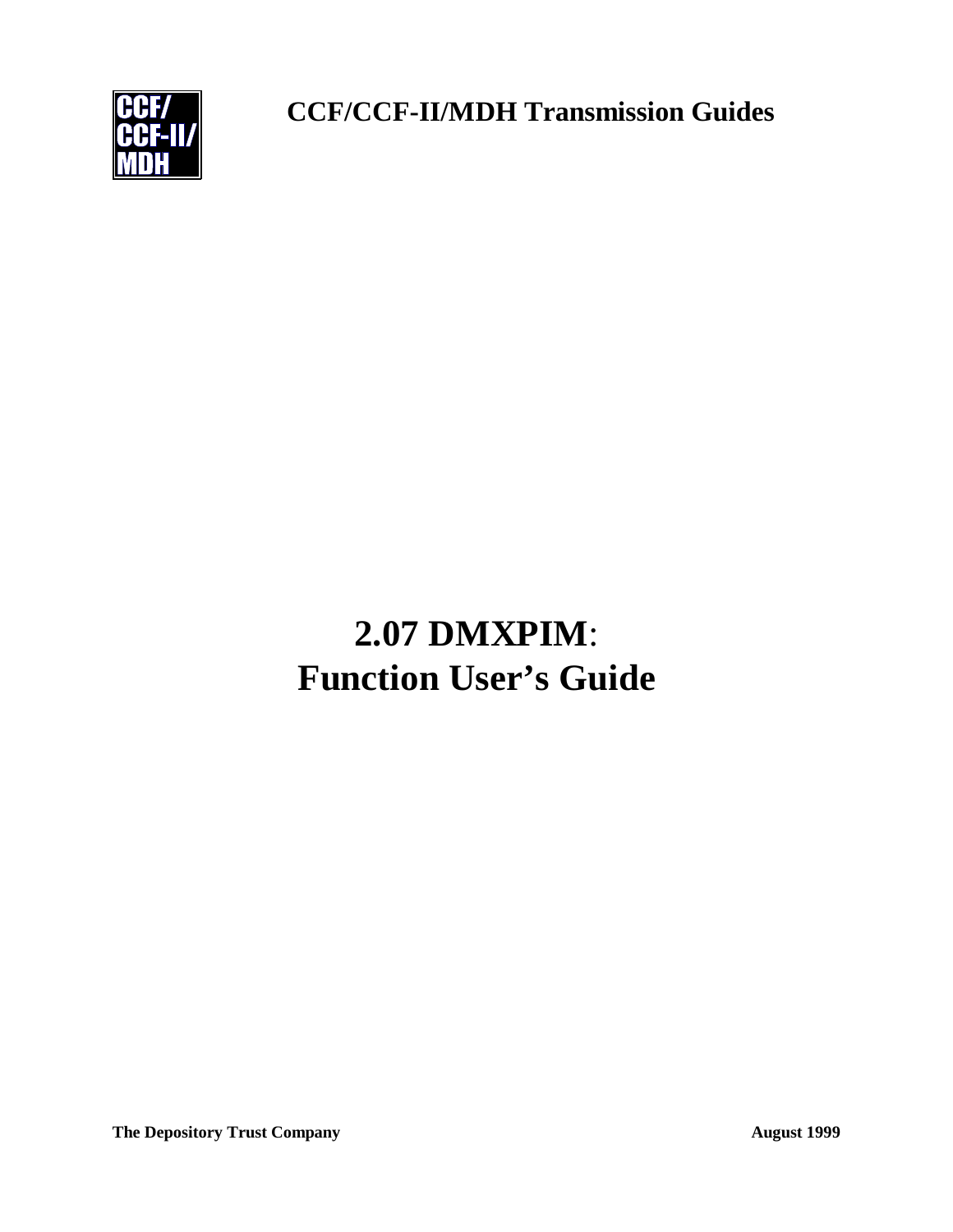



Copyright ©1999 by The Depository Trust Company ("DTC"). All rights reserved. This work is proprietary and is intended for the exclusive use of DTC's Participants and other users of DTC's services. No part of this work may be reproduced or distributed (including by transmission) in any form or by any means, or stored in any information storage and retrieval system, without DTC's prior written permission.

All requests for additional copies of this work or inquiries about this work should be directed to DTC Participant Interface Planning, The Depository Trust Company, 55 Water Street, New York, NY 10041, USA.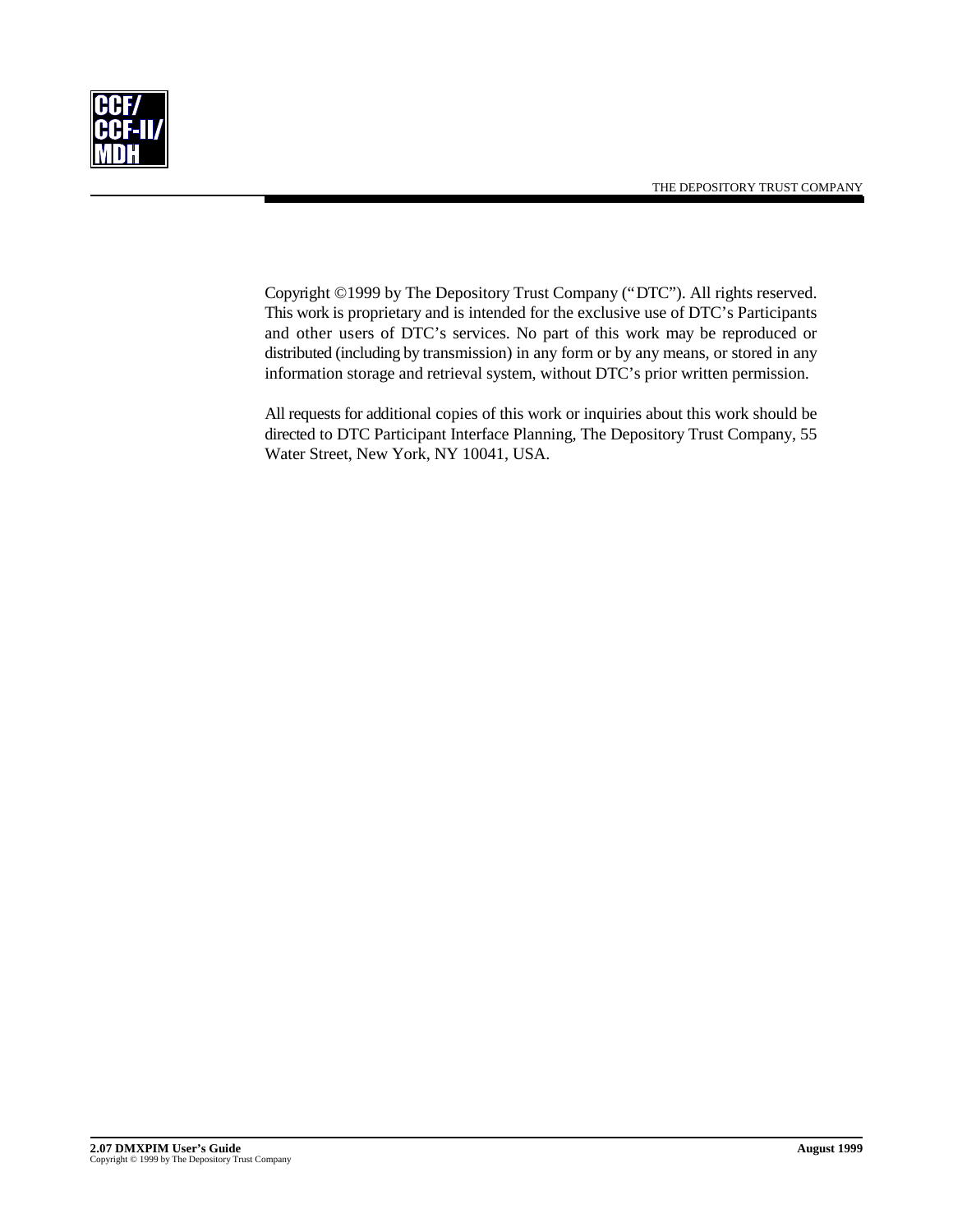

# **2.07 DMXPIM: Function User's Guide**

**Table of Contents**

| <b>Section</b>                                  | Page                                                                                                                                                                                                           |
|-------------------------------------------------|----------------------------------------------------------------------------------------------------------------------------------------------------------------------------------------------------------------|
| 1.                                              |                                                                                                                                                                                                                |
| 2.<br>2.1<br>2.2                                |                                                                                                                                                                                                                |
| 3.<br>3.1<br>3.2<br>3.3                         | Broker/Dealer (B/D) Setup $\dots \dots \dots \dots \dots \dots \dots \dots \dots \dots \dots \dots \dots \dots \dots \dots$                                                                                    |
| $\overline{4}$ .<br>4.1<br>4.2<br>4.3           |                                                                                                                                                                                                                |
| 5.0                                             |                                                                                                                                                                                                                |
| 6.0<br>6.1<br>6.2<br>6.2a<br>6.3<br>6.3a<br>6.4 | 11<br>12<br>12<br>12<br>12<br>13                                                                                                                                                                               |
| 7.0<br>7.1.<br>7.2<br>7.3<br>7.4<br>7.5.<br>7.6 | 14<br>Start-of-Day Record (from Dealer to Issuing/PA (IPA) Bank)<br>14<br>15<br>18<br>Cancel Trade Record (from Dealer to IPA Bank)<br>22<br>Dealer Release Trade Record (from Dealer to IPA Bank)<br>24<br>26 |
| 7.7                                             | IPA Bank Release Trade Record (from IPA Bank to Dealer)<br>29                                                                                                                                                  |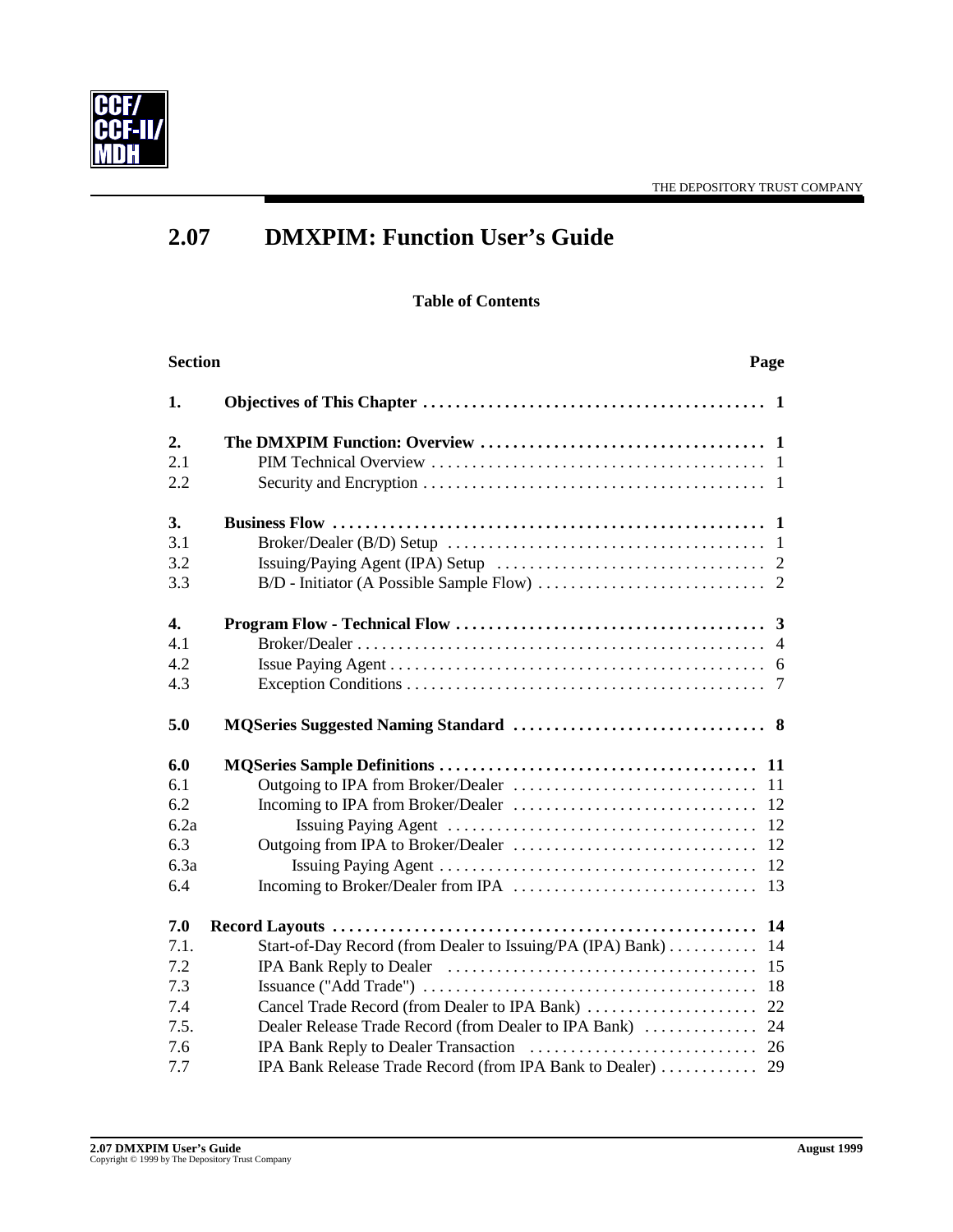

| 7.8    |                                                                 |  |
|--------|-----------------------------------------------------------------|--|
| 7.9    |                                                                 |  |
| 7.9i   |                                                                 |  |
| 7.9ii  |                                                                 |  |
| 7.9iii | Dealer Reply to IPA Bank Heartbeat Request Record Type BH (from |  |
|        |                                                                 |  |
| 8.     |                                                                 |  |
| 8.1    |                                                                 |  |
| 8.2    |                                                                 |  |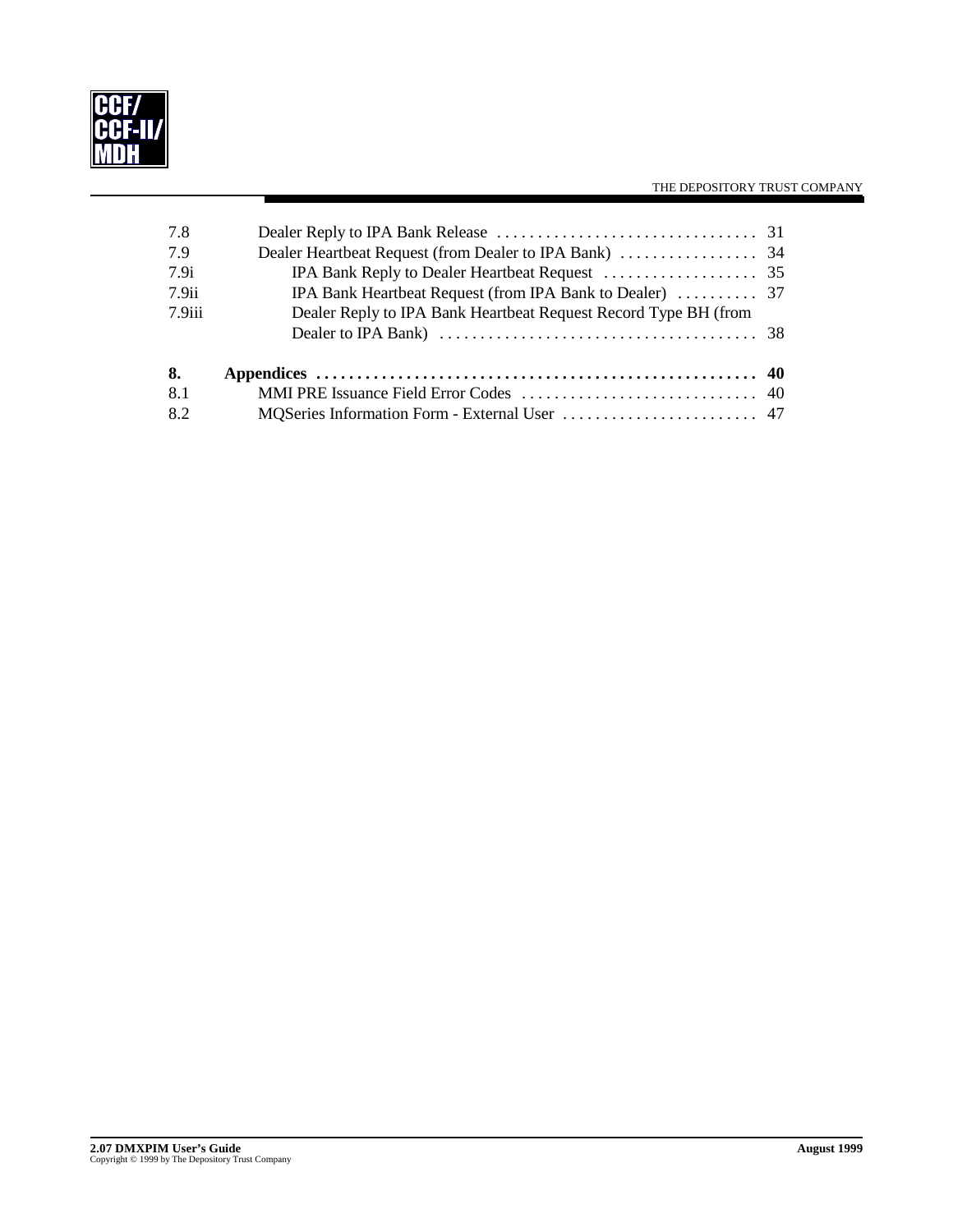

# **1. Objectives of This Chapter**

The objectives of this chapter are to:

- Give an overview of the Pre-Issuance Messages Between Broker/Dealers and Issuing/Paying Agent Function (PIM) of the DTC Message Exchange System (DMX).
- Illustrate the formats of required records

### **2. The DMXPIM Function: Overview**

This document describes the Communication and System Programming Requirements for Participants who wish to use the Pre-Issuance Messages Between Broker/Dealers and Issuing/Paying Agent functions (PIM) of the DTC Menage Exchange System (DMX).

## **2.1 PIM Technical Overview**

This document outlines the technical MQSeries requirements and definitions and a sample program flow for the PIM function of the DMX system. The system is based on IBM products, MQSeries, and will be implemented in a "multi-hop" architecture. The system will support both LU 6.2 and TCP/IP Messaging. To standardize the application and to create an easily maintainable environment for B/Ds and IPAs, the messages will flow from B/Ds via DTC to IPA. DTC will act as a message switching interface, maintaining connections to all parties. Each B/D or IPA will have to maintain and monitor its connections to DTC.

## **2.2 Security and Encryption**

We recommend application end-to-end security for this project. In addition, there are a variety of third party vendor products on the market that can be used by MQSeries for data security, encryption and authentication. These products are available for use by those parties that are interested in additional software security for their messages.

#### **3. Business Flow**

The following is a sample business flow highlighting the key activities required to pass a message from a Broker/Dealer to IPA with the B/D imitating the message. If the IPA is the initiator of the message the same flow would be used with the roles reversed.

### **3.1 Broker/Dealer (B/D) Setup**

1. The B/D contacts the IPA and DTC to have each party define a set of MQSeries definitions. (see **Program Flow - Technical Sample**). A Sample naming standard is included in this document. All MQSeries queue manager names need to be known by all users of the system and must be registered with DTC. All MQSeries channels between DTC and either B/D or IPA must also be registered with DTC. DTC will provide request forms and coordinate their distribution among all parties.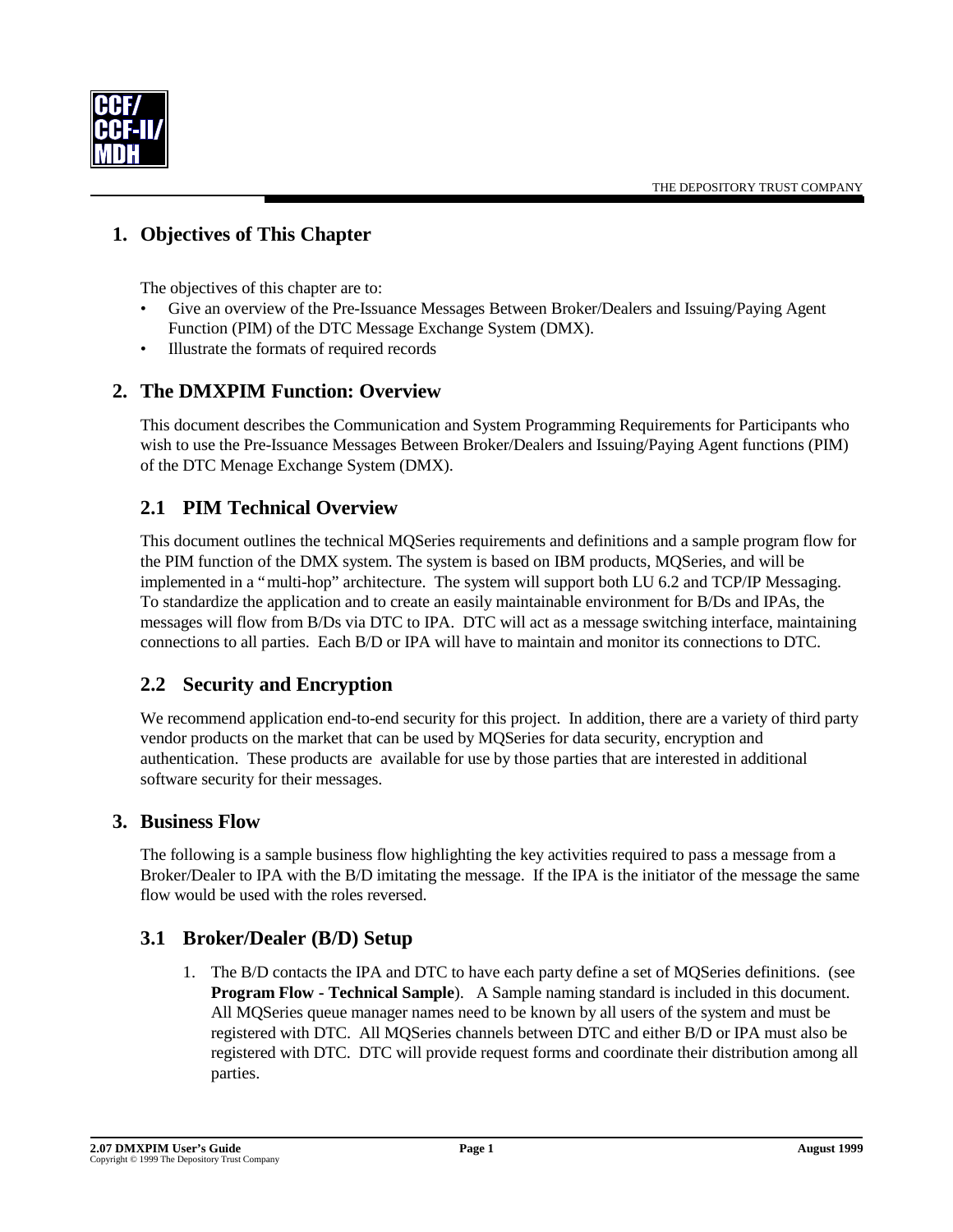

- C The B/D creates an MQ definition that consists of a local queue name at the B/D site that points to the name of the IPA remote queue manager and IPA remote queue, as specified by the IPA.
- C The B/D creates an MQ definition for a transmission queue and send/receive channels to pass messages to DTC. The channel names must match those of DTC.
- C The B/D creates an MQ definition for a MQ process to move the messages off the transmission queue and send them over the channel to DTC.
- C The B/D creates an MQ definition for a local queue that will hold the reply message from the IPA.

# **3.2 Issuing/Paying Agent (IPA) Setup**

- 1. After contact with the B/D and DTC, the IPA creates the necessary MQ definitions.
	- C The IPA creates an MQ definition that consists of a local queue name at the B/D site that points to the name of the IPA remote queue manager and IPA remote queue, as specified by the B/D.
	- C The IPA creates an MQ definition that points to the name of the B/D remote queue manager as specified by the B/D.
	- C The IPA creates an MQ definition for a transmission queue and send/receive channels to pass messages to DTC. The channel names must match those of DTC.
	- C The IPA creates an MQ definition for a MQ process to move the messages off the transmission queue and send them over the channel to DTC.

## **3.3 B/D - Initiator (A Possible Sample Flow)**

- 1. The B/D's program builds a message and "PUTS" it to the local queue definition of the remote name. Included in the message is the B/D queue manager name and the name of the B/D's reply queue.
- 2. B/D's program issues a "GET" with a "WAIT" option for a reply within a specified program.

#### DTC

3. DTC's system receives the message and forwards it to the IPA. If the remote queue manager is unknown to DTC, and as the B/D must specify the MQSeries reporting option exception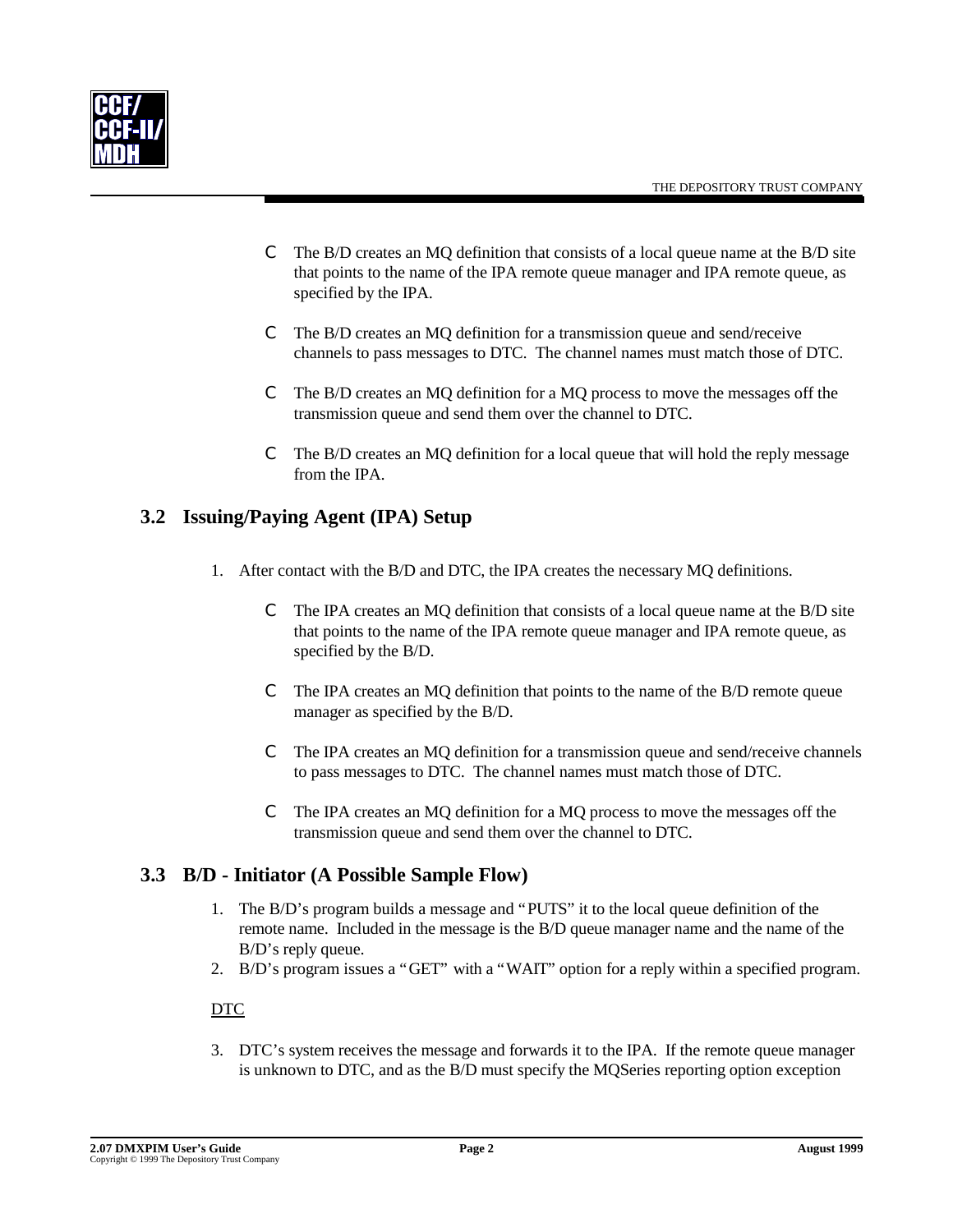

with data (return to sender), then the first 100 bytes of the application message is included with the report message that is returned to the B/D by MQSeries.

- 4. Message arrives at the IPA input queue from the B/D.
- 5. A program is triggered in the IPA's system to process the message.
- 6. The IPA program builds a reply message and "PUTS" it to the B/D's reply queue.

DTC

7. DTC's system receives the message and forwards it to the B/D.

#### B/D

- 8. The reply message arrives in the B/D's reply queue and the outstanding "GET" is completed. The B/D's program processes the reply and the transaction is complete. The B/D must "GET" all the messages on the queue until a "No Message Available Condition" is returned by MQSeries.
- 9. If the "GET" times out before a reply is received, the B/D must consider the transaction incomplete and process it accordingly.

If the reply message is not received on the B/D's reply queue within the specified time, it still may be "PUT" on the reply queue at a later time. A delay may be caused by a processing problem at the IPA site and the message may have been sent after the specified B/D wait time has expired. The B/D program must be prepared to handle this situation. In addition, the B/D program must be able to handle the possibility of receiving more than one reply from the IPA.

### **4. Program Flow - Technical Flow**

The following is a sample skeleton flow of a series of programs that highlight the key activities required to pass a message, via MQSeries, from B/D to IPA. This system is based on all users sending and receiving **PERSISTENT** messages.

The code is a combination of actual MQSeries commands, relating to using the MQSeries API, and pseudocode which indicates the sequence of data transmitted over the communication lines.

The sample is based on sending and receiving a single message at a time. There are other possibilities with MQSeries such as sending multiple messages at a time (batching). Users of the system will have to take this into account when designing their individual application programs.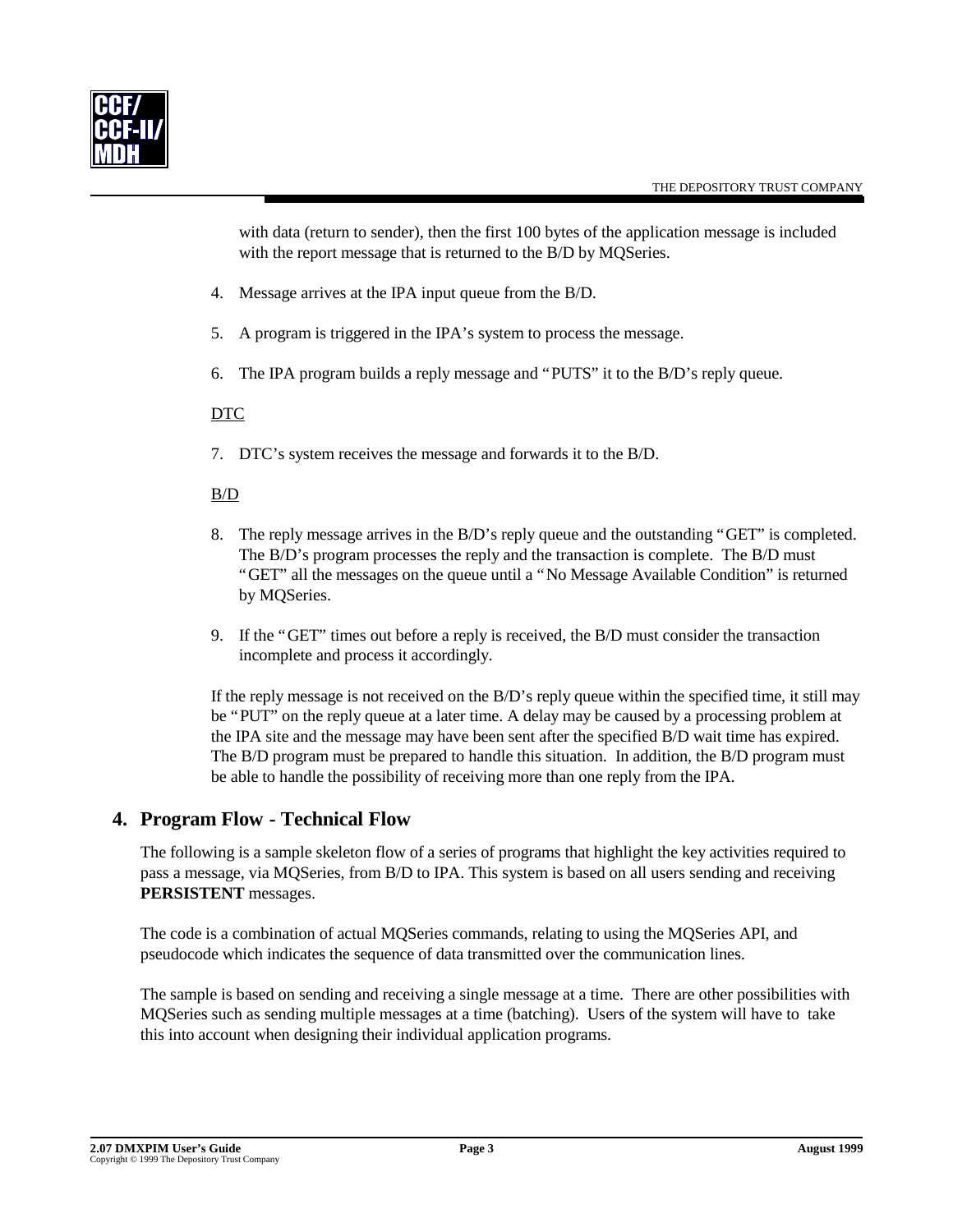

MQSeries provides report options such as expiration of messages, confirmation on arrival (COA) and confirmation on delivery (COD). These options can be used within this system if desired. However, they **are not** required. MQSeries also provides a report option called exception notification. Exception notification will tell the sender, via a report message, if their message has failed and has been put on a MQSeries Dead Letter Queue. Use of the MQSeries option **EXCEPTION\_WITH\_DATA** will return to the sender the MQSeries header as well as the first 100 bytes of the application data. This will allow the sender to account for the message. **This option is required**.

MQSeries will send any notifications to the queue and queue manager that the program specifies in the MSGDESC of the MQSeries header of a MQPUT or MQPUT1 command. These are the same queue and queue manager fields that will be used by the receiving party to send reply-messages to the sender. The software that processes the reply queue will have to correctly handle the different message types.

If a message from either party is delivered to the proper queue manager, but the message queue specified does not exist, MQSeries will place the message on the Dead Letter Queue (an MQSeries facility). It is up to both parties to monitor the Dead Letter Queue for undelivered messages.

# **4.1 Broker/Dealer**

1. Establish the MQ connection. This is required in CICS and IMS.

CALL "MQCONN" USING NAME, HCONN, COMPCODE, REASON.

Declare the parameters as follows:

| NAME   | $=$ Queue Manager Name                     |
|--------|--------------------------------------------|
| HCONN  | $=$ Connection Handle                      |
|        | $COMPCODE = Completion Code$               |
| REASON | $=$ Reason Code qualifying Completion Code |

2. The Broker/Dealer's program issues an MQPUT1 command. This is a combination command consisting of a MQOPEN, MQPUT and MQCLOSE. It is used to "put" a single message to a queue. In the MSGDESC the program specifies the B/D queue and queue manager that is to receive the IPA reply.

CALL "MQPUT1" USING HCONN, OBJDESC, MSGDESC, PUTMSGOPTS, BUFFERLENGTH, BUFFER, COMPCODE, REASON.

Declare the parameters as follows:

| <b>HCONN</b>   |     | $=$ Connection Handle     |
|----------------|-----|---------------------------|
| <b>OBJDESC</b> |     | $=$ Object Descriptor     |
| MSGDESC        | $=$ | <b>Message Descriptor</b> |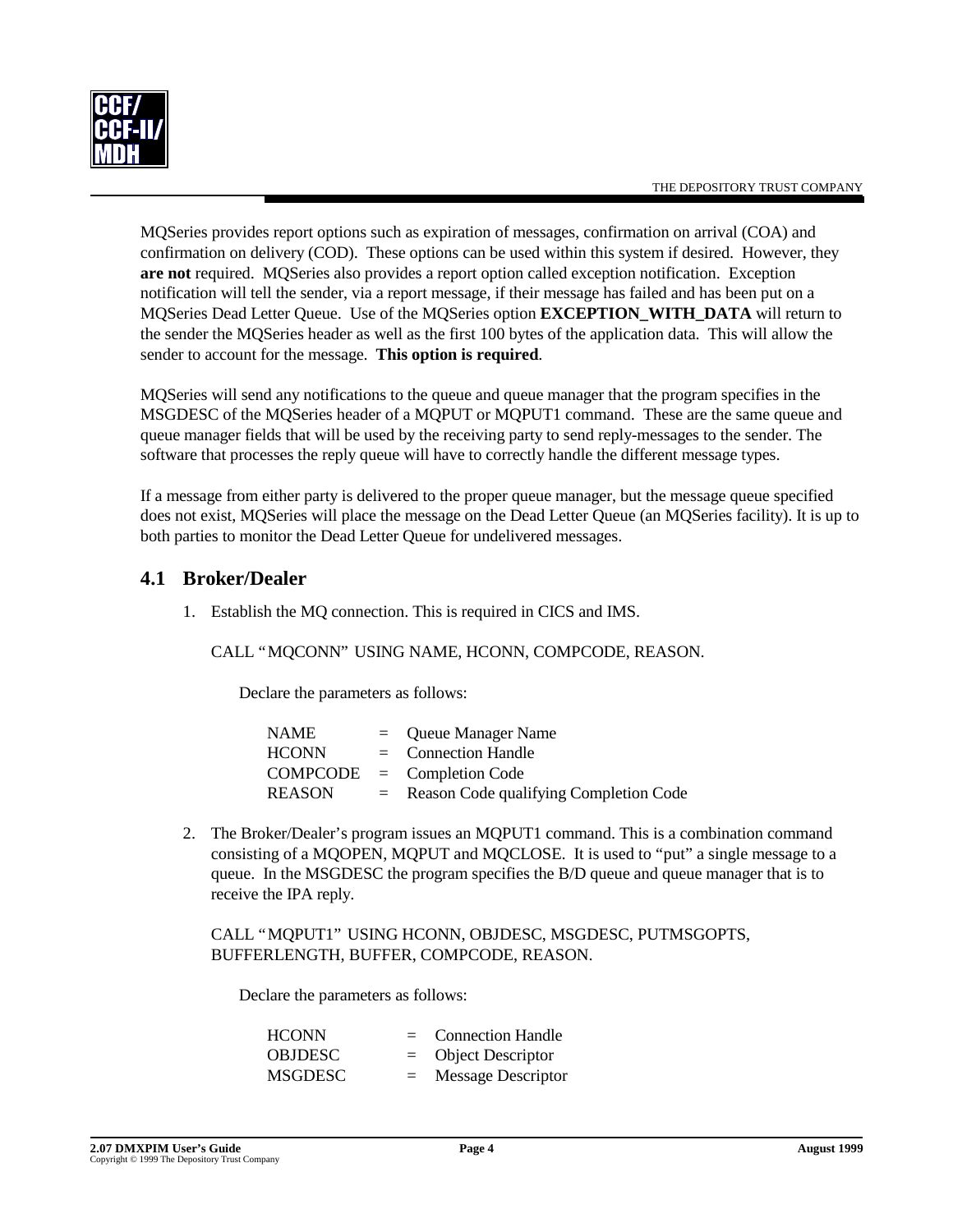

| PUTMSGOPTS = MQPUT1 options |                                              |
|-----------------------------|----------------------------------------------|
|                             | $BUFFERLENGTH =$ Length of message in buffer |
| <b>BUFFER</b>               | $=$ Message data                             |
| <b>COMPCODE</b>             | $=$ Completion code                          |
| <b>REASON</b>               | $=$ Reason Code qualifying Completion Code   |
|                             |                                              |

3. Upon successful completion of the MQPUT1 the program issues a MQGET with a wait. The program specifies a wait time (as part of the GETMSGOPTS) greater than the desired return time. If the message is received before the time value, the MQGET is completed and the program can process the reply. If the message is not received within the time desired, a return code of no message available is supplied by MQSeries.

#### CALL "MQGET" USING HCONN, HOBJ, MSGDESC, GETMSGGOPTS, BUFFERLENGTH, BUFFER, DATALENGTH, COMPCODE, REASON.

Declare the parameters as follows:

| <b>HCONN</b>      | $=$ Connection Handle                        |
|-------------------|----------------------------------------------|
| <b>OBJDESC</b>    | $=$ Object Descriptor                        |
| <b>MSGDESC</b>    | $=$ Message Descriptor                       |
| <b>PUTMSGOPTS</b> | $=$ MQPUT1 options                           |
|                   | $BUFFERLENGTH =$ Length of message in buffer |
| <b>BUFFER</b>     | $=$ Message data                             |
| <b>DATALENGTH</b> | $=$ Length of the message                    |
| <b>COMPCODE</b>   | $=$ Completion code                          |
| <b>REASON</b>     | $=$ Reason Code qualifying Completion Code   |

4. Upon successful receipt of a reply the program can either loop back to Step 2 or disconnect from MQSeries and restart the process when desired. A disconnect is not required in CICS or IMS.

CALL "MQGET" USING HCONN, COMPCODE, REASON.

| $=$ Queue Manager Name                     |
|--------------------------------------------|
| $=$ Connection Handle                      |
| $COMPCODE = Completion Code$               |
| $=$ Reason Code qualifying Completion Code |
|                                            |

## **4.2 Issue Paying Agent**

1. The IPA has to either set up a program that is waiting for a message to arrive on the B/D target queue, or use an MQSeries facility known as triggering to start the program that will process the message. (Triggering is a platform specific facility. Its use must be reviewed on a platform basis). The program must establish an MQ connection. This is not required in CICS or IMS.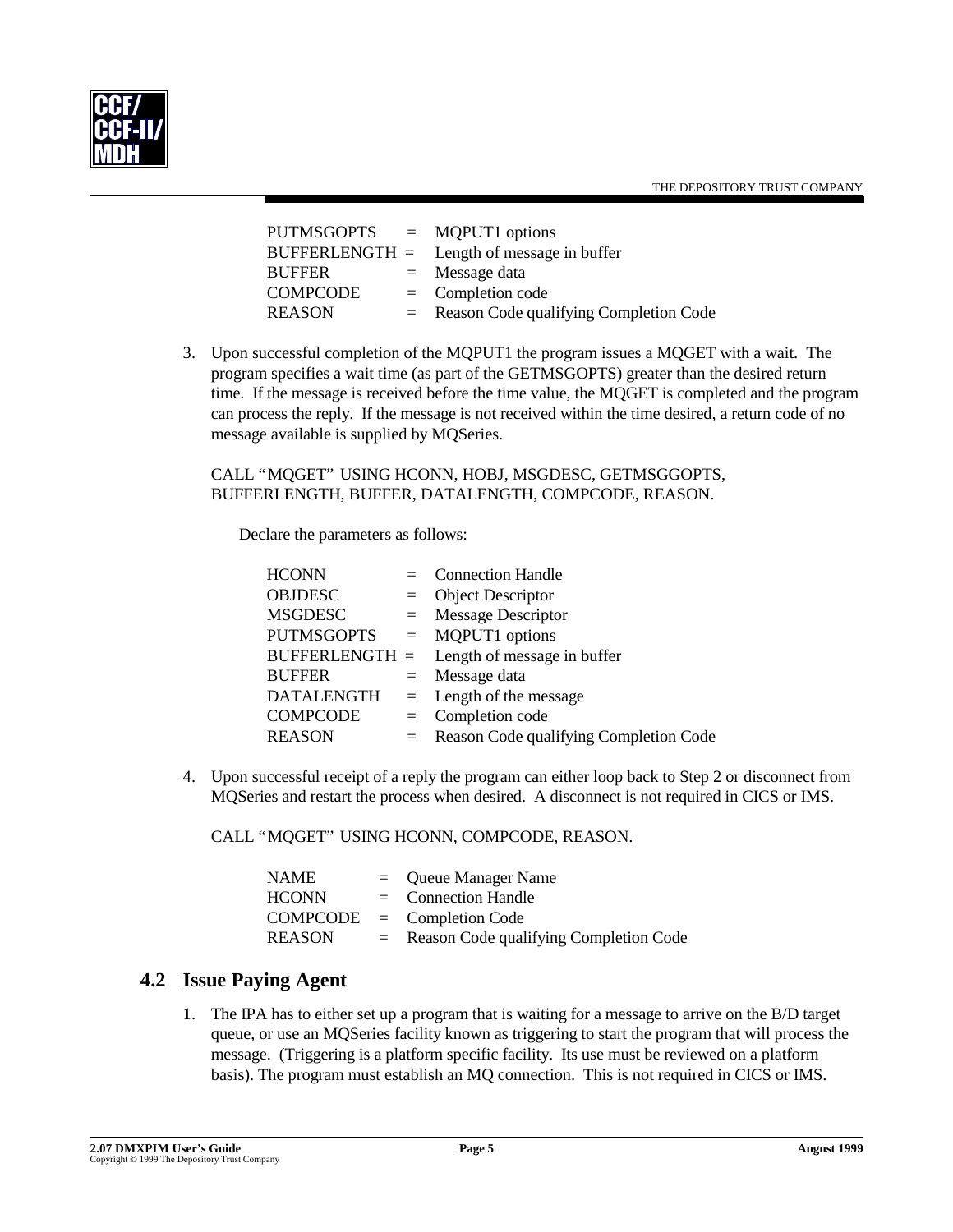

#### CALL "MQCONN" USING NAME, HCONN, COMPCODE, REASON

Declare the parameters as follows:

| <b>NAME</b>   | $=$ Queue Manager Name                     |
|---------------|--------------------------------------------|
| <b>HCONN</b>  | $=$ Connection Handle                      |
| COMPCODE      | $=$ Completion Code                        |
| <b>REASON</b> | $=$ Reason Code qualifying Completion Code |

2. Upon successful completion of the MQCONN, the program issues a MQGET with a wait. The program specifies a wait time greater than the desired return time. The wait time is specified when using MQSeries triggers to account for any network delays. If the message is received before the time value specified, the MQGET is completed and the program can process the reply. If the message is not received within the time desired, a return code of no message available is returned by MQSeries.

#### CALL "MQGET" USING HCONN, HOBJ, MSGDESC, GETMSGOPTS, BUFFERLENGTH, BUFFER, DATALENGTH, COMPCODE, REASON.

Declare the parameters as follows:

| <b>HCONN</b>                |     | $=$ Connection Handle                        |
|-----------------------------|-----|----------------------------------------------|
| <b>HOBJ</b>                 |     | $=$ Object Handle                            |
| <b>MSGDESC</b>              |     | $=$ Message Descriptor                       |
| GETMSGOPTS = MQPUT1 options |     |                                              |
|                             |     | $BUFFERLENGTH =$ Length of message in buffer |
| <b>BUFFER</b>               |     | $=$ Message data                             |
| DATALENGTH                  |     | $=$ Length of the message                    |
| <b>COMPCODE</b>             |     | $=$ Completion code                          |
| <b>REASON</b>               | $=$ | Reason Code qualifying Completion Code       |
|                             |     |                                              |

3. The IPA program processes the message from the B/D. The program formats a response to be returned to the B/D Queue Manager and reply queue as specified in the MQ message header in the B/D message. The IPA's program then issues an MQPUT1 command. This is a combination command consisting of an MQOPEN, MQPUT and MQCLOSE. It is used to "put" a single message to a queue.

CALL "MQPUT1" USING HCONN, OBJDESC, MSGDESC, PUTMSGOPTS, BUFFERLENGTH, BUFFER, COMPCODE, REASON.

Declare the parameters as follows: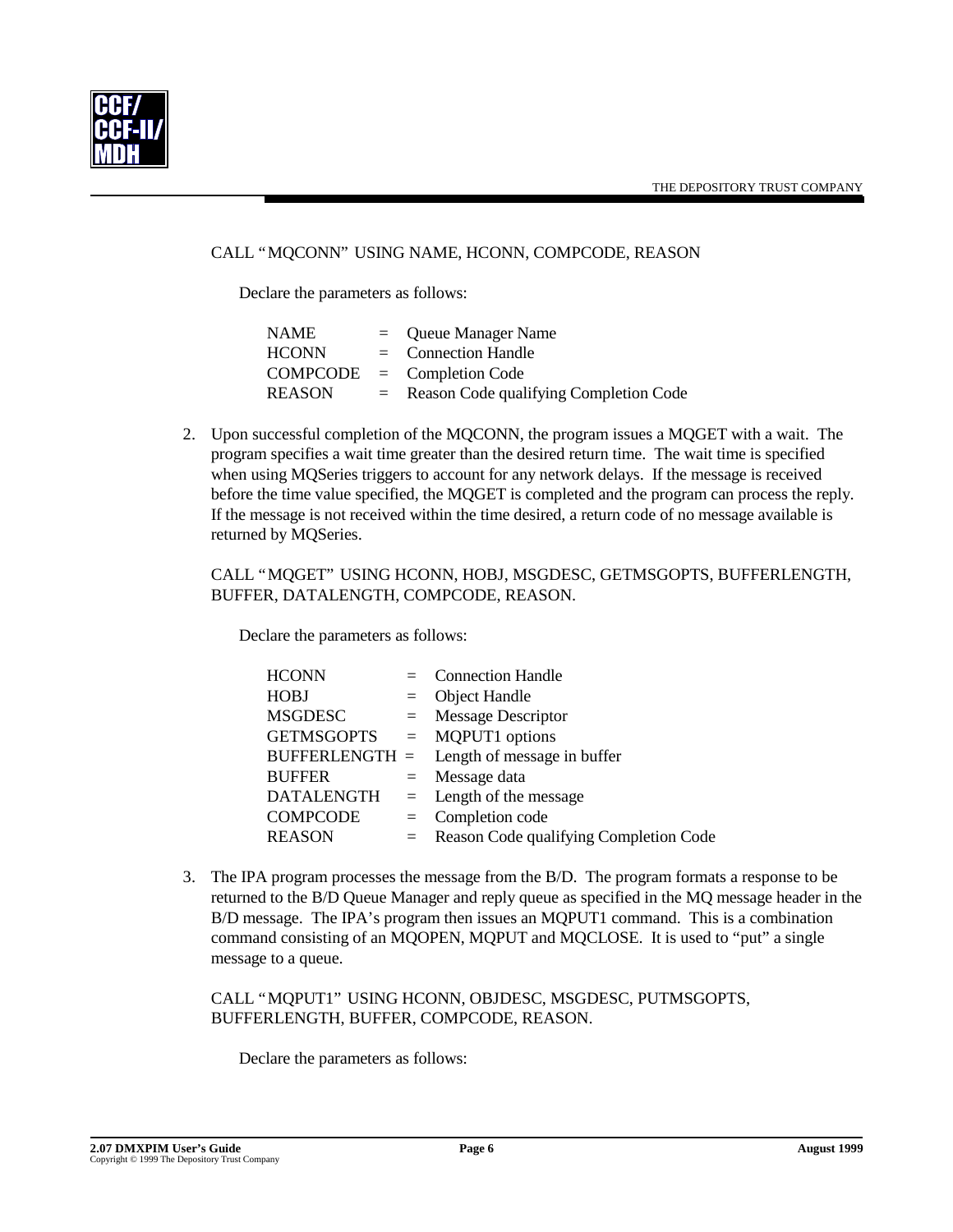

| <b>HCONN</b>      | $=$ Connection Handle                        |
|-------------------|----------------------------------------------|
| <b>OBJDESC</b>    | $=$ Object Descriptor                        |
| <b>MSGDESC</b>    | $=$ Message Descriptor                       |
| <b>PUTMSGOPTS</b> | $= \text{MQPUT1 options}$                    |
|                   | $BUFFERLENGTH =$ Length of message in buffer |
| <b>BUFFER</b>     | $=$ Message data                             |
| <b>COMPCODE</b>   | $=$ Completion code                          |
| <b>REASON</b>     | $=$ Reason Code qualifying Completion Code   |

4. Upon a successful MQPUT the program loops back to Step 2 to get the next message. If no message is in the queue and triggering is being used, the program should disconnect from the MQSeries (this platform and environment dependent and may not be required in a specific installation, i.e. in CICS this is not required) and terminate. If a new message arrives, it will be processed via triggering as in step 1. If triggering is not used, a MQGET with a WAIT option can be specified.

#### CALL "MQDISC" USING NAME, HCONN, COMPCODE, REASON

Declare the parameters as follows:

| <b>NAME</b>   | $=$ Queue Manager Name                     |
|---------------|--------------------------------------------|
| <b>HCONN</b>  | $=$ Connection Handle                      |
| COMPCODE      | $=$ Completion Code                        |
| <b>REASON</b> | $=$ Reason Code qualifying Completion Code |

### **4.3 Exception Conditions**

In any instance where the B/D does not receive a reply to a message, a duplicate message must be sent. The original reply message may be received after the specified B/D wait time has expired, because of a processing delay. If the B/D responds more than once to a message, the additional response may be saved for reference but should not be processed.

### **5.0 MQSeries Suggested Naming Standard**

#### **Queue Manager (Queue Manager Names will be standardized across the system and registered with DTC).**

- 1. These rules must be followed in assigning a Queue Manager Name:
	- A. Names must be in uppercase
	- B. First character must be one of the following: T (for test), Q (for QA), or P (for production)
	- C. Participant IDs assigned by DTC must consist of: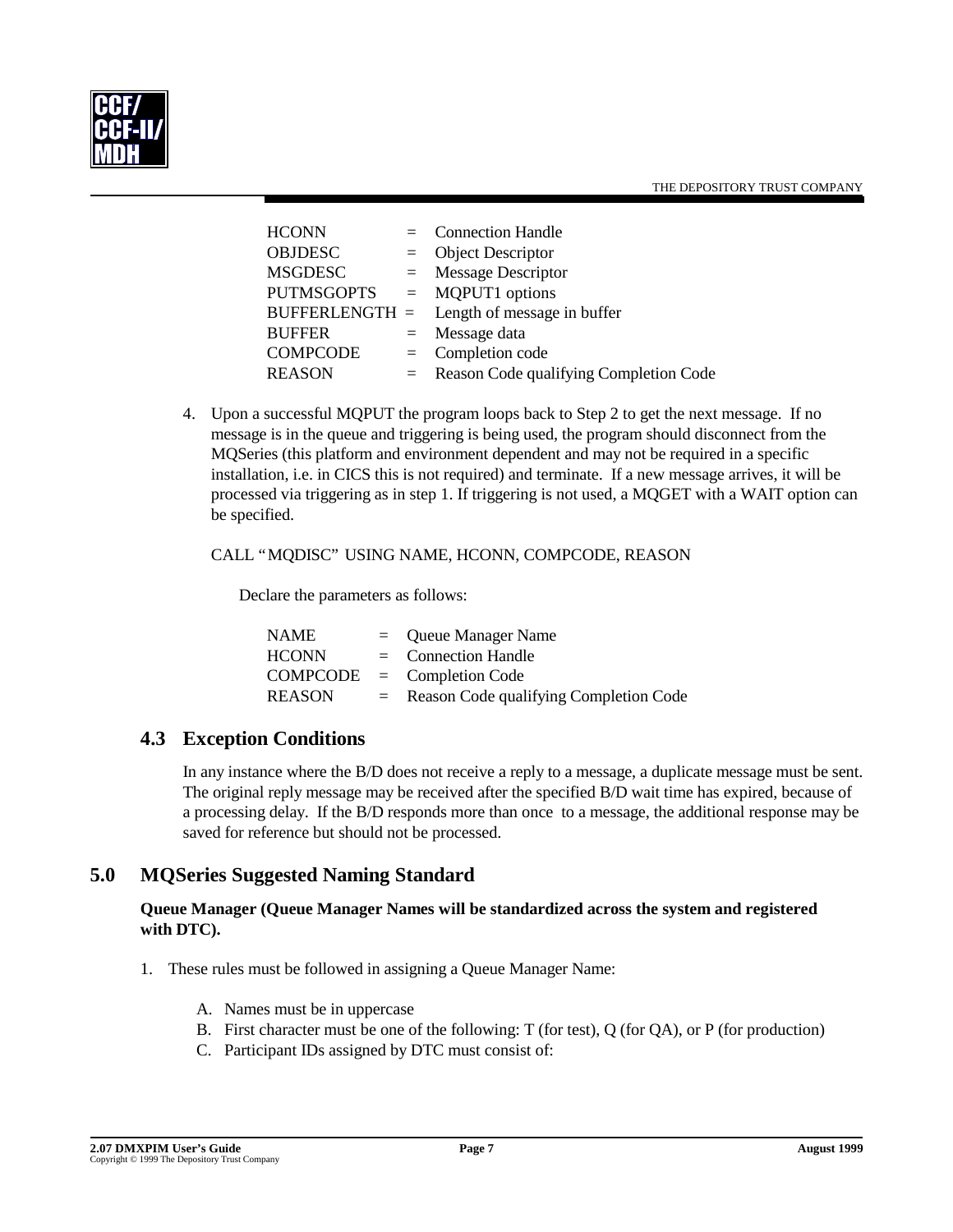

- C a 1-byte prefix
- C followed by an 8-character Participant number
- C followed by a 2-character MQSeries system

Example: PP0000099901 - Participant #999 Production Queue Manager system 1 (01).

- 2. The Queue Manager Name must resolve to a unique value. If there is a collision in the Queue Manager Name assignment with an existing definition, DTC will ask the Participant to select a new name.
- 3. If Participants have already established an MQSeries Queue Manager, **they will be required to define a standardized Queue Manager Name as an alias to the local queue manager name.**

A Queue Manager Alias is defined as a special remote queue (**QREMOTE**), with the MQM subsystem name specified as the remote name (**RQMNAME**) and the transmission queue name (**XMITQ**) omitted. A Participant may choose to use one MQM subsystem for test and production. In that case, both queue manager aliases will be defined by specifying the same subsystem name as **RQMNAME**.

Example: DTC has assigned Participant 999 two queue manager names TP0000099901 for testing and PP00000099901 to resolve to TMQM and PMQM respectively. Participant 999 must make the following remote queue definitions to define queue manager aliases TP0000099901 and PP00000099901 to resolve to TMQM and PMQM respectively, Participant 999 must make the following remote queue definitions to define queue manager aliases TP0000099901 and PP00000099901.

> Participant 999 definitions: DEFINE QREMOTE (TP0000099901), RQMNAME (TMQM), DEFINE QREMOTE (PP00000099901) and RQMNAME (PMQM)

Local Queue Names (These names are determined by the individual users and only have to be known and agreed to by the sender and receiver).

- 1. Suggested rules for assigning Local Queue Names:
	- C Names must be in uppercase
	- C Name must start with "From Participant ID"
	- C Followed by an underscore "."
	- C Followed by "To Participant ID"
	- C Followed by a period "."
	- C Followed by a DTC provided "function name"
	- C Followed by INPxx where xx is a sequential number

Example: P00000999\_P00000888.PIM1.INP01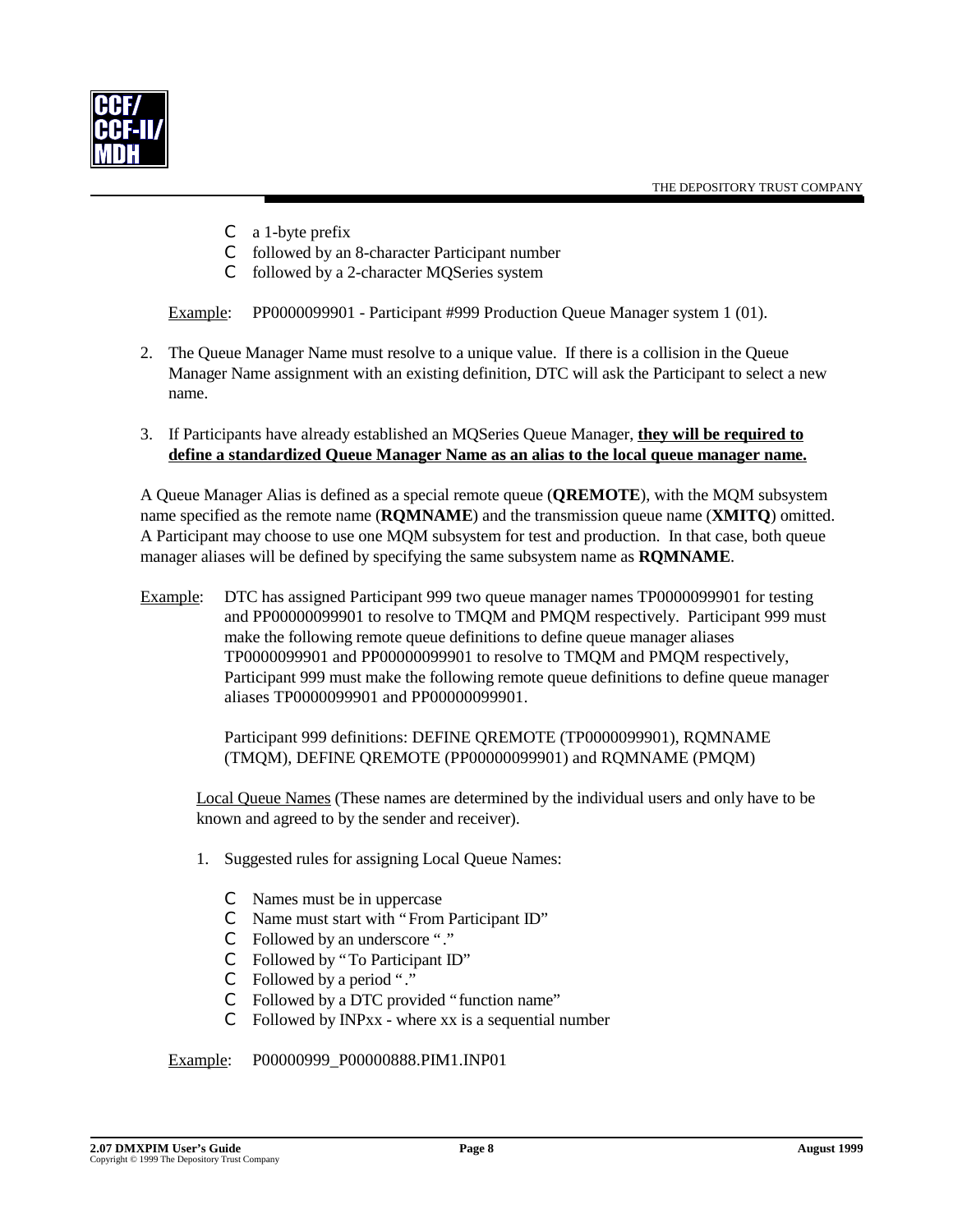

Local queue defined on P00000888 system. It is defined on P00000999 as part of a remote queue (QREMOTE) definition.

Remote Queue Names (These names are determined by the individual users and only have to be known and agreed to by the sender and receiver).

- 1. **Suggested** rules for assigning Remote Queue Names:
	- C Names must be in uppercase
	- C Name must start with "From Participant ID"
	- C Followed by an underscore "."
	- C Followed by "To Participant ID"
	- C Followed by a DTC provided "function name"
	- C Followed by a period "."
	- C Followed by RMTxx where xx is a sequential number

Example: P00000999\_P00000888.PIM1.RMT01

Remote defined on P00000999 system. The queue is used by P00000999 to put data to P00000888. It is defined on P00000999 as part of a remote queue (**QREMOTE**) definition. In the QREMOTE definition on P00000999 the local queue would be P00000999\_P00000888.PIM1.RMT01, the remote queue **NAME** (P00000999\_P00000888.PIM1.INP01) is located on remote queue manager **RQMNAME** (P00000888). The RMT name is a pointer to the INP name.

Transmission Queue Names (These names are determined by the individual users only).

- 1. **Suggested** rules for assigning Transmission Queue Names:
	- C Names must be in uppercase
	- C Name must start with "From Participant  $ID" + MQ$  system number
	- C Followed by an underscore " "
	- C Followed by "To DTC" + MQ system number
	- C Followed by a period "."
	- C Followed by XMTxx where xx is a sequential number

#### Example: P0000099901\_DTC01.XMT01

#### Message Channels (**These names will be standardized across the system and registered with DTC).**

1. These rules must be followed in assigning Message Channel Names: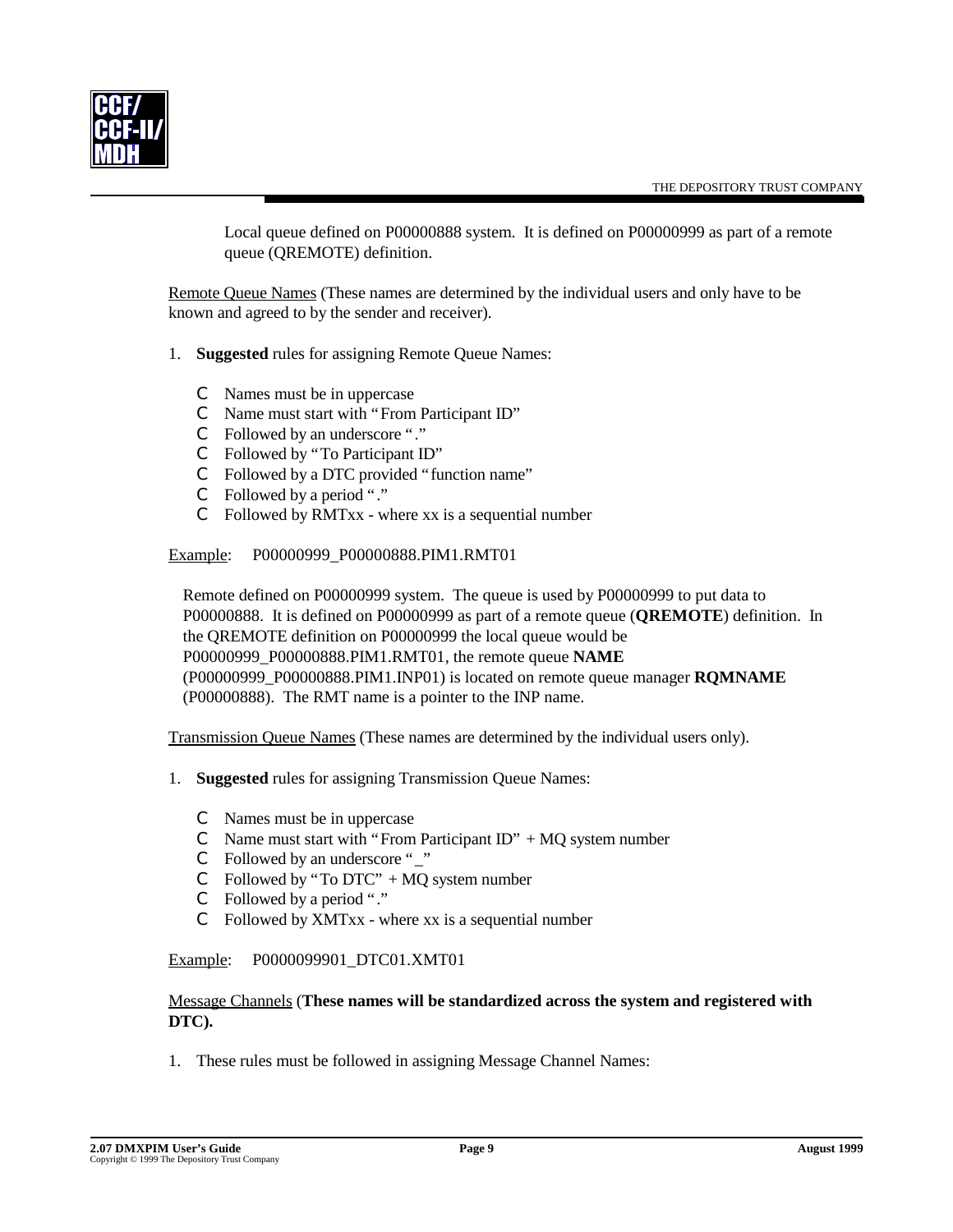

- C Names must be in uppercase
- C Name must start with "From Participant"  $ID + MQ$  system number
- C Followed by an underscore "\_"
- C Followed by "To DTC"  $+$  MQ system number
- C Followed by a period "."
- C Followed by  $Cx$  where  $xx$  is a sequential number
- Example: P0000099901 DTC01.C1 is a channel that moves messages from P0000099901 to DTC01.

DTC01\_P000099901.C1 is a channel that moves messages from DTC01 to P0000099901.

Process Names (These names are determined by the individual users only).

- 1. **Suggested** rules for assigning MQSeries Process Names:
	- C Names must be in uppercase
	- C Name must start with "From Participant  $ID$ " + MQ system number
	- C Followed by an underscore " "
	- C Followed by "To  $DTC$ " + MQ system number
	- C Followed by a period "."
	- C Followed by PROCx where xx is a sequential number

Example: P0000099901\_DTC01.PROC01 is a process name to move data from channel P0000099901\_DTC01.C1 to DTC.

#### **6.0 MQSeries Sample Definitions**

The following are pseudocoded MQSeries definition statements to define a sample environment to pass messages between B/S and IPA via DTC.

### **6.1 Outgoing to IPA from Broker/Dealer**

For Queue Manager PP0000099901 (B/D) to send messages to PP0000088801 (IPA) the following MQSeries definitions are needed:

| <b>DEFINE OREMOTE</b> | Name (P00000999 P00000888.PIM1.RMT01)<br>ROMNAME (PP0000088801)<br>RNAME (P00000999 P00000888.PIM1.INP01)<br>XMITQ (P0000099901 DTC01.XMT01) |  |  |
|-----------------------|----------------------------------------------------------------------------------------------------------------------------------------------|--|--|
| <b>NAME</b>           | Queue name used by P0000099901 to PUT messages to P0000088801                                                                                |  |  |
| ROMNAME               | Name of IPA MQSeries Queue Manager                                                                                                           |  |  |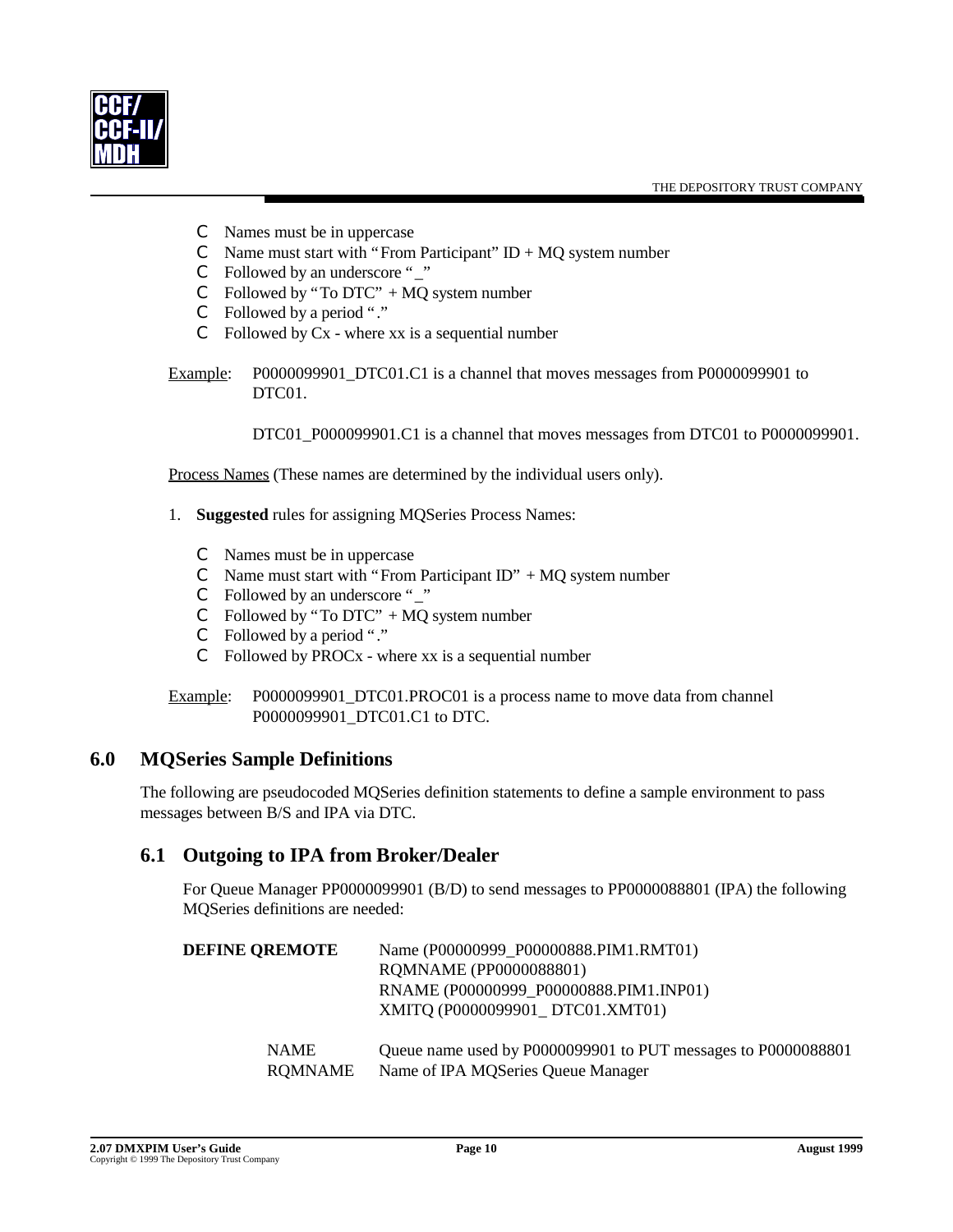

|                       | <b>RNAME</b>   | Name of the queue as it is defined on IPA MQSeries                       |
|-----------------------|----------------|--------------------------------------------------------------------------|
|                       | <b>XMITO</b>   | Name of transmission queue used by B/D to pass messages to DTC           |
| <b>DEFINE QLOCAL</b>  |                | NAME (P0000099901_DTC01.XMT01)                                           |
|                       |                | <b>USAGE (XMITQ)</b>                                                     |
|                       |                | PROCESS (P0000099901_DTC01.PROC01                                        |
|                       | <b>NAME</b>    | Name of transmission queue for sending message from B/D                  |
|                       |                | P0000099901 to DTC                                                       |
|                       | <b>USAGE</b>   | Queue is to be used as a transmission queue                              |
|                       | <b>PROCESS</b> | Name of MQ process to start channel                                      |
| <b>DEFINE PROCESS</b> |                | NAME (P0000099901 DTC01.PROC01)                                          |
|                       |                | USERDATA (P0000099901_DTC01.C1)                                          |
|                       | <b>NAME</b>    | Name of process to send data over channel from B/D P0000099901 to<br>DTC |
|                       | USERDATA       | Must be same name as sending channel                                     |
| <b>DEFINE CHANNEL</b> |                | NAME (P0000099901_DTC01.C1)                                              |
|                       |                | CHLTYPE (SDR)                                                            |
|                       |                | XMITQ (P0000099901_DTC01.XMT01)                                          |
|                       | <b>NAME</b>    | Name of sender channel from B/D P0000099901 to DTC                       |
|                       | <b>CHLTYPE</b> | Channel type (Sender)                                                    |
|                       | <b>XMITO</b>   | Name of the B/D transmission queue to DTC                                |
|                       |                |                                                                          |

# **6.2 Incoming to IPA from Broker/Dealer**

#### **6.2a Issuing Paying Agent**

For Queue Manager PP00000088801 (IPA) to receive messages from PP0000099901 (B/D) the following MQSeries definitions are needed:

| <b>DEFINE CHANNEL</b>         | NAME (DTC01 P0000088801.CH01)<br>CHLTYPE(RCVR)                                  |  |  |  |  |
|-------------------------------|---------------------------------------------------------------------------------|--|--|--|--|
| <b>NAME</b><br><b>CHLTYPE</b> | Name of receiver channel from DTC to IPA P0000088801<br>Channel type (Receiver) |  |  |  |  |
| <b>DEFINE QLOCAL</b>          | NAME(P00000999 P00000888.PIM1.INP01)                                            |  |  |  |  |
| <b>NAME</b>                   | Name of local queue for message received from B/D P0000099901                   |  |  |  |  |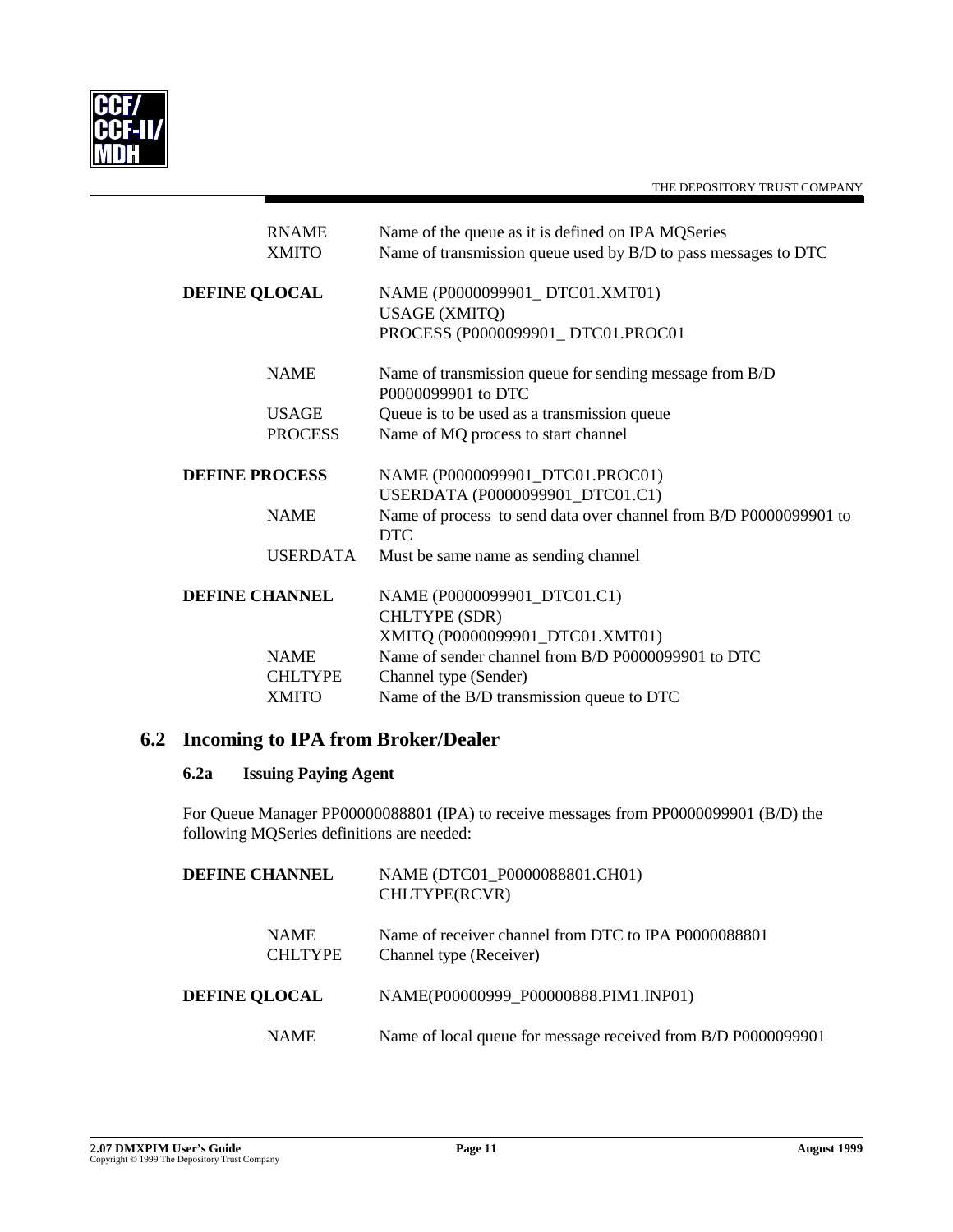

### **6.3 Outgoing from IPA to Broker/Dealer**

#### **6.3a Issuing Paying Agent**

For Queue Manager PP0000088801 (IPA) to send messages from P0000099901 (B/D) the following MQSeries definitions are needed:

|                       | <b>DEFINE QREMOTE</b>                         | NAME (PP0000099901)<br>RQMNAME (PP0000099901)<br>XMITQ (P0000088801_DTC01.XMT01)                                                                         |  |  |  |  |
|-----------------------|-----------------------------------------------|----------------------------------------------------------------------------------------------------------------------------------------------------------|--|--|--|--|
|                       | <b>NAME</b><br><b>ROMNAME</b><br><b>XMITO</b> | IPA Queue Manager Alias for B/D MQ Queue Manager<br>Name of B/D MQSeries Queue Manager<br>Name of transmission queue used by IPA to pass messages to DTC |  |  |  |  |
| DEFINE QLOCAL         |                                               | NAME (P0000088801_DTC01.XMT01)<br><b>USAGE (XMITQ)</b>                                                                                                   |  |  |  |  |
|                       | <b>NAME</b><br><b>USAGE</b>                   | Name of transmission queue for sending message from IPA to DTC<br>Queue is used as a transmission queue                                                  |  |  |  |  |
| <b>DEFINE PROCESS</b> |                                               | NAME (P0000088801_DTC01.PROC01)<br>USERDATA (P0000088801_DTC01.C1)                                                                                       |  |  |  |  |
|                       | <b>NAME</b>                                   | Name of process to send data over channel from IPA P0000088801 to<br><b>DTC</b>                                                                          |  |  |  |  |
|                       | <b>USERDATA</b>                               | Must be same name as sending channel                                                                                                                     |  |  |  |  |
| <b>DEFINE CHANNEL</b> |                                               | NAME (P0000088801 DTC01.C1<br>CHLTYPE (SDR)<br>XMITQ (P0000088801_DTC01.XMT01)                                                                           |  |  |  |  |
|                       | <b>NAME</b><br><b>CHLTYPE</b><br><b>XMITQ</b> | Name of sender channel from IPA to DTC<br>Channel type (Sender)<br>Name of transmission queue to DTC                                                     |  |  |  |  |

### **6.4 Incoming to Broker/Dealer from IPA**

For Queue Manager PP0000099901 (B/D) to receive messages from PP0000088801 (IPA) the following MQSeries definitions are needed.

**DEFINE CHANNEL** NAME (DTC01\_P0000099901.CH01) CHLTYPE(RCVR)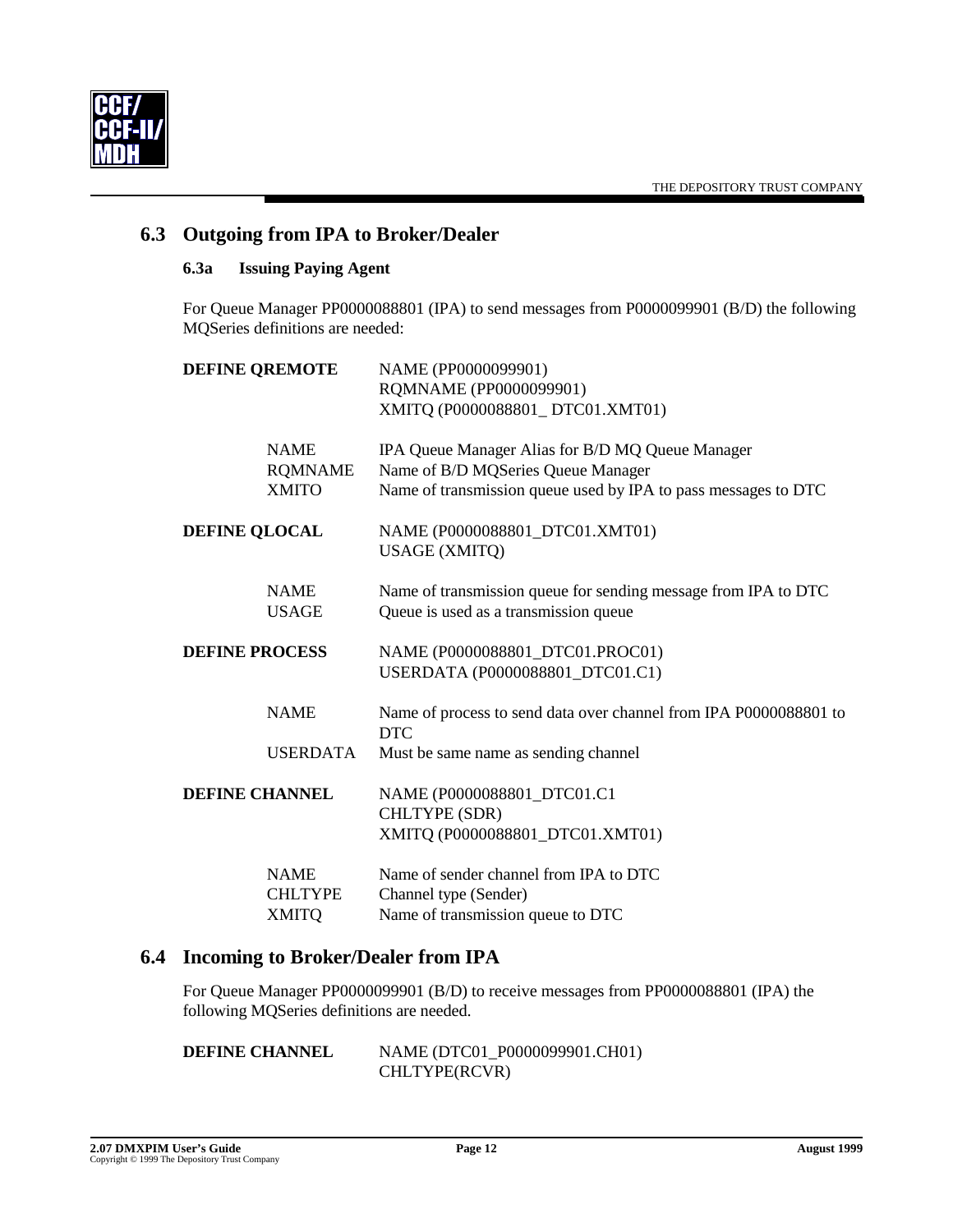

| <b>NAME</b><br><b>CHLTYPE</b> | Name of receiver channel from DTC to B/D P0000099901<br>Channel type (Receiver) |  |  |  |  |
|-------------------------------|---------------------------------------------------------------------------------|--|--|--|--|
| <b>DEFINE QLOCAL</b>          | NAME(P00000888 P00000999.PIM1.INP01)                                            |  |  |  |  |
| <b>NAME</b>                   | Name of reply queue for message received from IPA P0000088801                   |  |  |  |  |

**NOTE**: See Appendix 8.2 for an exhibit of the MQSeries Information Form - External Users.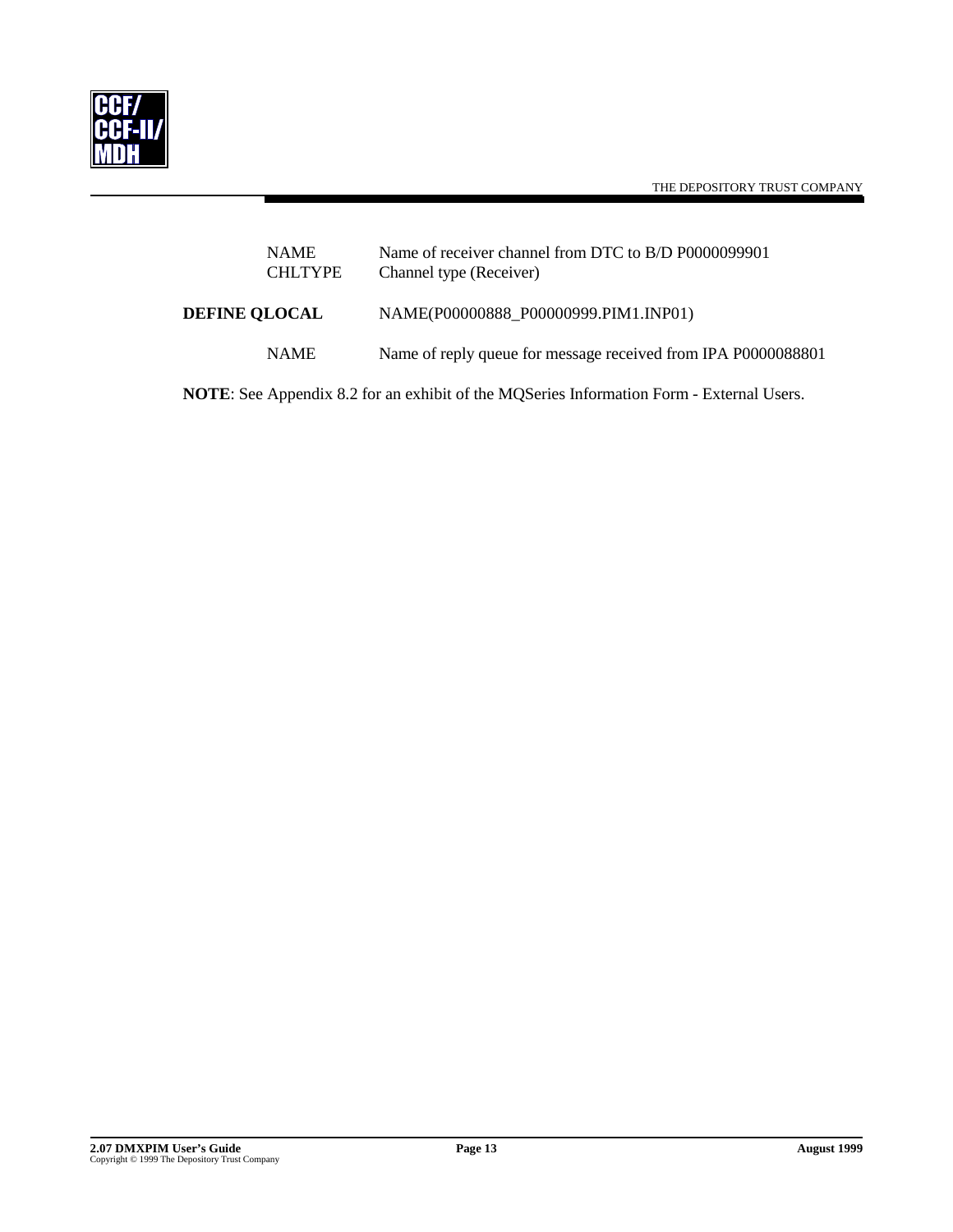

# **7.0 Record Layouts**

Below are the record layouts for Dealer/Issuing Paying Agent (PA) Commercial Paper (Cp) re-issuance Messages (PIMs) via DTC (In Participant User's Guide Format)

# **7.1. Start-of-Day Record (from Dealer to Issuing/PA (IPA) Bank)**

|                | <b>Field Name</b>             | <b>FIELD</b><br><b>CODE</b> | <b>Starting</b><br><b>Position</b> | Length       | <b>Field Attributes</b>                                                                                                                                                                                                              |
|----------------|-------------------------------|-----------------------------|------------------------------------|--------------|--------------------------------------------------------------------------------------------------------------------------------------------------------------------------------------------------------------------------------------|
| 1              | PIM-FUNCNAME                  | <b>JAAA</b>                 | $\mathbf{1}$                       | 4            | Function Name.<br>This field is used by DTC's billing system to properly<br>charge dealers and IPA banks for use of this service. It is a<br>literal, 'PIM1'.                                                                        |
| 2              | PIM-TEST-OR-<br>PROD-IND      | $A A A I$ .                 | 5                                  | $\mathbf{1}$ | Indicates whether the data being transmitted is test data or<br>production data.<br>$T = Test$<br>$P = \text{Production}$                                                                                                            |
| 3              | PIM-RECORD-<br><b>VERSION</b> | AAAK                        | 6                                  | 2            | This field allows the dealer or IPA to specify different<br>versions of the same record.<br>$'01'$ = this Version 1                                                                                                                  |
| $\overline{4}$ | PIM-RECORD-<br><b>TYPE</b>    | <b>HADD</b>                 | 8                                  | 2            | Record Type.<br>$SD = Start-of-Day record$                                                                                                                                                                                           |
| 5              | PIM-DEALER-<br>PART-NO        | <b>CAGK</b>                 | 10                                 | 8            | Dealer's DTC Participant Number.<br>For uniformity, all records will contain this field and the next<br>one, after the Record Type field.                                                                                            |
| 6              | PIM-IPA-PART-NO               | CAGL                        | 18                                 | 8            | IPA's DTC Participant Number.<br>For uniformity, all records will contain this field and the<br>preceding one, after the Record Type field.                                                                                          |
| $\tau$         | PIM-PASSWORD                  | <b>AAAU</b>                 | 26                                 | 8            | Password.<br>Convention to be established by IPAs.                                                                                                                                                                                   |
| 8              | PIM-TRANS-ID-<br><b>REC</b>   | <b>CAGM</b>                 | 34                                 | 2            | Dealer's Start-of-Day Transaction Identifier.<br>This is the 1st of 3 segments comprising the dealer's 15 -<br>position unique Start-of-Day transaction identifier: the type<br>of transaction.<br>$SD = Start-of-Day transaction$ . |
| 9              | PIM-TRANS-ID-<br><b>DATE</b>  | <b>BABU</b>                 | 36                                 | 8            | Dealer's Start-of-Day Transaction Identifier.<br>This is the 2nd segment: today's date.<br>$pic = ccyymmdd$                                                                                                                          |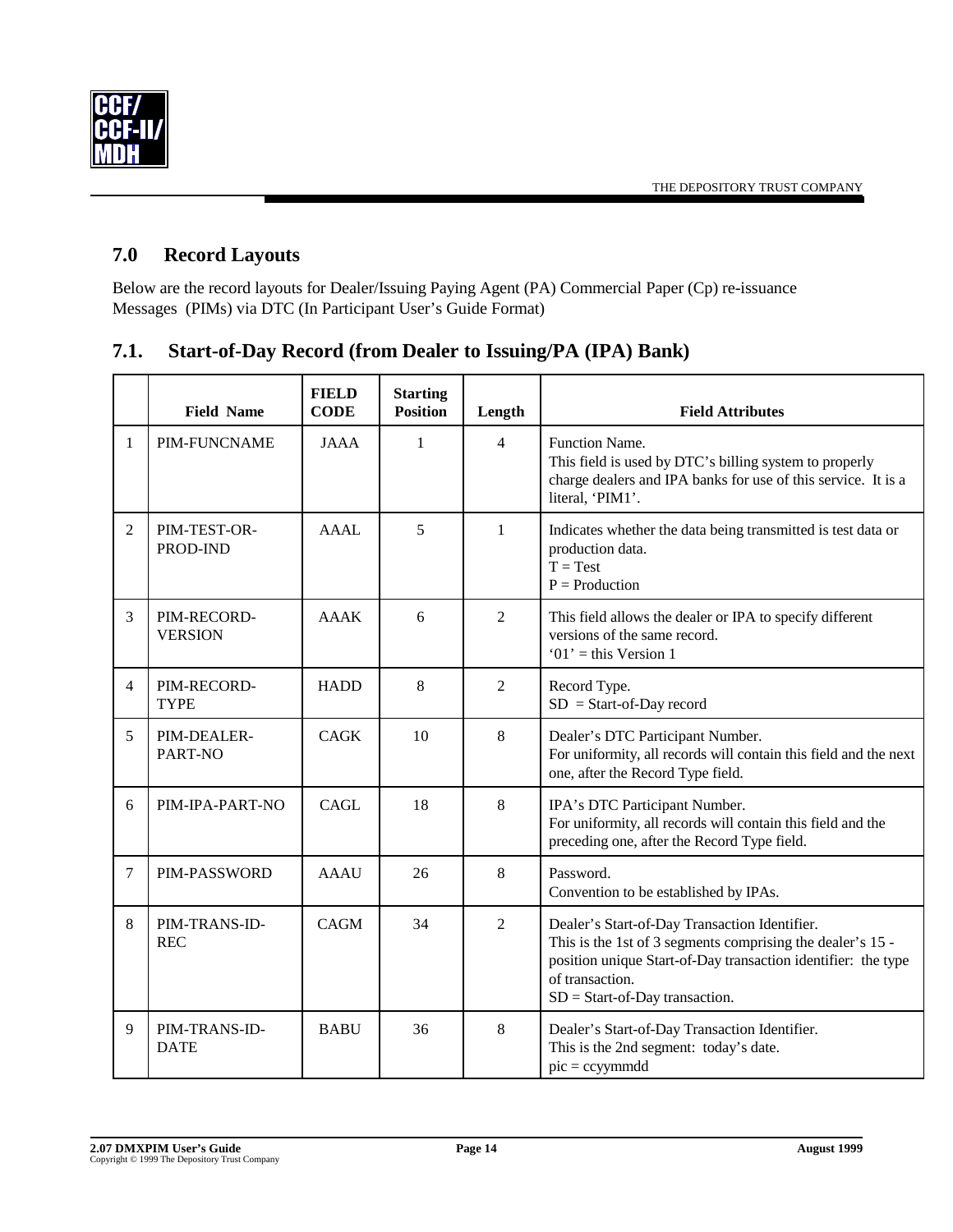

|    | <b>Field Name</b>        | <b>FIELD</b><br><b>CODE</b> | <b>Starting</b><br><b>Position</b> | Length | <b>Field Attributes</b>                                                                                                                                                                               |
|----|--------------------------|-----------------------------|------------------------------------|--------|-------------------------------------------------------------------------------------------------------------------------------------------------------------------------------------------------------|
| 10 | PIM-TRANS-ID-<br>SEO-NO  | GAC <sub>9</sub>            | 44                                 |        | Dealer's Start-of-Day Transaction Identifier.<br>This is the 3rd and last segment: the sequence number, right<br>justified with leading zeros.<br>This number is not to be repeated on any given day. |
| 11 | PIM-INTERNAL-<br>CNTL-NO | CAGO                        | 49                                 | 15     | Dealer's Start-of-Day Internal Control Number.<br>Free form. May be the same as preceding Start-of-Day<br>Transaction Identifier, as dealer wishes.                                                   |

# **7.2 IPA Bank Reply to Dealer**

| Start-of-Day |  | Record Type SD (from IPA Bank to Dealer) |
|--------------|--|------------------------------------------|
|--------------|--|------------------------------------------|

|                | <b>Field Name</b>             | <b>FIELD</b><br><b>CODE</b> | <b>Starting</b><br><b>Position</b> | Length         | <b>Field Attributes</b>                                                                                                                                       |
|----------------|-------------------------------|-----------------------------|------------------------------------|----------------|---------------------------------------------------------------------------------------------------------------------------------------------------------------|
|                | PIM-FUNCNAME                  | JAAA                        | 1                                  | $\overline{4}$ | Function Name.<br>This field is used by DTC's billing system to properly<br>charge dealers and IPA banks for use of this service. It is<br>a literal, 'PIM1'. |
| $\mathfrak{D}$ | PIM-TEST-OR-<br>PROD-IND      | AAAI                        | 5                                  | $\mathbf{1}$   | Indicates whether the data being transmitted is test data or<br>production data.<br>$T = Test$<br>$P =$ Production                                            |
| 3              | PIM-RECORD-<br><b>VERSION</b> | AAAK                        | 6                                  | 2              | This field allows the dealer or IPA to specify different<br>versions of the same record.<br>$'01'$ = this Version 1                                           |
| $\overline{4}$ | PIM-RECORD-<br><b>TYPE</b>    | <b>HADD</b>                 | 8                                  | 2              | Record Type.<br>$SR = IPA$ Bank Reply to Dealer Start-of-Day Transaction<br>record                                                                            |
| 5              | PIM-DEALER-<br>PART-NO        | <b>CAGK</b>                 | 10                                 | 8              | Dealer's DTC Participant Number.<br>For uniformity, all records will contain this field and the<br>next one, after the Record Type field.                     |
| 6              | PIM-IPA-PART-NO               | CAGL                        | 18                                 | 8              | IPA's DTC Participant Number.<br>For uniformity, all records will contain this field and the<br>preceding one, after the Record Type field.                   |
| 7              | <b>PIM-PASSWORD</b>           | AAAU                        | 26                                 | 8              | Password.                                                                                                                                                     |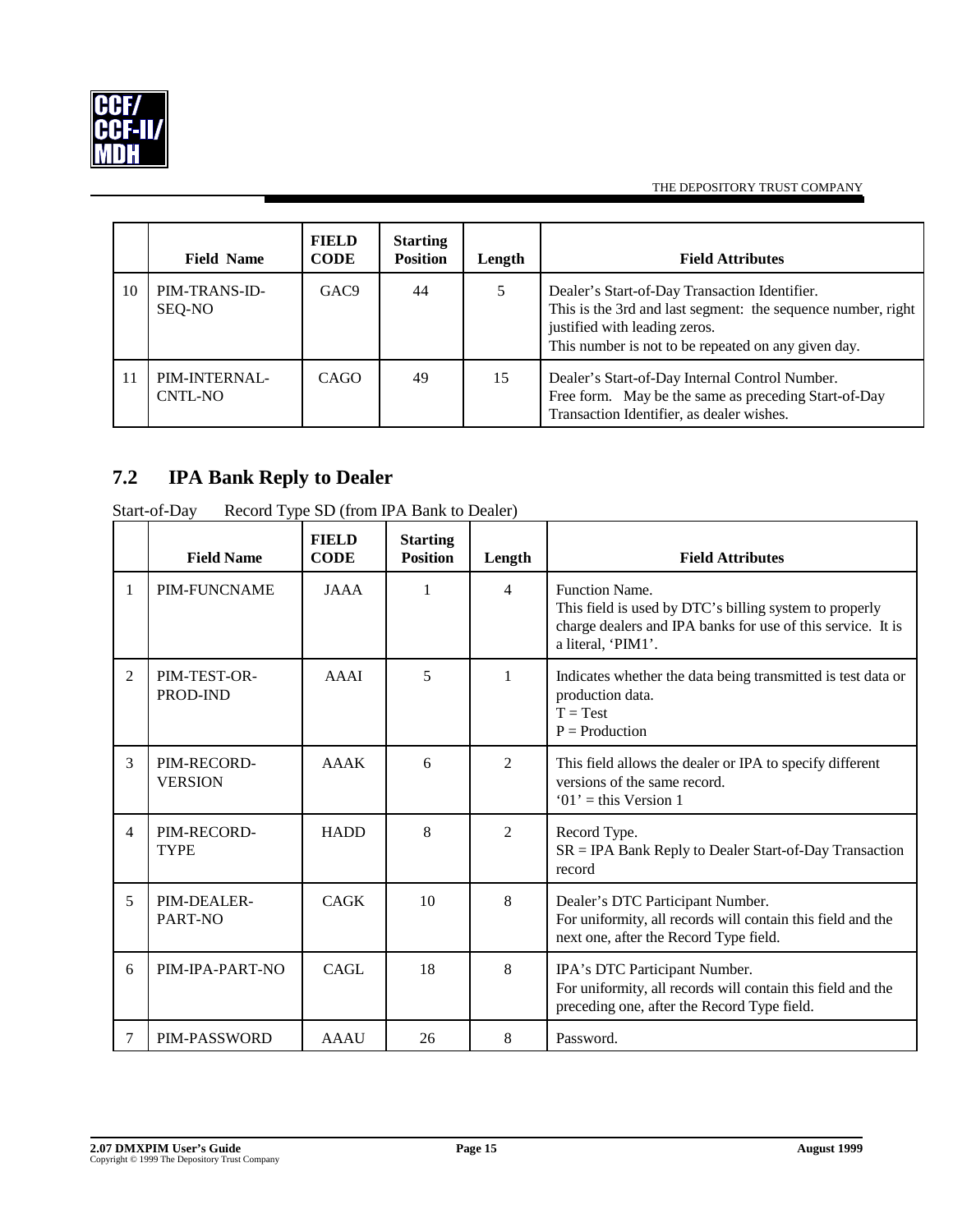

|    | <b>Field Name</b>                           | <b>FIELD</b><br><b>CODE</b> | <b>Starting</b><br><b>Position</b> | Length         | <b>Field Attributes</b>                                                                                                                                                                                                                                                                             |
|----|---------------------------------------------|-----------------------------|------------------------------------|----------------|-----------------------------------------------------------------------------------------------------------------------------------------------------------------------------------------------------------------------------------------------------------------------------------------------------|
| 8  | PIM-TRANS-ID-<br><b>REC</b>                 | <b>CAGM</b>                 | 34                                 | $\overline{2}$ | IPA Bank Reply to Dealer Start-of-Day Transaction<br>Identifier.<br>This is the 1st of 3 segments comprising the IPA's 15-<br>position unique IPA Bank Reply to Dealer Start-of-Day<br>Transaction identifier: the type of transaction.<br>$SR = IPA$ Bank Reply to Dealer Start-of-Day Transaction |
| 9  | PIM-TRANS-ID-<br><b>DATE</b>                | <b>BABU</b>                 | 36                                 | 8              | IPA Bank Reply to Dealer Start-of-Day Transaction<br>Identifier.<br>This is the 2nd segment: today's date.<br>$pic = ccyymmdd$                                                                                                                                                                      |
| 10 | PIM-TRANS-ID-<br>SEQ-NO                     | GAC <sub>9</sub>            | 44                                 | 5              | IPA Bank Reply to Dealer Start-of-Day Transaction<br>Identifier.<br>This is the 3rd and last segment: the sequence number,<br>right justified with leading zeros.<br>This number is not to be repeated on any given day.                                                                            |
| 11 | PIM-INTERNAL-<br><b>CNTL-NO</b>             | CAGO                        | 49                                 | 15             | IPA Bank's Start-Of-Day Internal Control Number.<br>Free form. May be the same as preceding IPA Bank<br>Reply to Dealer Start-of-Day Transaction Identifier, as<br>IPA bank wishes.                                                                                                                 |
| 12 | PIM-SD-TRANS-ID                             | CAGP                        | 64                                 | 15             | Dealer's Start-of-Day Transaction Identifier.<br>This identifies the dealer transaction to which the IPA<br>bank is replying. It is the dealer's Start-of-Day<br>Transaction Identifier from the SD record.                                                                                         |
| 13 | PIM-SD-<br>INTERNAL-CNTL-<br>N <sub>O</sub> | CAGQ                        | 79                                 | 15             | Dealer's Start-of-Day Internal Control Number.<br>This also identifies the dealer transaction to which the IPA<br>bank is replying. It is the dealer's Start-of-Day Internal<br>Control Number from the SD record.                                                                                  |
| 14 | PIM-ACCEPT-SW                               | GAC <sub>5</sub>            | 94                                 | 1              | Accepted/Rejected Code.<br>Indicates whether the IPA bank has accepted or rejected<br>the dealer's Start-of-Day record.<br>$A = Accepted$<br>$R = Rejected$                                                                                                                                         |
| 15 | PIM-ERROR-<br>FIELD1                        |                             | 95                                 | $\overline{4}$ | Up to four fields in one record might be identified as<br>fields containing errors. This field identifies the 1st field<br>containing an error.<br>Leave blank if there is no error.                                                                                                                |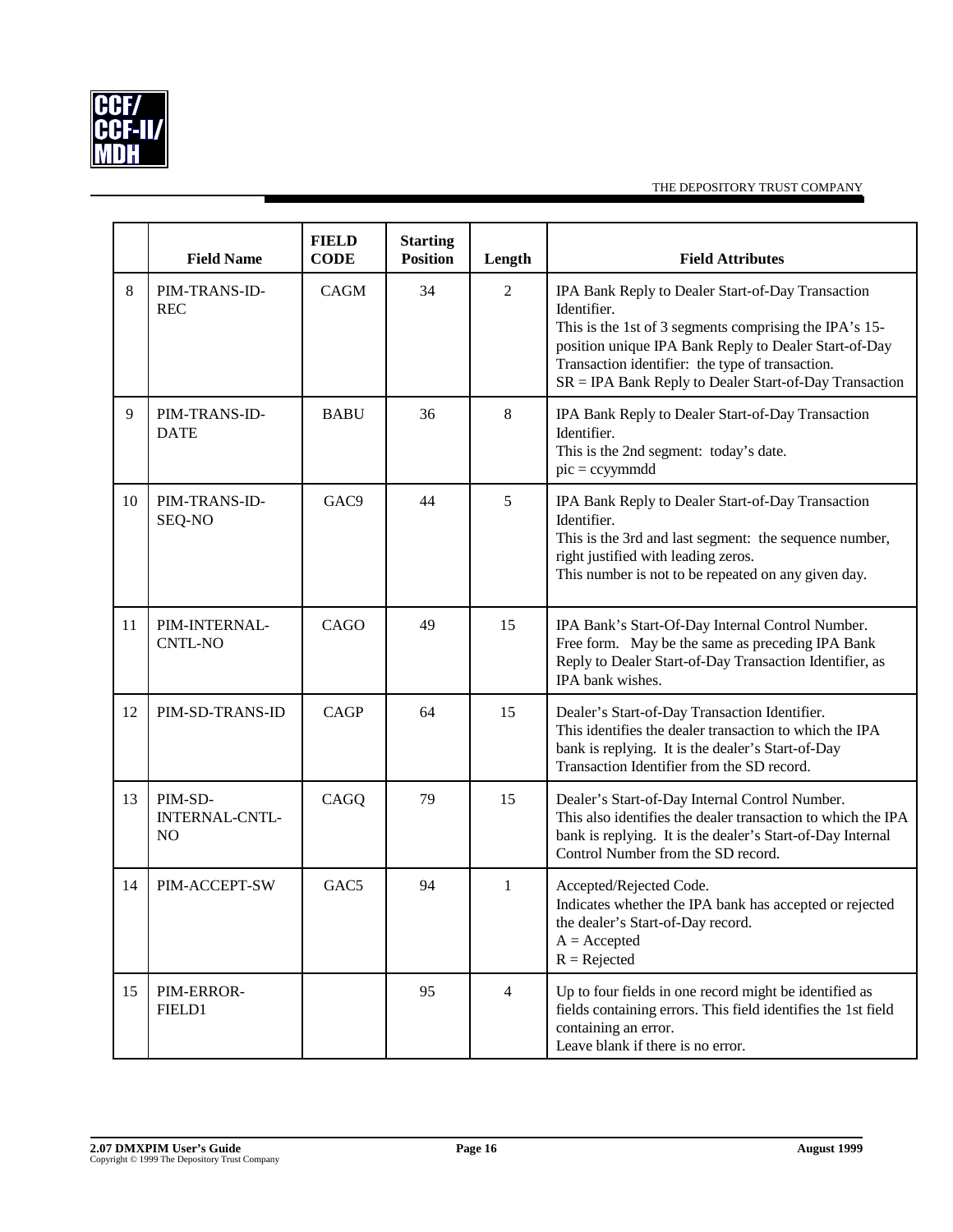

|    | <b>Field Name</b>                | <b>FIELD</b><br><b>CODE</b> | <b>Starting</b><br><b>Position</b> | Length         | <b>Field Attributes</b>                                                                       |
|----|----------------------------------|-----------------------------|------------------------------------|----------------|-----------------------------------------------------------------------------------------------|
| 16 | PIM-ERROR-<br><b>FIELD1-CODE</b> |                             | 99                                 | 4              | Describes the error in the 1st field.                                                         |
| 17 | PIM-ERROR-<br>FIELD <sub>2</sub> |                             | 103                                | $\overline{4}$ | This field identifies the 2nd field containing an error.<br>Leave blank if there is no error. |
| 18 | PIM-ERROR-<br><b>FIELD2-CODE</b> |                             | 107                                | 4              | Describes the error in the 2nd field.                                                         |
| 19 | PIM-ERROR-<br>FIELD3             |                             | 111                                | $\overline{4}$ | This field identifies the 3rd field containing an error.<br>Leave blank if there is no error. |
| 20 | PIM-ERROR-<br>FIELD3-CODE        |                             | 115                                | $\overline{4}$ | Describes the error in the 3rd field.                                                         |
| 21 | PIM-ERROR-<br>FIELD4             |                             | 119                                | $\overline{4}$ | This field identifies the 4th field containing an error.<br>Leave blank if there is no error. |
| 22 | PIM-ERROR-<br><b>FIELD4-CODE</b> |                             | 123                                | 4              | Describes the error in the 4th field.                                                         |

# **7.3 Issuance ("Add Trade")**

Record - Data fields in addition to those provided in DTC CCF/MDH "MMIC/MMIM" Participant User's Guide (from Dealer to IPA Bank)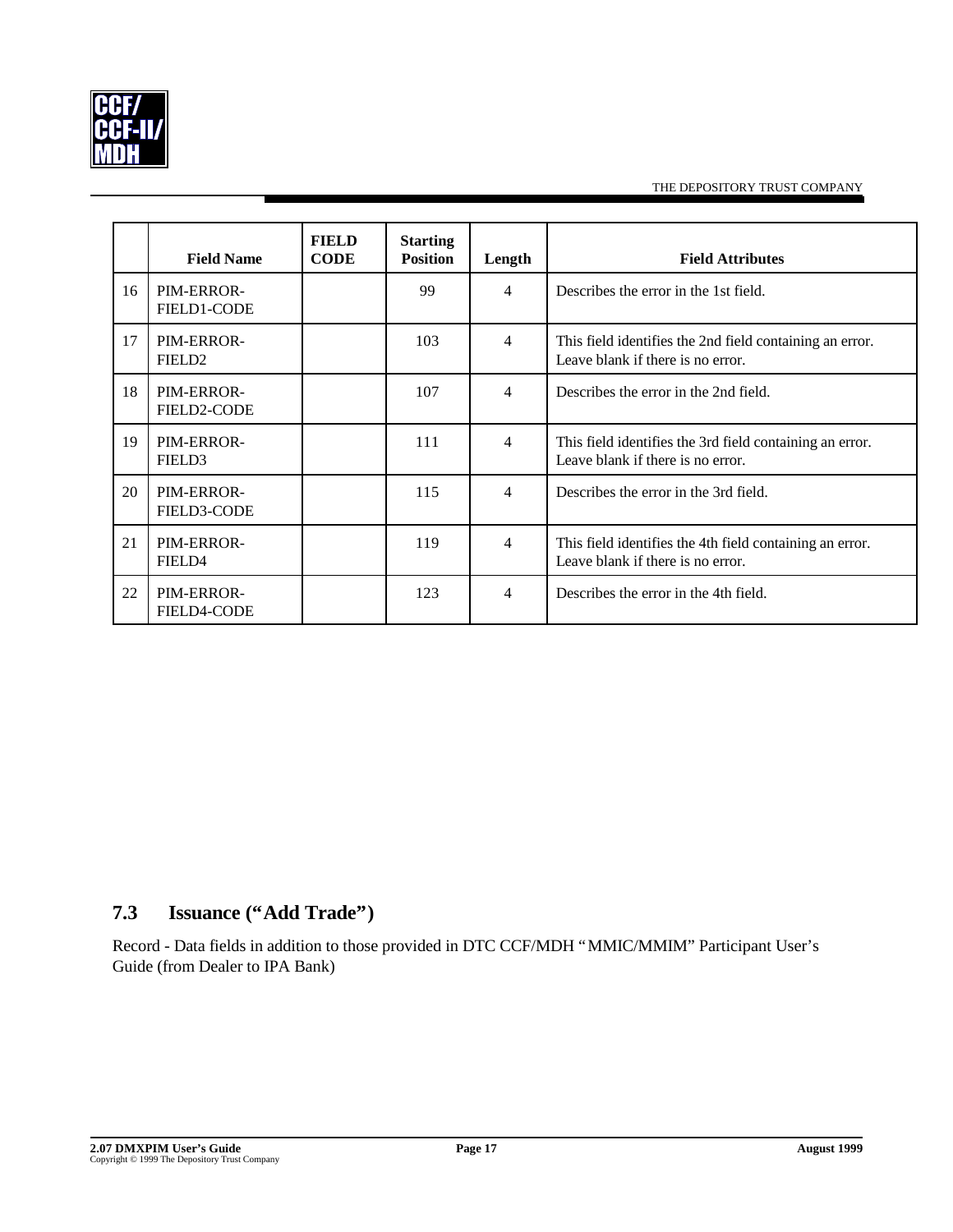

|                | <b>Field Name</b>             | <b>FIELD</b><br><b>CODE</b> | <b>Starting</b><br><b>Position</b> | Length         | <b>Field Attributes</b>                                                                                                                                                                                                          |
|----------------|-------------------------------|-----------------------------|------------------------------------|----------------|----------------------------------------------------------------------------------------------------------------------------------------------------------------------------------------------------------------------------------|
| $\mathbf{1}$   | <b>PIM-FUNCNAME</b>           | <b>JAAA</b>                 | $\mathbf{1}$                       | $\overline{4}$ | Function Name.<br>This field is used by DTC's billing system to properly<br>charge dealers and IPA banks for use of this service. It is<br>a literal, 'PIM1'.                                                                    |
| 2              | PIM-TEST-OR-<br>PROD-IND      | <b>AAAI</b>                 | 5                                  | 1              | Indicates whether the data being transmitted is test data or<br>production data.<br>$T = Test$<br>$P = \text{Production}$                                                                                                        |
| 3              | PIM-RECORD-<br><b>VERSION</b> | AAAK                        | 6                                  | $\overline{2}$ | This field allows the dealer or IPA to specify different<br>versions of the same record.<br>$'01'$ = this Version 1                                                                                                              |
| $\overline{4}$ | PIM-RECORD-<br><b>TYPE</b>    | <b>HADD</b>                 | 8                                  | 2              | Record Type.<br>$AT = Add Trade record$                                                                                                                                                                                          |
| 5              | PIM-DEALER-<br>PART-NO        | <b>CAGK</b>                 | 10                                 | 8              | Dealer's DTC Participant Number.<br>For uniformity, all records will contain this field and the<br>next one, after the Record Type field.                                                                                        |
| 6              | PIM-IPA-PART-NO               | CAGL                        | 18                                 | 8              | IPA's DTC Participant Number.<br>For uniformity, all records will contain this field and the<br>preceding one, after the Record Type field.                                                                                      |
| $\tau$         | PIM-PASSWORD                  | <b>AAAU</b>                 | 26                                 | 8              | Password.                                                                                                                                                                                                                        |
| 8              | PIM-TRANS-ID-<br><b>REC</b>   | <b>CAGM</b>                 | 34                                 | $\overline{2}$ | Dealer's Add Trade Primary Transaction Identifier.<br>This is the 1st of 3 segments comprising the dealer's 15-<br>position unique Add Trade transaction identifier: the type<br>of transaction.<br>$AT = Add Trade transaction$ |
| 9              | PIM-TRANS-ID-<br><b>DATE</b>  | <b>BABU</b>                 | 36                                 | 8              | Dealer's Add Trade Primary Transaction Identifier.<br>This is the 2nd segment: today's date.<br>$pic = ccyymmdd$                                                                                                                 |
| 10             | PIM-TRANS-ID-<br>SEQ-NO       | GAC <sub>9</sub>            | 44                                 | 5              | Dealer's Add Trade Primary Transaction Identifier.<br>This is the 3rd and last segment: the sequence number,<br>right justified with leading zeros.<br>This number is not to be repeated on any given day.                       |
| 11             | PIM-INTERNAL-<br>CNTL-NO      | CAGO                        | 49                                 | 15             | Dealer's Add Trade Primary Internal Control Number.<br>Free form. May be the same as preceding Add Trade<br>Primary Transaction Identifier, as dealer wishes.                                                                    |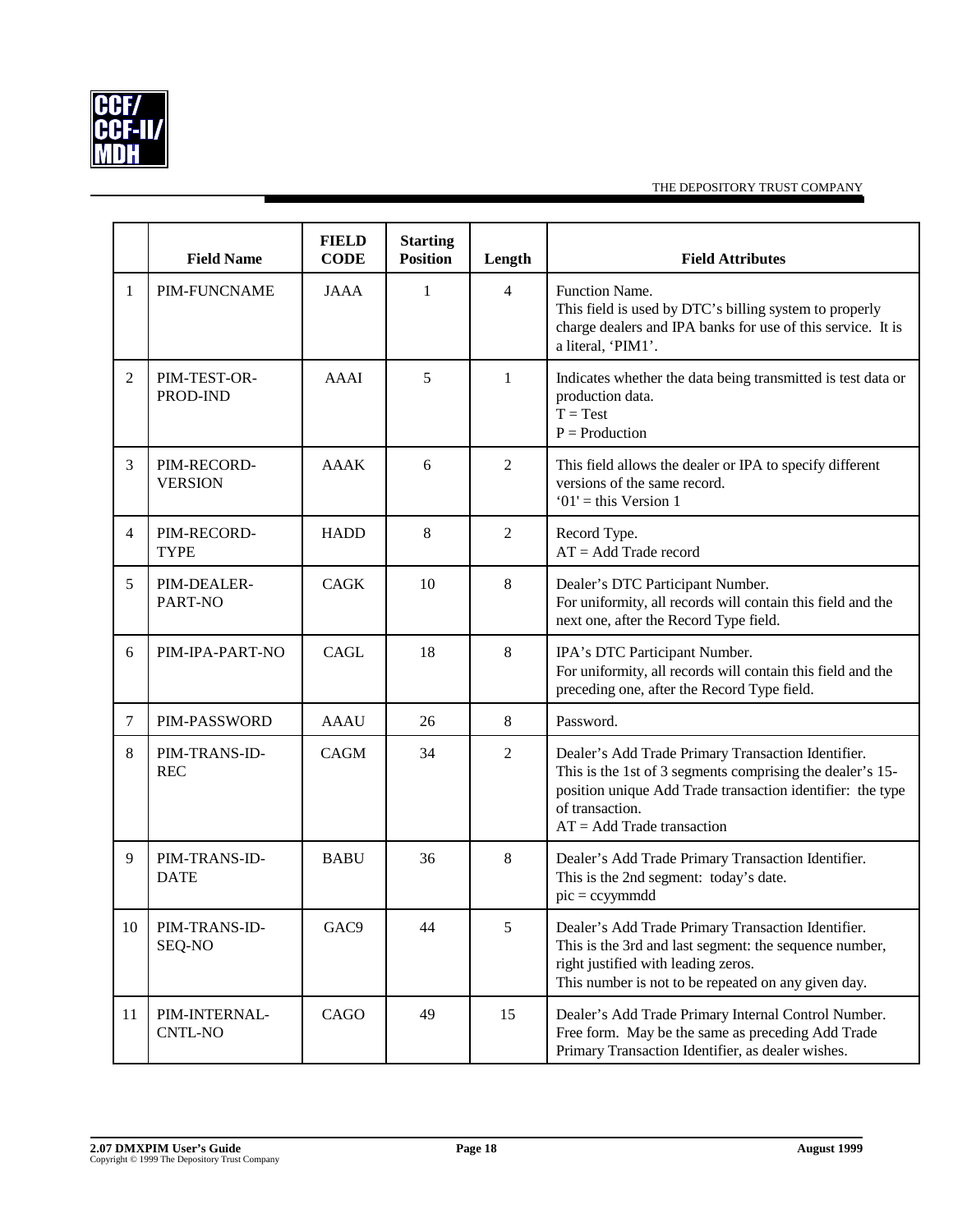

|    | <b>Field Name</b>                 | <b>FIELD</b><br><b>CODE</b> | <b>Starting</b><br><b>Position</b> | Length         | <b>Field Attributes</b>                                                                                                                                                                                                                                                                                                                                                           |
|----|-----------------------------------|-----------------------------|------------------------------------|----------------|-----------------------------------------------------------------------------------------------------------------------------------------------------------------------------------------------------------------------------------------------------------------------------------------------------------------------------------------------------------------------------------|
| 12 | PIM-IPA-ISSUER-<br>ID             | <b>CAGU</b>                 | 64                                 | 10             | IPA Issuer Identifier.<br>This is the unique alphanumeric identifier the IPA assigns<br>to each issuer.                                                                                                                                                                                                                                                                           |
| 13 | PIM-IPA-ISSUER-<br>PROG-ID        | CAGV                        | 74                                 | 10             | IPA Issuer Program Identifier.<br>This is the unique alphanumeric identifier the IPA assigns<br>to each issuer program.<br>Fields 12 and 13 may optionally be combined by the IPA<br>for the purpose of identifying both the issuer and its<br>program in one identifier of up to 18 characters.                                                                                  |
| 14 | PIM-ISS-INSTR-<br><b>TYPE-IND</b> | EAF <sub>8</sub>            | 84                                 | 1              | Issuance Instruction Type.<br>$E =$ Entry only<br>$R =$ Entry and Release combined                                                                                                                                                                                                                                                                                                |
| 15 | PIM-PHYS-ISS-IND                  | <b>GAAZ</b>                 | 85                                 | $\mathbf{1}$   | DTC/Physical Issuance Code.<br>Indicates whether this issuance is to be via DTC or with<br>physical certificates.<br>$D = DTC$<br>$P = Physical certificates$                                                                                                                                                                                                                     |
| 16 | PIM-PHYS-CERT-<br>DESC-OCCUR      | <b>HADY</b>                 | 86                                 | $\overline{2}$ | Physical Certificate Description.<br>This is the 1st of 3 fields describing the bearer or<br>registered physical certificates: the number of Face<br>Amount sets, which can be any number from 01 to 10.<br>Leave all 3 fields blank if this issuance is to be via DTC.                                                                                                           |
| 17 | PIM-PHYS-CERT-<br>DESC-AMT        | <b>DABM</b>                 | 88                                 | 11             | Physical Certificate Description.<br>This is the 2nd of 3 fields describing the certificates: the<br>Face Amount of each certificate in this set, right justified<br>with leading zeros. (This 2nd field and the 3rd field below<br>are coupled fields that are repeated 10 times in this record<br>layout.)<br>Zero-fill unused couples.<br>$pic = 9(9)v99$                      |
| 18 | PIM-PHYS-CERT-<br>DESC-NO         | CAGS                        | 99                                 | $\mathfrak{Z}$ | Physical Certificate Description.<br>This is the 3rd of 3 fields describing the certificates: the<br>number of certificates with that Face Amount entered in<br>the preceding field, which can be any number from 001 to<br>999.<br>(This 3rd field and the 2nd field above are coupled fields<br>that are repeated 10 times in this record layout.)<br>Zero-fill unused couples. |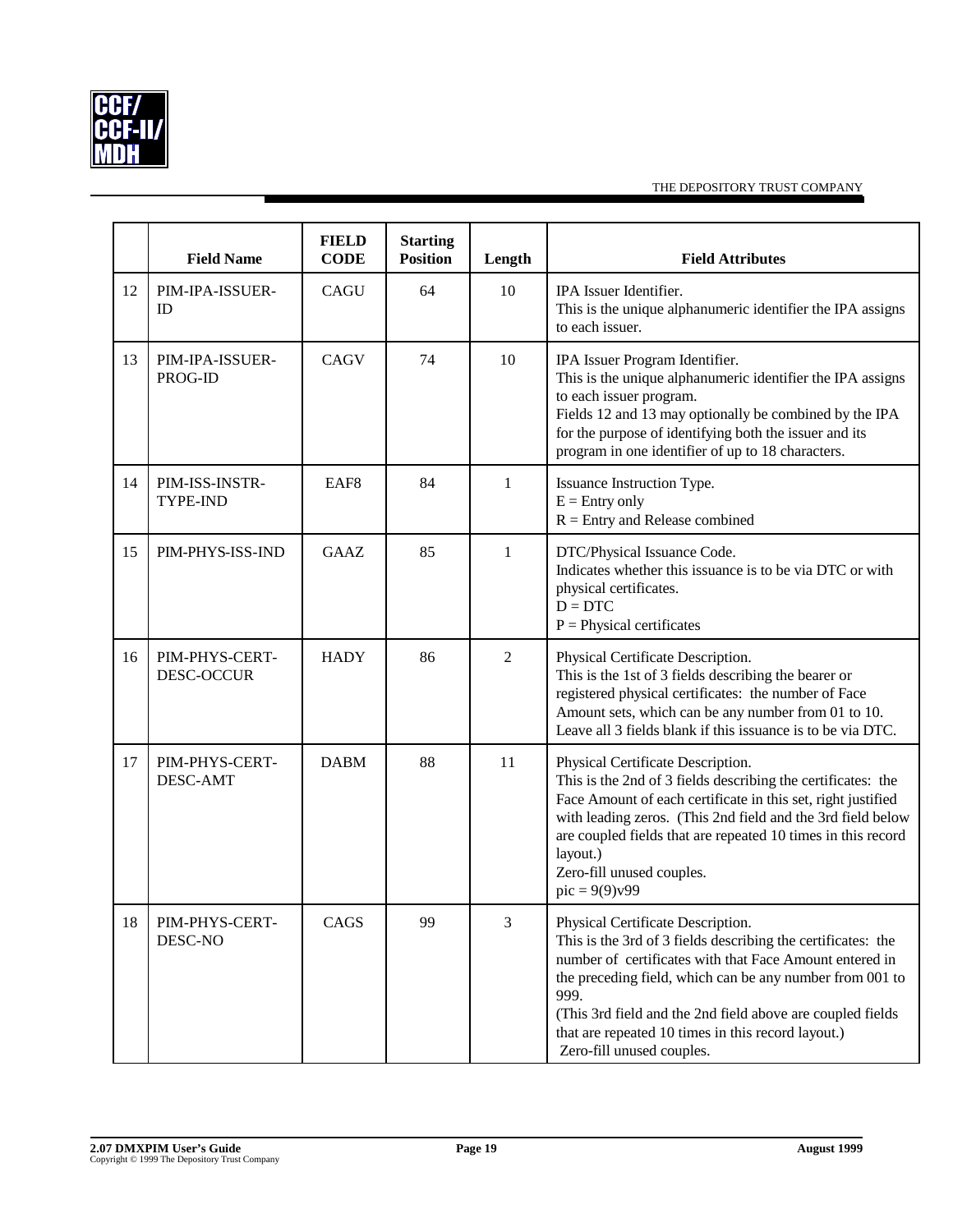

|    | <b>Field Name</b>              | <b>FIELD</b><br><b>CODE</b> | <b>Starting</b><br><b>Position</b> | Length         | <b>Field Attributes</b>                                                                                                                                                                                                                                                                           |
|----|--------------------------------|-----------------------------|------------------------------------|----------------|---------------------------------------------------------------------------------------------------------------------------------------------------------------------------------------------------------------------------------------------------------------------------------------------------|
| 19 | PIM-REG-CERT-<br>DESC-HLD-NAME | HADZ                        | 228                                | 35             | Physical Registered Certificate Description.<br>This is the 1st of 2 fields further describing registered<br>certificates: the name of the holder to be inscribed on the<br>certificates.<br>Leave both fields blank if this issuance is to be via DTC,<br>or bearer certificates are to be used. |
| 20 | PIM-REG-CERT-<br>DESC-HLD-INFO | <b>HEAE</b>                 | 263                                | 210            | Physical Registered Certificate Description.<br>This is the 2nd of 2 fields further describing the registered<br>certificates: additional holder information to be inscribed<br>on the certificates, structured in 6 lines of 35 characters<br>each.<br>Leave unused lines blank.                 |
| 21 | PIM-MANAGE-FEE                 | <b>DABN</b>                 | 473                                | 9              | Management Fee.<br>Necessary in some special cases. (Fill with zeros if not<br>applicable.)<br>$pic = 9(7)v99$                                                                                                                                                                                    |
| 22 | PIM-MANAGE-<br><b>FEE-RATE</b> | <b>FAAL</b>                 | 482                                | 5              | Management Fee Rate.<br>Necessary in some special cases. (Fill with zeros if not<br>applicable.)<br>$pic = 9v9999$                                                                                                                                                                                |
| 23 | PIM-DAYS-TO-<br><b>MATURE</b>  | <b>DABO</b>                 | 487                                | $\overline{3}$ | Number of Days to Maturity (Tenor).<br>Redundant. Included as a double-check. Value should be<br>greater than zero.<br>$pic = 9(3)$                                                                                                                                                               |
| 24 | PIM-DISCOUNT-<br><b>AMT</b>    | <b>DABP</b>                 | 490                                | 11             | Discount Amount.<br>Redundant. Included as a double-check.<br>$pic = 9(9)v99$                                                                                                                                                                                                                     |
| 25 | PIM-MATURE-AMT                 | <b>DABQ</b>                 | 501                                | 15             | Maturity Amount.<br>Redundant. Included as a double-check.<br>$pic = 9(13)v99$                                                                                                                                                                                                                    |
| 26 | PIM-VALUED-<br><b>TRADE-SW</b> | EAF7                        | 516                                | $\mathbf{1}$   | Valued/Free Trade Code.<br>Indicates whether the trade is to settle versus payment or<br>free of payment.<br>$V =$ Valued trade<br>$F = Free trade$                                                                                                                                               |
| 27 | PIM-MMI-INPUT-<br><b>REC</b>   |                             | 517                                | 895            | MMIC/MMIM INPUT From IPA Bank to DTC.<br>895-position record layout starts here.                                                                                                                                                                                                                  |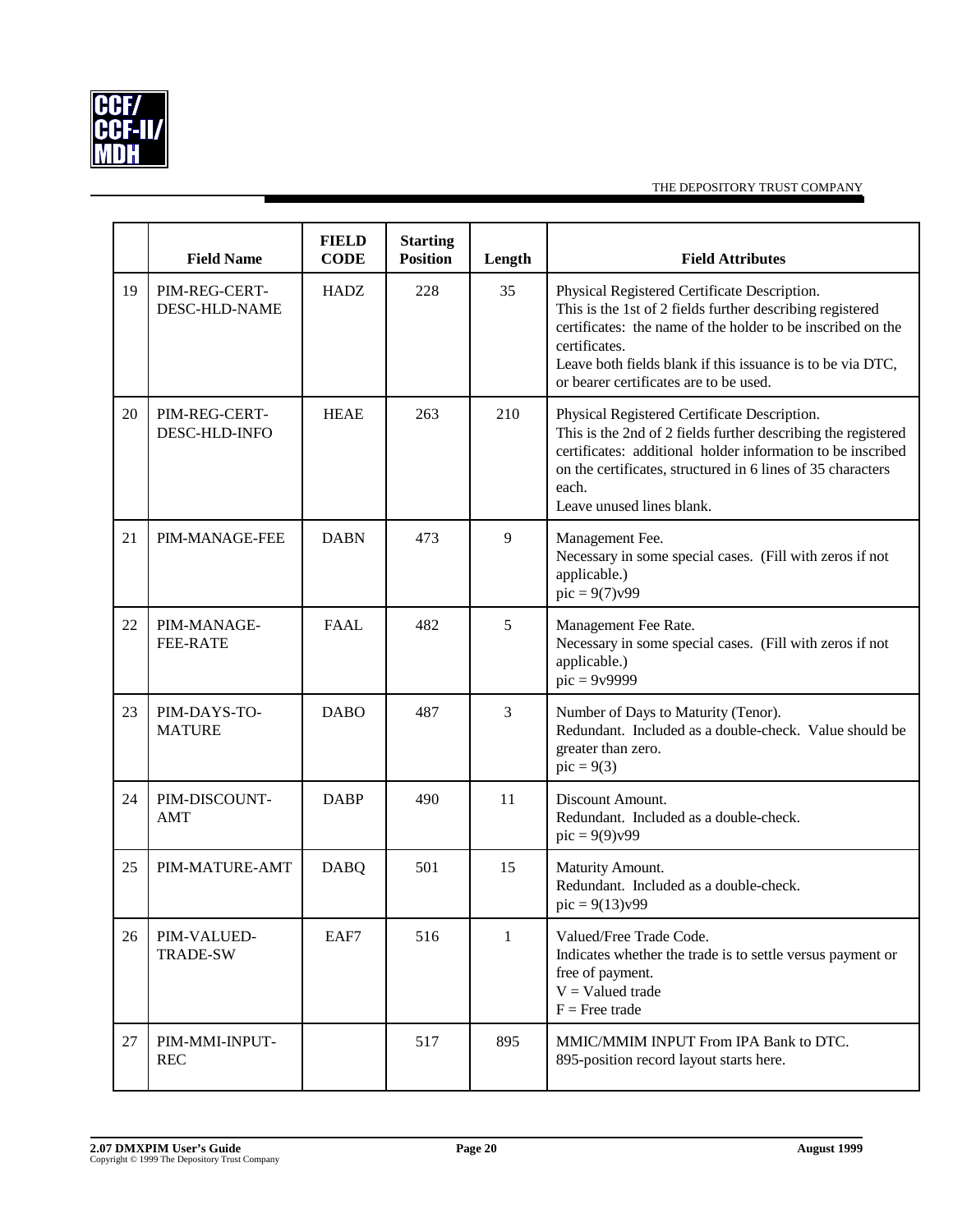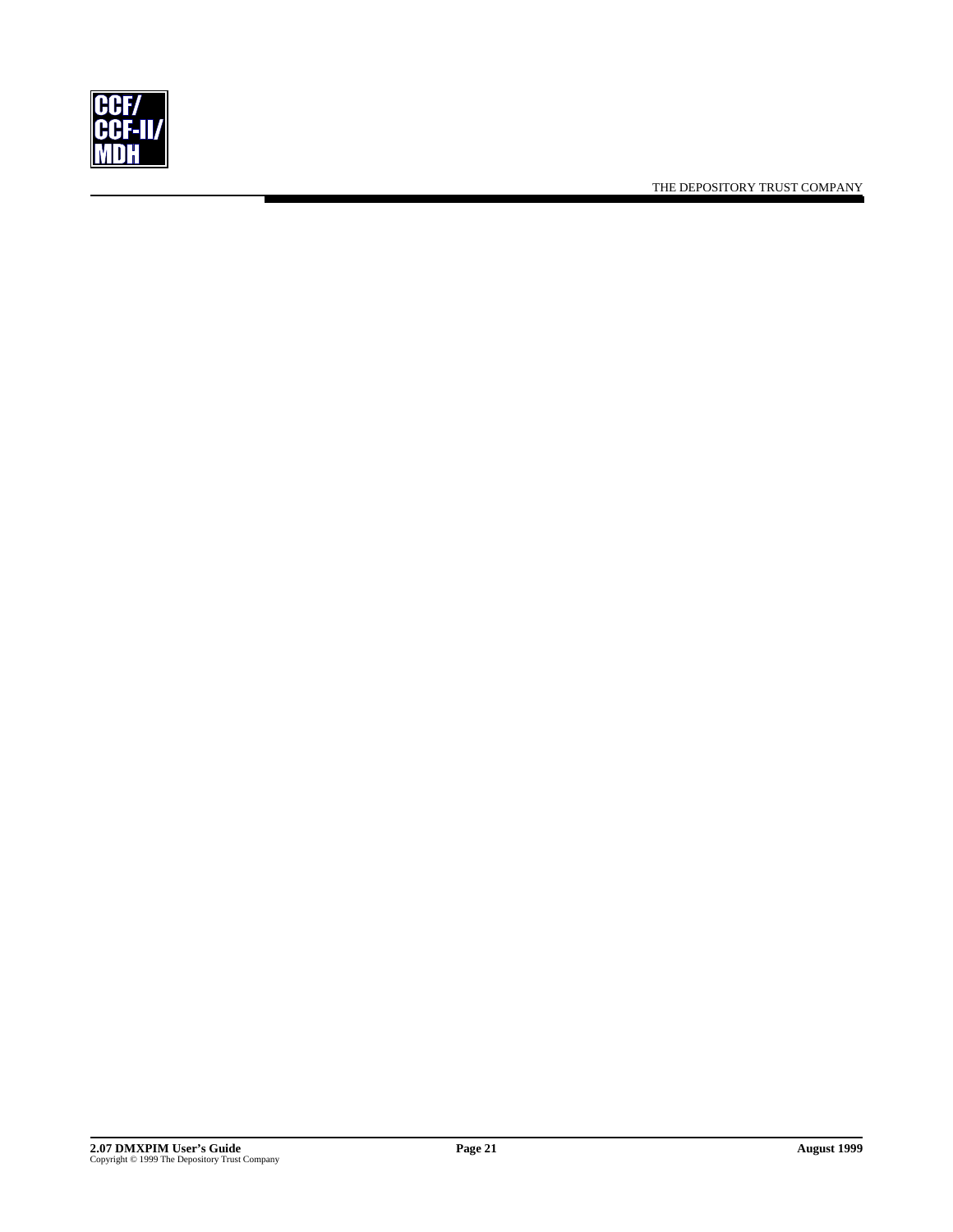

|                | <b>Field Name</b>             | <b>FIELD</b><br><b>CODE</b> | <b>Starting</b><br><b>Position</b> | Length         | <b>Field Attributes</b>                                                                                                                                                                                                            |
|----------------|-------------------------------|-----------------------------|------------------------------------|----------------|------------------------------------------------------------------------------------------------------------------------------------------------------------------------------------------------------------------------------------|
| $\mathbf{1}$   | PIM-FUNCNAME                  | <b>JAAA</b>                 | $\mathbf{1}$                       | $\overline{4}$ | Function Name.<br>This field is used by DTC's billing system to properly<br>charge dealers and IPA banks for use of this service. It is<br>a literal, 'PIM1'.                                                                      |
| $\mathfrak{D}$ | PIM-TEST-OR-<br>PROD-IND      | AAAI                        | 5                                  | $\mathbf{1}$   | Indicates whether the data being transmitted is test data or<br>production data.<br>$T = Test$<br>$P = \text{Production}$                                                                                                          |
| 3              | PIM-RECORD-<br><b>VERSION</b> | <b>AAAK</b>                 | 6                                  | $\overline{2}$ | This field allows the dealer or IPA to specify different<br>versions of the same record.<br>$'01'$ = this Version 1                                                                                                                |
| 4              | PIM-RECORD-<br><b>TYPE</b>    | <b>HADD</b>                 | 8                                  | $\mathfrak{2}$ | Record Type.<br>$CT = C$ ancel Trade record                                                                                                                                                                                        |
| 5              | PIM-DEALER-<br>PART-NO        | <b>CAGK</b>                 | 10                                 | 8              | Dealer's DTC Participant Number.<br>For uniformity, all records will contain this field and the<br>next one, after the Record Type field.                                                                                          |
| 6              | PIM-IPA-PART-NO               | CAGL                        | 18                                 | 8              | IPA's DTC Participant Number.<br>For uniformity, all records will contain this field and the<br>preceding one, after the Record Type field.                                                                                        |
| $\overline{7}$ | PIM-PASSWORD                  | <b>AAAU</b>                 | 26                                 | 8              | Password.                                                                                                                                                                                                                          |
| 8              | PIM-TRANS-ID-<br><b>REC</b>   | <b>CAGM</b>                 | 34                                 | $\mathfrak{2}$ | Dealer's Cancel Trade Transaction Identifier.<br>This is the 1st of 3 segments comprising the dealer's 15-<br>position unique Cancel Trade transaction identifier: the<br>type of transaction.<br>$CT = C$ ancel Trade transaction |
| 9              | PIM-TRANS-ID-<br><b>DATE</b>  | <b>BABU</b>                 | 36                                 | 8              | Dealer's Cancel Trade Transaction Identifier.<br>This is the 2nd segment: today's date.<br>$pic = ccyymmdd$                                                                                                                        |
| 10             | PIM-TRANS-ID-<br>SEQ-NO       | GAC <sub>9</sub>            | 44                                 | 5              | Dealer's Cancel Trade Transaction Identifier.<br>This is the 3rd and last segment: the sequence number,<br>right justified with leading zeros.<br>This number is not to be repeated on any given day.                              |

# **7.4 Cancel Trade Record (from Dealer to IPA Bank)**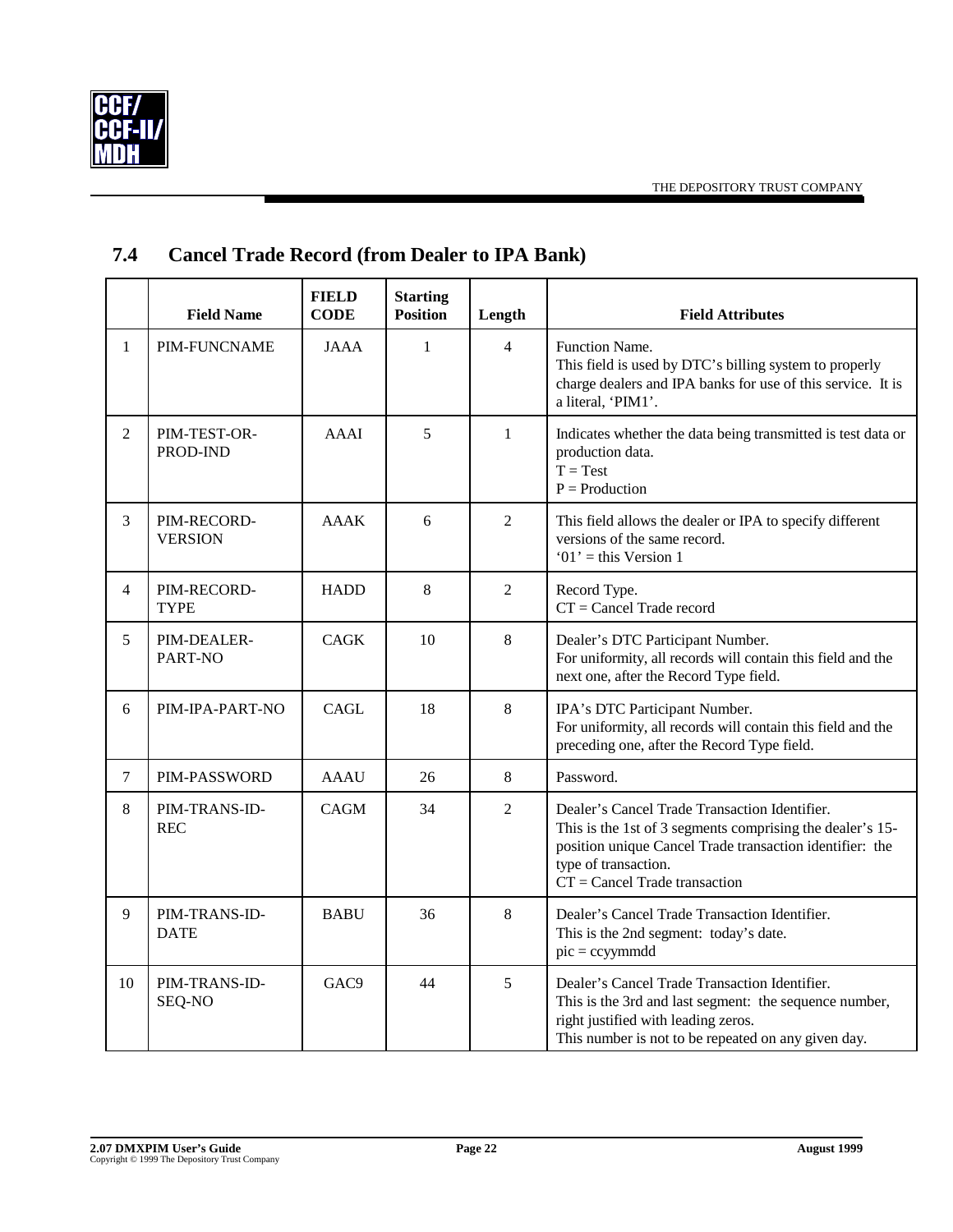

|    | <b>Field Name</b>                                  | <b>FIELD</b><br><b>CODE</b> | <b>Starting</b><br><b>Position</b> | Length | <b>Field Attributes</b>                                                                                                                                                                                                                                                                          |
|----|----------------------------------------------------|-----------------------------|------------------------------------|--------|--------------------------------------------------------------------------------------------------------------------------------------------------------------------------------------------------------------------------------------------------------------------------------------------------|
| 11 | PIM-INTERNAL-<br>CNTL-NO                           | CAGO                        | 49                                 | 15     | Dealer's Cancel Trade Internal Control Number.<br>Free form. May be the same as preceding Cancel Trade<br>Transaction Identifier, as dealer wishes.                                                                                                                                              |
| 12 | PIM-IPA-ISSUER-<br>ID                              | CAGU                        | 64                                 | 10     | <b>IPA</b> Issuer Identifier.<br>This is the unique alphanumeric identifier the IPA assigns<br>to each issuer.                                                                                                                                                                                   |
| 13 | PIM-IPA-ISSUER-<br><b>PROGID</b>                   | CAGV                        | 74                                 | 10     | IPA Issuer Program Identifier.<br>This is the unique alphanumeric identifier the IPA assigns<br>to each issuer program.<br>Fields 12 and 13 may optionally be combined by the IPA<br>for the purpose of identifying both the issuer and its<br>program in one identifier of up to 18 characters. |
| 14 | PIM-AT-TRANS-ID                                    | <b>CAGR</b>                 | 84                                 | 15     | Dealer's Add Trade Primary Transaction Identifier.<br>This identifies the trade the dealer is canceling. It is the<br>dealer's Add Trade primary transaction identifier from the<br>AT record.                                                                                                   |
| 15 | PIM-AT-<br><b>INTERNAL-CNTL-</b><br>N <sub>O</sub> | CAGP                        | 99                                 | 15     | Dealer's Add Trade Primary Internal Control Number.<br>This also identifies the trade the dealer is canceling. It is<br>the dealer's Add Trade Primary Internal Control Number<br>from the AT record.                                                                                            |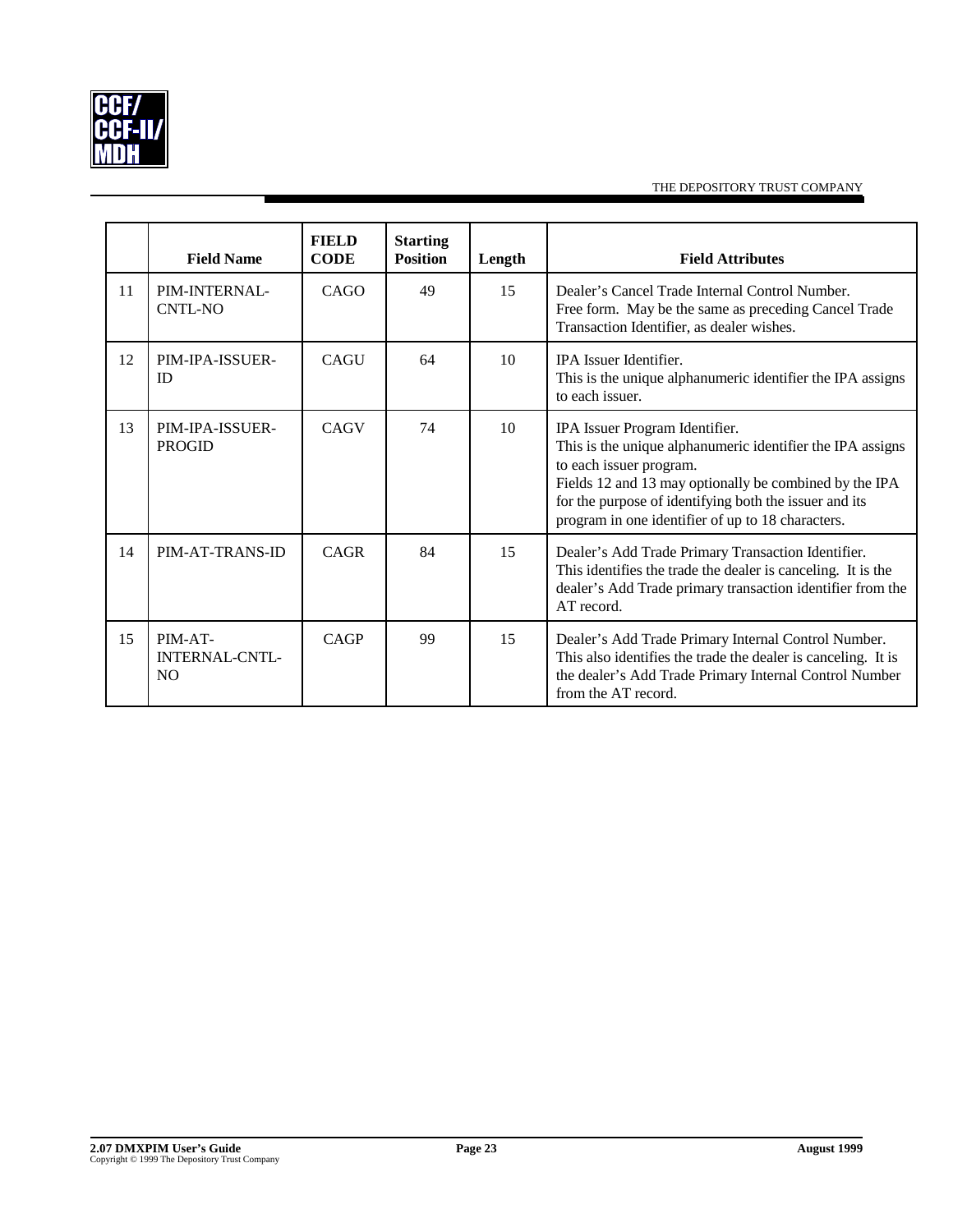

|                | <b>Field Name</b>             | <b>FIELD</b><br><b>CODE</b> | <b>Starting</b><br><b>Position</b> | Length         | <b>Field Attributes</b>                                                                                                                                                                                                                        |
|----------------|-------------------------------|-----------------------------|------------------------------------|----------------|------------------------------------------------------------------------------------------------------------------------------------------------------------------------------------------------------------------------------------------------|
| $\mathbf{1}$   | <b>PIM-FUNCNAME</b>           | <b>JAAA</b>                 | $\mathbf{1}$                       | $\overline{4}$ | <b>Function Name.</b><br>This field is used by DTC's billing system to properly<br>charge dealers and IPA banks for use of this service. It is<br>a literal, 'PIM1'.                                                                           |
| $\overline{2}$ | PIM-TEST-OR-<br>PROD-IND      | <b>AAAI</b>                 | 5                                  | $\mathbf{1}$   | Indicates whether the data being transmitted is test data or<br>production data.<br>$T = Test$<br>$P = \text{Production}$                                                                                                                      |
| 3              | PIM-RECORD-<br><b>VERSION</b> | <b>AAAK</b>                 | 6                                  | $\overline{2}$ | This field allows the dealer or IPA to specify different<br>versions of the same record.<br>' $01$ ' = this Version 1                                                                                                                          |
| 4              | PIM-RECORD-<br><b>TYPE</b>    | <b>HADD</b>                 | 8                                  | 2              | Record Type.<br>DR = Dealer Release Trade record                                                                                                                                                                                               |
| 5              | PIM-DEALER-<br>PART-NO        | <b>CAGK</b>                 | 10                                 | 8              | Dealer's DTC Participant Number.<br>For uniformity, all records will contain this field and the<br>next one, after the Record Type field.                                                                                                      |
| 6              | PIM-IPA-PART-NO               | CAGL                        | 18                                 | 8              | IPA's DTC Participant Number.<br>For uniformity, all records will contain this field and the<br>preceding one, after the Record Type field.                                                                                                    |
| $\overline{7}$ | PIM-PASSWORD                  | <b>AAAU</b>                 | 26                                 | 8              | Password.                                                                                                                                                                                                                                      |
| 8              | PIM-TRANS-ID-<br><b>REC</b>   | <b>CAGM</b>                 | 34                                 | $\overline{c}$ | Dealer Release Trade Transaction Identifier.<br>This is the 1st of 3 segments comprising the dealer's 15-<br>position unique Dealer Release Trade transaction<br>identifier: the type of transaction.<br>DR = Dealer Release Trade transaction |
| 9              | PIM-TRANS-ID-<br><b>DATE</b>  | <b>BABU</b>                 | 36                                 | 8              | Dealer Release Trade Transaction Identifier.<br>This is the 2nd segment: today's date.<br>$pic = ccyymmdd$                                                                                                                                     |
| 10             | PIM-TRANS-ID-<br>SEQ-NO       | GAC <sub>9</sub>            | 44                                 | 5              | Dealer Release Trade Transaction Identifier.<br>This is the 3rd and last segment: the sequence number,<br>right justified with leading zeros.<br>This number is not to be repeated on any given day.                                           |

# **7.5. Dealer Release Trade Record (from Dealer to IPA Bank)**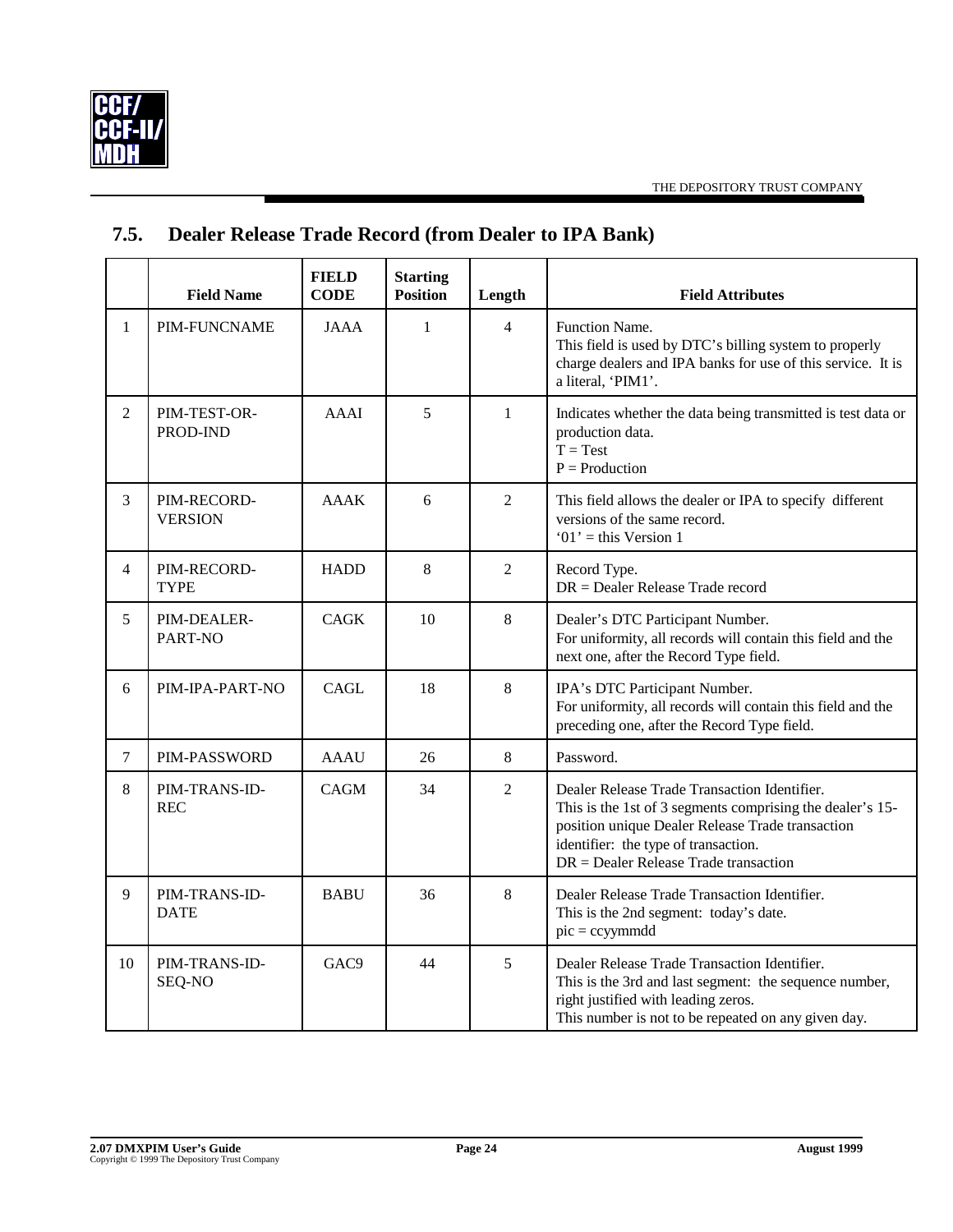

|    | <b>Field Name</b>                                  | <b>FIELD</b><br><b>CODE</b> | <b>Starting</b><br><b>Position</b> | Length | <b>Field Attributes</b>                                                                                                                                                                                                                                                                          |
|----|----------------------------------------------------|-----------------------------|------------------------------------|--------|--------------------------------------------------------------------------------------------------------------------------------------------------------------------------------------------------------------------------------------------------------------------------------------------------|
| 11 | PIM-INTERNAL-<br>CNTL-NO                           | CAGO                        | 49                                 | 15     | Dealer's Release Trade Internal Control Number.<br>Free form. May be the same as preceding Dealer Release<br>Trade Transaction Identifier, as dealer wishes.                                                                                                                                     |
| 12 | PIM-IPA-ISSUER-<br>ID                              | CAGU                        | 64                                 | 10     | <b>IPA</b> Issuer Identifier.<br>This is the unique alphanumeric identifier the IPA assigns<br>to each issuer.                                                                                                                                                                                   |
| 13 | PIM-IPA-ISSUER-<br>PROG-ID                         | CAGV                        | 74                                 | 10     | IPA Issuer Program Identifier.<br>This is the unique alphanumeric identifier the IPA assigns<br>to each issuer program.<br>Fields 12 and 13 may optionally be combined by the IPA<br>for the purpose of identifying both the issuer and its<br>program in one identifier of up to 18 characters. |
| 14 | PIM-AT-TRANS-ID                                    | <b>CAGR</b>                 | 84                                 | 15     | Dealer's Add Trade Primary Transaction Identifier.<br>This identifies the trade the dealer is releasing. It is the<br>dealer's Add Trade primary transaction identifier from the<br>AT record.                                                                                                   |
| 15 | PIM-AT-<br><b>INTERNAL-CNTL-</b><br>N <sub>O</sub> | CAGP                        | 99                                 | 15     | Dealer's Add Trade Primary Internal Control Number.<br>This also identifies the trade the dealer is releasing. It is<br>the dealer's Add Trade Primary Internal Control Number<br>from the AT record                                                                                             |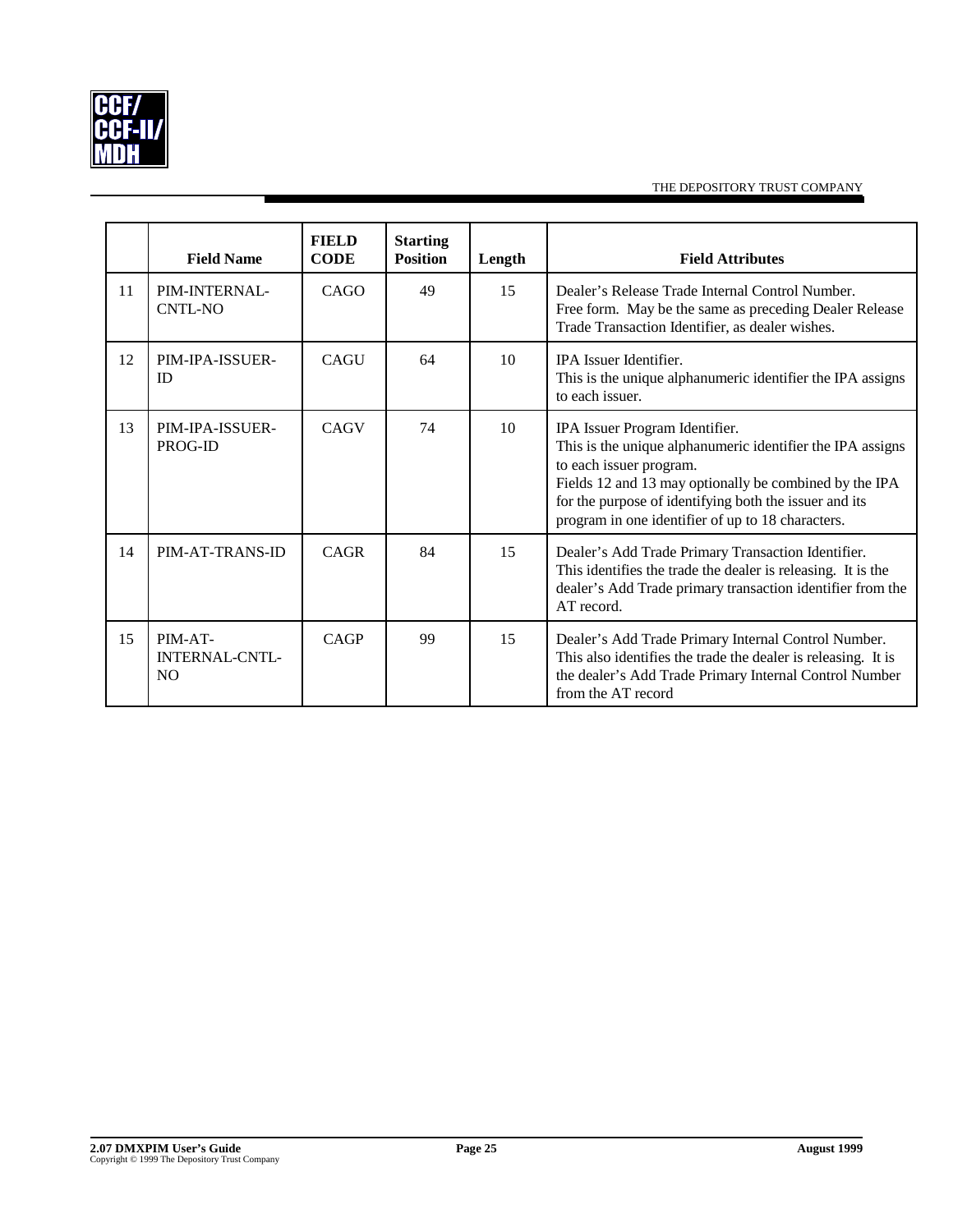

# **7.6 IPA Bank Reply to Dealer Transaction**

Record Type AT, CT or DR (from IPA Bank to Dealer)

|                | <b>Field Name</b>             | <b>FIELD</b><br><b>CODE</b> | <b>Starting</b><br><b>Position</b> | Length         | <b>Field Attributes</b>                                                                                                                                                                                                                                 |
|----------------|-------------------------------|-----------------------------|------------------------------------|----------------|---------------------------------------------------------------------------------------------------------------------------------------------------------------------------------------------------------------------------------------------------------|
| 1              | PIM-FUNCNAME                  | <b>JAAA</b>                 | $\mathbf{1}$                       | $\overline{4}$ | Function Name.<br>This field is used by DTC's billing system to properly<br>charge dealers and IPA banks for use of this service. It is<br>a literal, 'PIM1'.                                                                                           |
| $\overline{2}$ | PIM-TEST-OR-<br>PROD-IND      | <b>AAAI</b>                 | 5                                  | $\mathbf{1}$   | Indicates whether the data being transmitted is test data or<br>production data.<br>$T = Test$<br>$P = \text{Production}$                                                                                                                               |
| 3              | PIM-RECORD-<br><b>VERSION</b> | <b>AAAK</b>                 | 6                                  | $\overline{c}$ | This field allows the dealer or IPA to specify different<br>versions of the same record.<br>' $01'$ = this Version 1                                                                                                                                    |
| $\overline{4}$ | PIM-RECORD-<br><b>TYPE</b>    | <b>HADD</b>                 | 8                                  | $\overline{2}$ | Record Type.<br>$RD = IPA$ Bank Reply to Dealer Transaction record                                                                                                                                                                                      |
| 5              | PIM-DEALER-<br>PART-NO        | <b>CAGK</b>                 | 10                                 | 8              | Dealer's DTC Participant Number.<br>For uniformity, all records will contain this field and the<br>next one, after the Record Type field.                                                                                                               |
| 6              | PIM-IPA-PART-NO               | CAGL                        | 18                                 | 8              | IPA's DTC Participant Number.<br>For uniformity, all records will contain this field and the<br>preceding one, after the Record Type field.                                                                                                             |
| $\overline{7}$ | <b>PIM-PASSWORD</b>           | <b>AAAU</b>                 | 26                                 | 8              | Password.                                                                                                                                                                                                                                               |
| 8              | PIM-TRANS-ID-<br><b>REC</b>   | <b>CAGM</b>                 | 34                                 | $\overline{c}$ | IPA Bank Reply to Dealer Transaction Identifier.<br>This is the 1st of 3 segments comprising the IPA's 15-<br>position unique IPA Bank Reply to Dealer Transaction<br>identifier: the type of transaction.<br>RD = IPA Bank Reply to Dealer Transaction |
| 9              | PIM-TRANS-ID-<br><b>DATE</b>  | <b>BABU</b>                 | 36                                 | 8              | IPA Bank Reply to Dealer Transaction Identifier.<br>This is the 2nd segment: today's date.<br>$pic = ccyymmdd$                                                                                                                                          |
| 10             | PIM-TRANS-ID-<br>SEQ-NO       | GAC <sub>9</sub>            | 44                                 | 5              | IPA Bank Reply to Dealer Transaction Identifier.<br>This is the 3rd and last segment: the sequence number,<br>right justified with leading zeros.<br>This number is not to be repeated on any given day.                                                |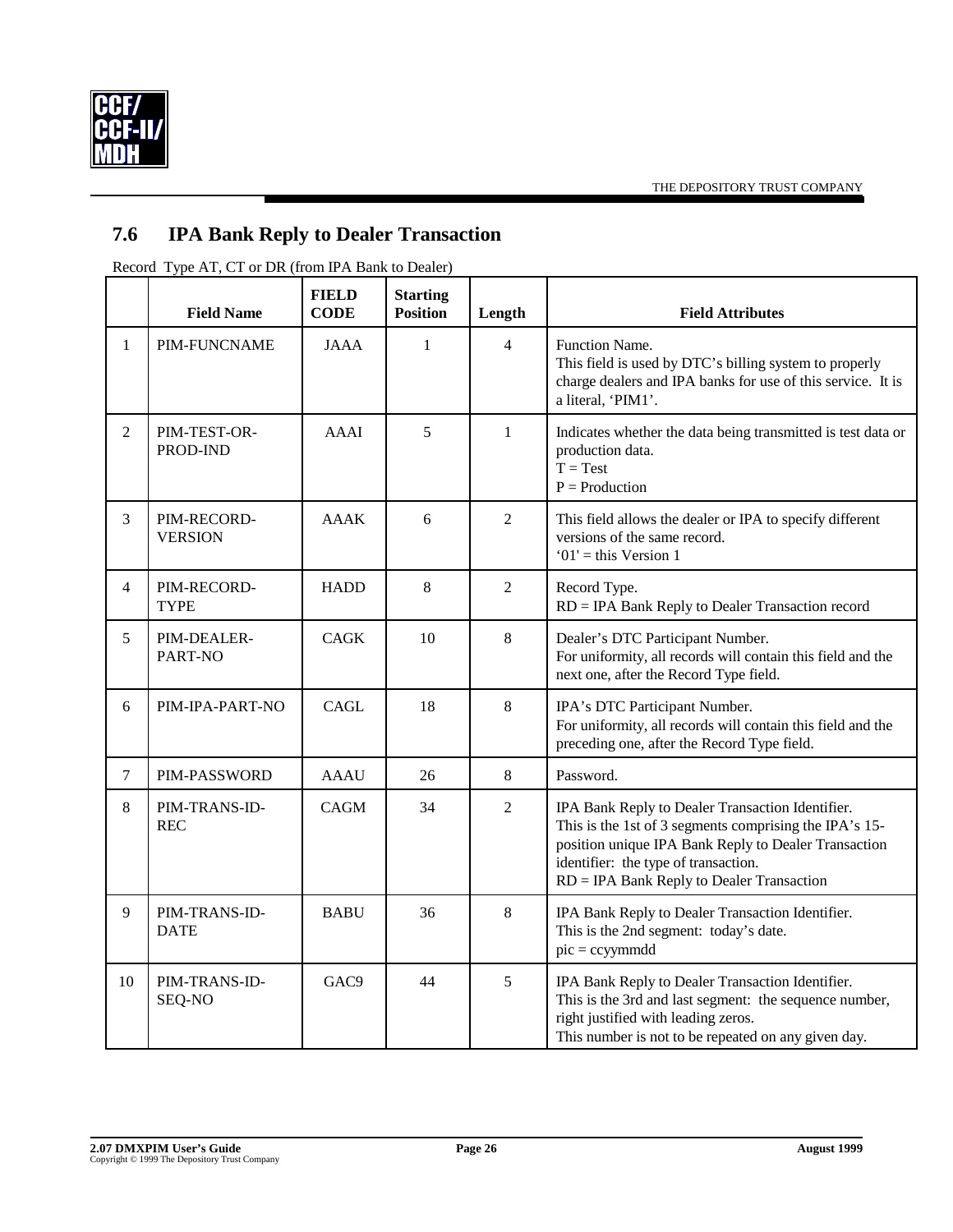

|    | <b>Field Name</b>                 | <b>FIELD</b><br><b>CODE</b> | <b>Starting</b><br><b>Position</b> | Length         | <b>Field Attributes</b>                                                                                                                                                                                                                                                                                                                                    |
|----|-----------------------------------|-----------------------------|------------------------------------|----------------|------------------------------------------------------------------------------------------------------------------------------------------------------------------------------------------------------------------------------------------------------------------------------------------------------------------------------------------------------------|
| 11 | PIM-INTERNAL-<br><b>CNTL-NO</b>   | CAGO                        | 49                                 | 15             | IPA Bank's Reply to Dealer Internal Control Number.<br>Free form. May be the same as preceding IPA Bank<br>Reply to Dealer Transaction Identifier, as IPA bank<br>wishes.                                                                                                                                                                                  |
| 12 | PIM-IPA-ISSUER-<br>ID             | <b>CAGU</b>                 | 64                                 | 10             | IPA Issuer Identifier.<br>This is the unique alphanumeric identifier the IPA assigns<br>to each issuer.                                                                                                                                                                                                                                                    |
| 13 | PIM-IPA-ISSUER-<br>PROG-ID        | CAGV                        | 74                                 | 10             | IPA Issuer Program Identifier.<br>This is the unique alphanumeric identifier the IPA assigns<br>to each issuer program.<br>Field 12 and 13 may optionally be combined by the IPA<br>for the purpose of identifying both the issuer and its<br>program in one identifier of up to 18 characters.                                                            |
| 14 | PIM-X-TRANS-ID                    | <b>CAGN</b>                 | 84                                 | 15             | Dealer's Transaction Identifier.<br>This identifies the dealer transaction to which the IPA<br>bank is replying. It is the Add Trade primary transaction<br>identifier from the AT record, the Cancel Trade<br>transaction identifier from the CT record, or the Dealer<br>Release Trade transaction identifier from the DR record,<br>as the case may be. |
| 15 | PIM-X-INTERNAL-<br><b>CNTL-NO</b> | CAGQ                        | 99                                 | 15             | Dealer's Internal Control Number.<br>This also identifies the dealer transaction to which the IPA<br>bank is replying. It is the dealer's Add Trade, Cancel<br>Trade or Release Trade Internal Control Number from the<br>AT, CT or DR record, as the case may be.                                                                                         |
| 16 | PIM-ACCEPT-SW                     | GAC <sub>5</sub>            | 114                                | $\mathbf{1}$   | Accepted/Rejected Code.<br>Indicates whether the IPA bank has accepted or rejected<br>the dealer transaction record.<br>$A = Accepted$<br>$R = Rejected$                                                                                                                                                                                                   |
| 17 | PIM-ERROR-<br>FIELD1              |                             | 115                                | $\overline{4}$ | Up to four fields in one record might be identified as<br>fields containing errors. This field identifies the first field<br>containing an error.<br>Leave blank if there is no error.                                                                                                                                                                     |
| 18 | PIM-ERROR-<br>FIELD1-CODE         |                             | 119                                | 4              | Describes the error in the first field.                                                                                                                                                                                                                                                                                                                    |
| 19 | PIM-ERROR-<br>FIELD <sub>2</sub>  |                             | 123                                | $\overline{4}$ | This field identifies the second field containing an error.<br>Leave blank if there is no error.                                                                                                                                                                                                                                                           |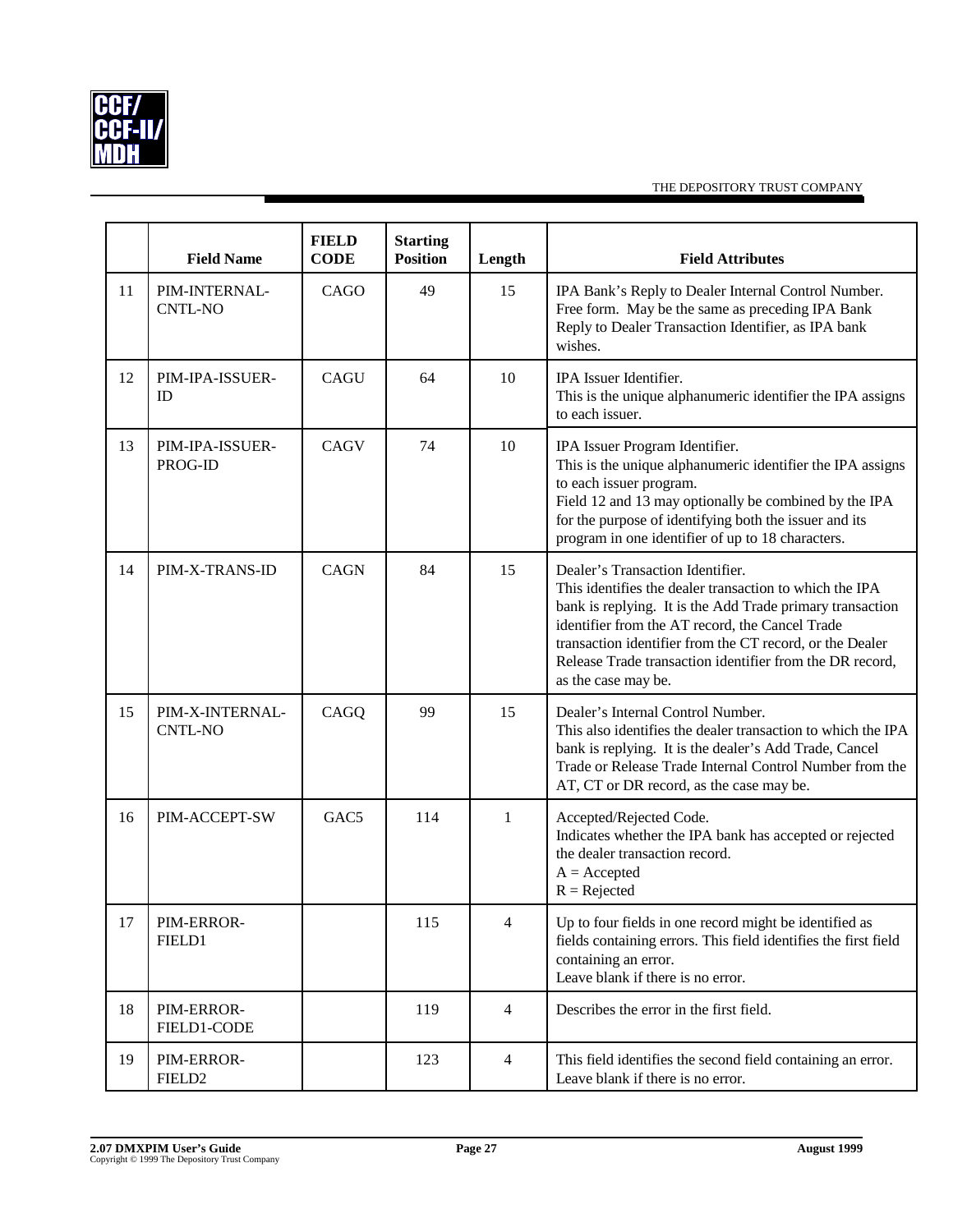

|    | <b>Field Name</b>                                  | <b>FIELD</b><br><b>CODE</b> | <b>Starting</b><br><b>Position</b> | Length         | <b>Field Attributes</b>                                                                                                                                                                                                                                                                                                                                                                                             |
|----|----------------------------------------------------|-----------------------------|------------------------------------|----------------|---------------------------------------------------------------------------------------------------------------------------------------------------------------------------------------------------------------------------------------------------------------------------------------------------------------------------------------------------------------------------------------------------------------------|
| 20 | PIM-ERROR-<br>FIELD2-CODE                          |                             | 127                                | $\overline{4}$ | Describes the error in the second field.                                                                                                                                                                                                                                                                                                                                                                            |
| 21 | PIM-ERROR-<br>FIELD3                               |                             | 131                                | $\overline{4}$ | This field identifies the third field containing an error.<br>Leave blank if there is no error.                                                                                                                                                                                                                                                                                                                     |
| 22 | PIM-ERROR-<br>FIELD3-CODE                          |                             | 135                                | 4              | Describes the error in the third field.                                                                                                                                                                                                                                                                                                                                                                             |
| 23 | PIM-ERROR-<br>FIELD4                               |                             | 139                                | $\overline{4}$ | This field identifies the fourth field containing an error.<br>Leave blank if there is no error.                                                                                                                                                                                                                                                                                                                    |
| 24 | PIM-ERROR-<br>FIELD4-CODE                          |                             | 143                                | $\overline{4}$ | Describes the error in the fourth field.                                                                                                                                                                                                                                                                                                                                                                            |
| 25 | PIM-CUSIP-NO                                       | <b>GAAA</b>                 | 147                                | 9              | <b>CUSIP Number.</b><br>The CUSIP number the IPA bank has assigned to the<br>Interest-At-Maturity (IAM) or other interest-bearing trade<br>and is returning to the dealer.<br>Leave blank if Discount trade or the IPA bank has<br>rejected the dealer transaction record.                                                                                                                                          |
| 26 | PIM-AT-TRANS-ID                                    | <b>CAGR</b>                 | 156                                | 15             | Dealer's Add Trade Primary Transaction Identifier.<br>This is a trade cross-reference for the dealer. It is the<br>dealer's Add Trade Primary Transaction Identifier from<br>the AT record.<br>If the dealer transaction to which the IPA is replying in<br>this record is an Add Trade transaction, this field's value<br>and field 14's value will be the same; otherwise, their<br>values will be different.     |
| 27 | PIM-AT-<br><b>INTERNAL-CNTL-</b><br>N <sub>O</sub> | <b>CAGP</b>                 | 171                                | 15             | Dealer's Add Trade Primary Internal Control Number.<br>This is also a trade cross-reference for the dealer. It is the<br>dealer's Add Trade Primary Internal Control Number<br>from the AT record. If the dealer transaction to which the<br>IPA is replying in this record is an Add Trade transaction,<br>this field's value and field 15's value will be the same;<br>otherwise, their values will be different. |

# **7.7 IPA Bank Release Trade Record (from IPA Bank to Dealer)**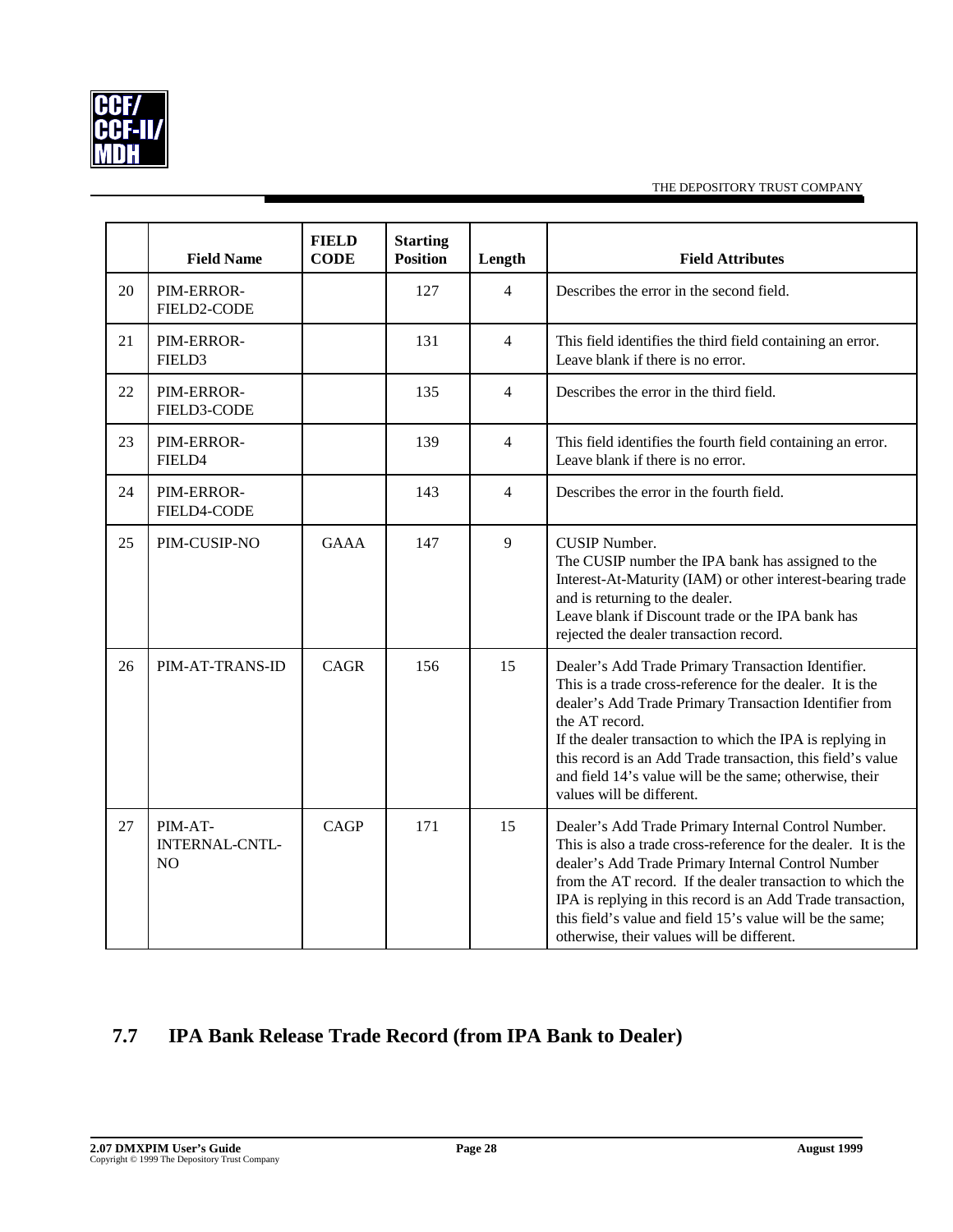

|                | <b>Field Name</b>             | <b>FIELD</b><br><b>CODE</b> | <b>Starting</b><br><b>Position</b> | Length         | <b>Field Attributes</b>                                                                                                                                                                                                                                  |
|----------------|-------------------------------|-----------------------------|------------------------------------|----------------|----------------------------------------------------------------------------------------------------------------------------------------------------------------------------------------------------------------------------------------------------------|
| $\mathbf{1}$   | <b>PIM-FUNCNAME</b>           | <b>JAAA</b>                 | $\mathbf{1}$                       | $\overline{4}$ | Function Name.<br>This field is used by DTC's billing system to properly<br>charge dealers and IPA banks for use of this service. It is<br>a literal, 'PIM1'.                                                                                            |
| $\overline{2}$ | PIM-TEST-OR-<br>PROD-IND      | <b>AAAI</b>                 | 5                                  | $\mathbf{1}$   | Indicates whether the data being transmitted is test data or<br>production data.<br>$T = Test$<br>$P = \text{Production}$                                                                                                                                |
| 3              | PIM-RECORD-<br><b>VERSION</b> | <b>AAAK</b>                 | 6                                  | $\overline{2}$ | This field allows the dealer or IPA to specify different<br>versions of the same record.<br>$'01'$ = this Version 1                                                                                                                                      |
| 4              | PIM-RECORD-<br><b>TYPE</b>    | <b>HADD</b>                 | 8                                  | $\overline{2}$ | Record Type.<br>BR = IPA Bank Release Trade record                                                                                                                                                                                                       |
| 5              | PIM-DEALER-<br>PART-NO        | <b>CAGK</b>                 | 10                                 | 8              | Dealer's DTC Participant Number.<br>For uniformity, all records will contain this field and the<br>next one, after the Record Type field.                                                                                                                |
| 6              | PIM-IPA-PART-NO               | CAGL                        | 18                                 | 8              | IPA's DTC Participant Number.<br>For uniformity, all records will contain this field and the<br>preceding one, after the Record Type field.                                                                                                              |
| 7              | PIM-PASSWORD                  | <b>AAAU</b>                 | 26                                 | 8              | Password.                                                                                                                                                                                                                                                |
| 8              | PIM-TRANS-ID-<br><b>REC</b>   | <b>CAGM</b>                 | 34                                 | $\mathfrak{2}$ | IPA Bank Release Trade Transaction Identifier.<br>This is the 1st of 3 segments comprising the IPA bank's<br>15-position unique IPA Bank Release Trade transaction<br>identifier: the type of transaction.<br>$BR = IPA$ Bank Release Trade transaction. |
| 9              | PIM-TRANS-ID-<br><b>DATE</b>  | <b>BABU</b>                 | 36                                 | 8              | IPA Bank Release Trade Transaction Identifier.<br>This is the 2nd segment: today's date.<br>$pic = ccyymmdd$                                                                                                                                             |
| 10             | PIM-TRANS-ID-<br>SEQ-NO       | GAC <sub>9</sub>            | 44                                 | 5              | IPA Bank Release Trade Transaction Identifier.<br>This is the 3rd and last segment: the sequence number,<br>right justified with leading zeros.<br>This number is not to be repeated on any given day.                                                   |
| 11             | PIM-INTERNAL-<br>CNTL-NO      | CAGO                        | 49                                 | 15             | IPA Bank's Release Trade Internal Control Number.<br>Free form. May be the same as preceding IPA Bank<br>Release Trade Transaction Identifier, as IPA bank wishes.                                                                                       |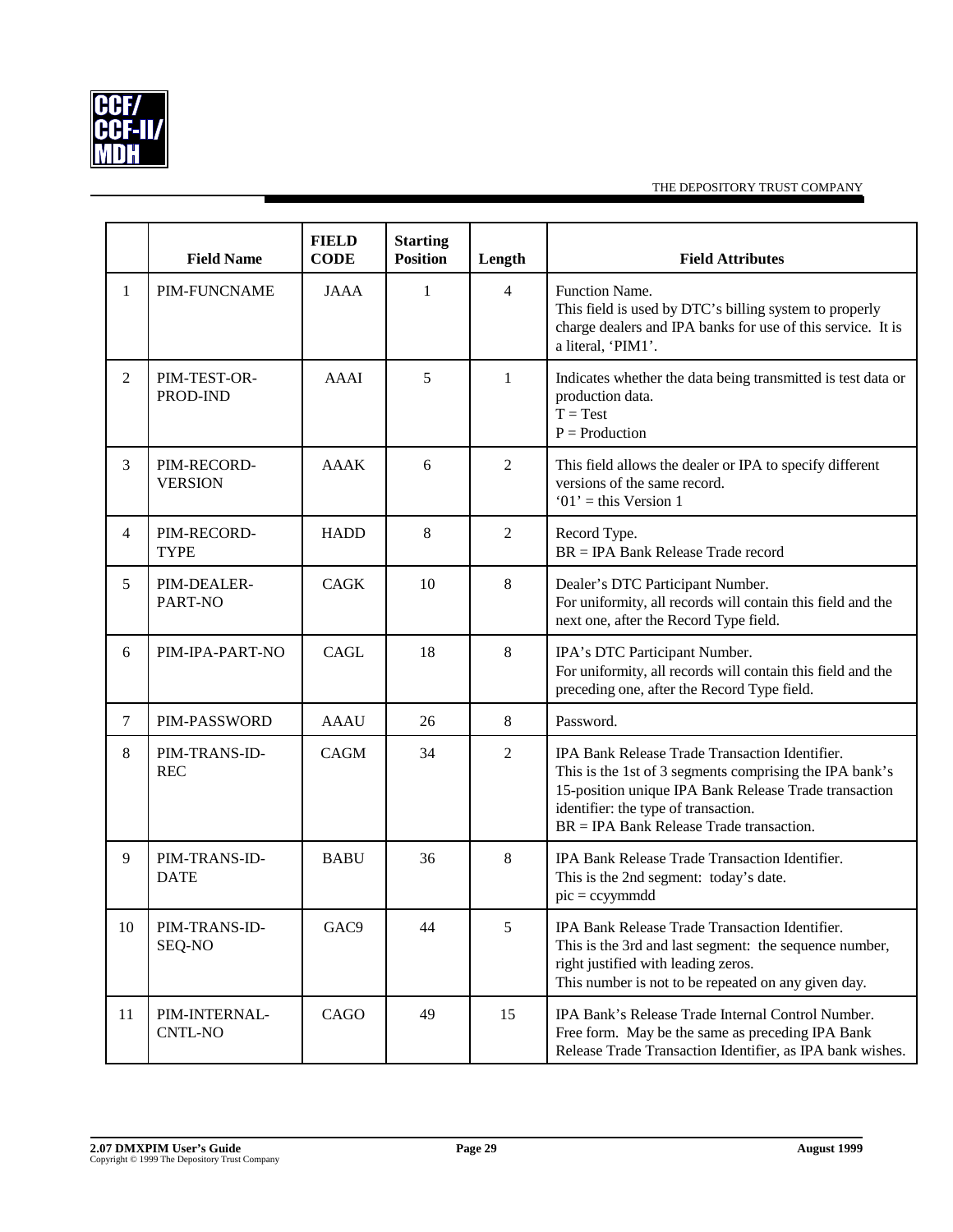

|    | <b>Field Name</b>                       | <b>FIELD</b><br><b>CODE</b> | <b>Starting</b><br><b>Position</b> | Length | <b>Field Attributes</b>                                                                                                                                                                                                                                                                          |
|----|-----------------------------------------|-----------------------------|------------------------------------|--------|--------------------------------------------------------------------------------------------------------------------------------------------------------------------------------------------------------------------------------------------------------------------------------------------------|
| 12 | PIM-IPA-ISSUER-<br>ID                   | <b>CAGU</b>                 | 64                                 | 8      | IPA Issuer Identifier.<br>This is the unique alphanumeric identifier the IPA assigns<br>to each issuer.                                                                                                                                                                                          |
| 13 | PIM-IPA-ISSUER-<br>PROG-ID              | CAGV                        | 72                                 | 10     | IPA Issuer Program Identifier.<br>This is the unique alphanumeric identifier the IPA assigns<br>to each issuer program.<br>Fields 12 and 13 may optionally be combined by the IPA<br>for the purpose of identifying both the issuer and its<br>program in one identifier of up to 18 characters. |
| 14 | PIM-AT-TRANS-ID                         | <b>CAGN</b>                 | 82                                 | 15     | Dealer's Add Trade Primary Transaction Identifier.<br>This identifies the trade the IPA bank is releasing. It is<br>the dealer's Add Trade primary transaction identifier from<br>the AT record.                                                                                                 |
| 15 | PIM-AT-<br><b>INTERNAL-CNTL-</b><br>NO. | CAGQ                        | 97                                 | 15     | Dealer's Add Trade Primary Internal Control Number.<br>This also identifies the trade the IPA bank is releasing. It<br>is the dealer's Add Trade Primary Internal Control<br>Number from the AT record.                                                                                          |

# **7.8 Dealer Reply to IPA Bank Release**

Trade Record Type BR (from Dealer to IPA Bank)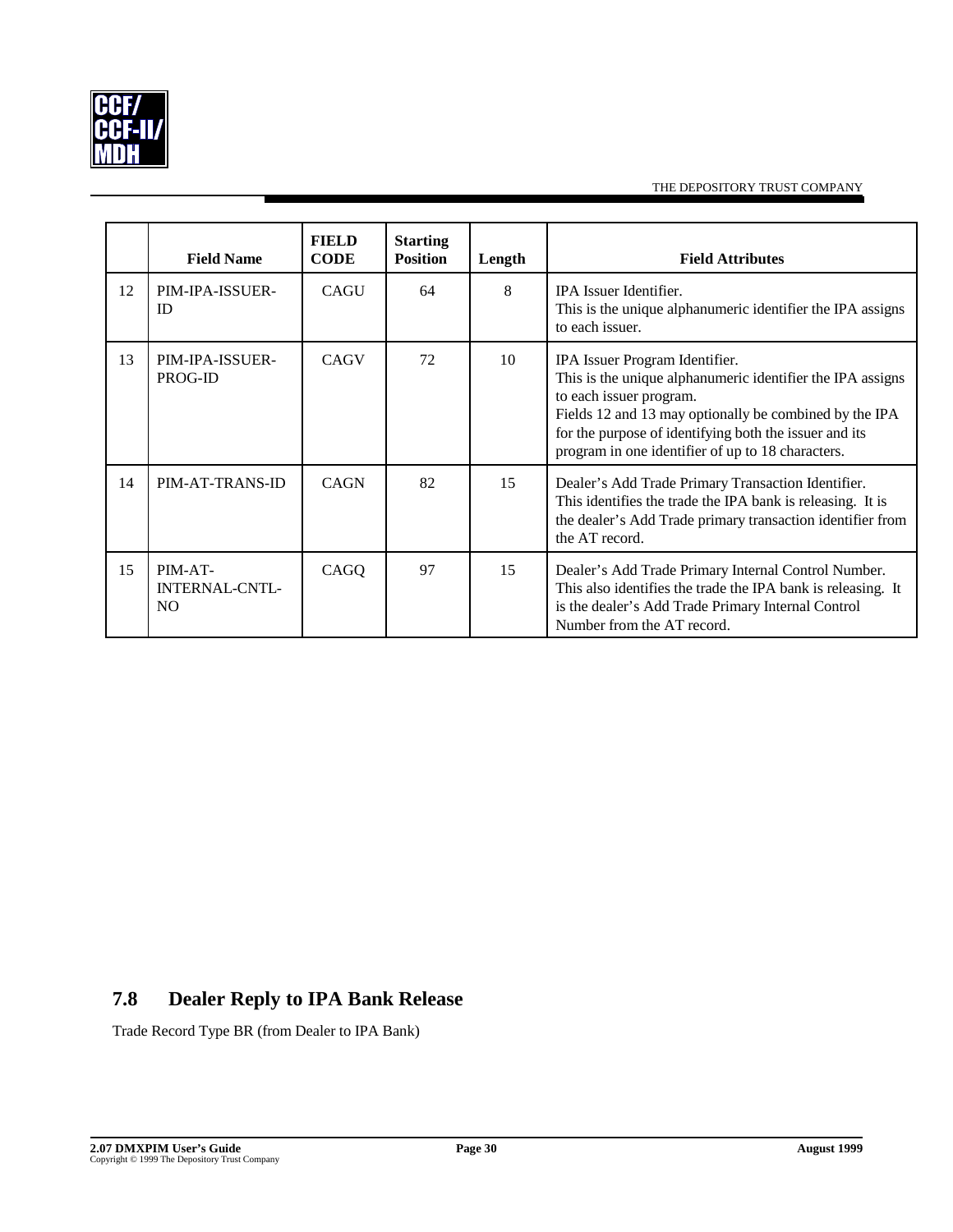

|                | <b>Field Name</b>             | <b>FIELD</b><br><b>CODE</b> | <b>Starting</b><br><b>Position</b> | Length         | <b>Field Attributes</b>                                                                                                                                                                                                                                                                                     |
|----------------|-------------------------------|-----------------------------|------------------------------------|----------------|-------------------------------------------------------------------------------------------------------------------------------------------------------------------------------------------------------------------------------------------------------------------------------------------------------------|
| $\mathbf{1}$   | PIM-FUNCNAME                  | <b>JAAA</b>                 | 1                                  | $\overline{4}$ | Function Name.<br>This field is used by DTC's billing system to properly<br>charge dealers and IPA banks for use of this service. It<br>is a literal, 'PIM1'.                                                                                                                                               |
| $\overline{2}$ | PIM-TEST-OR-<br>PROD-IND      | <b>AAAI</b>                 | 5                                  | $\mathbf{1}$   | Indicates whether the data being transmitted is test data<br>or production data.<br>$T = Test$<br>$P = \text{Production}$                                                                                                                                                                                   |
| 3              | PIM-RECORD-<br><b>VERSION</b> | <b>AAAK</b>                 | 6                                  | $\mathfrak{2}$ | This field allows the dealer or IPA to specify different<br>versions of the same record.<br>' $01'$ = this Version 1                                                                                                                                                                                        |
| $\overline{4}$ | PIM-RECORD-<br><b>TYPE</b>    | <b>HADD</b>                 | 8                                  | $\overline{2}$ | Record Type.<br>RR = Dealer Reply to IPA Bank Release Trade record                                                                                                                                                                                                                                          |
| 5              | PIM-DEALER-<br>PART-NO        | <b>CAGK</b>                 | 10                                 | 8              | Dealer's DTC Participant Number.<br>For uniformity, all records will contain this field and the<br>next one, after the Record Type field.                                                                                                                                                                   |
| 6              | PIM-IPA-PART-NO               | CAGL                        | 18                                 | $\,8\,$        | IPA's DTC Participant Number.<br>For uniformity, all records will contain this field and the<br>preceding one, after the Record Type field.                                                                                                                                                                 |
| $\tau$         | PIM-PASSWORD                  | <b>AAAU</b>                 | 26                                 | 8              | Password.                                                                                                                                                                                                                                                                                                   |
| 8              | PIM-TRANS-ID-<br><b>REC</b>   | CAGM                        | 34                                 | $\mathfrak{2}$ | Dealer Reply to IPA Bank Release Trade Transaction<br>Identifier.<br>This is the 1st of 3 segments comprising the dealer's 15-<br>position unique Dealer Reply to IPA Bank Release<br>Trade transaction identifier: the type of transaction.<br>RR = Dealer Reply to IPA Bank Release Trade<br>transaction. |
| 9              | PIM-TRANS-ID-<br><b>DATE</b>  | <b>BABU</b>                 | 36                                 | 8              | Dealer Reply to IPA Bank Release Trade Transaction<br>Identifier.<br>This is the 2nd segment: today's date.<br>$pic = ccyymmdd$                                                                                                                                                                             |
| 10             | PIM-TRANS-ID-<br>SEQ-NO       | GAC <sub>9</sub>            | 44                                 | 5              | Dealer Reply to IPA Bank Release Trade Transaction<br>Identifier.<br>This is the 3rd and last segment: the sequence number,<br>right justified with leading zeros.<br>This number is not to be repeated on any given day.                                                                                   |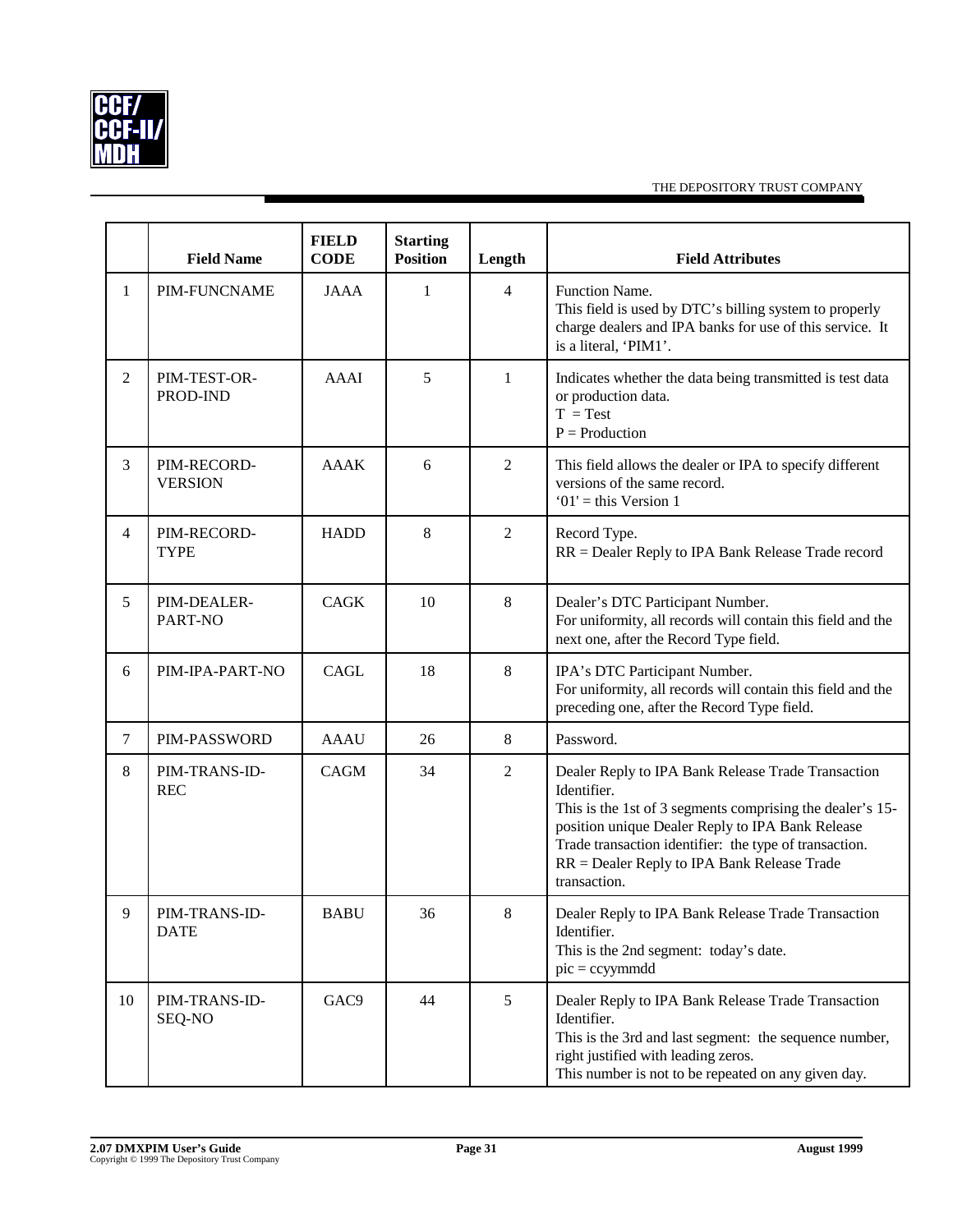

|    | <b>Field Name</b>                           | <b>FIELD</b><br><b>CODE</b> | <b>Starting</b><br><b>Position</b> | Length         | <b>Field Attributes</b>                                                                                                                                                                                                                                                                          |
|----|---------------------------------------------|-----------------------------|------------------------------------|----------------|--------------------------------------------------------------------------------------------------------------------------------------------------------------------------------------------------------------------------------------------------------------------------------------------------|
| 11 | PIM-INTERNAL-<br><b>CNTL-NO</b>             | CAGO                        | 49                                 | 15             | Dealer's Reply to IPA Bank Release Trade Internal<br>Control Number.<br>Free form. May be the same as preceding Dealer Reply<br>to IPA Bank Release Trade Transaction Identifier, as<br>dealer wishes.                                                                                           |
| 12 | PIM-IPA-ISSUER-<br>ID                       | <b>CAGU</b>                 | 64                                 | 8              | IPA Issuer Identifier.<br>This is the unique alphanumeric identifier the IPA<br>assigns to each issuer.                                                                                                                                                                                          |
| 13 | PIM-IPA-ISSUER-<br>PROG-ID                  | CAGV                        | 72                                 | 10             | IPA Issuer Program Identifier.<br>This is the unique alphanumeric identifier the IPA<br>assigns to each issuer program.<br>Fields 12 and 13 may optionally be combined by the IPA<br>for the purpose of identifying both the issuer and its<br>program in one identifier of up to 18 characters. |
| 14 | PIM-BR-TRANS-ID                             | <b>CAGN</b>                 | 82                                 | 15             | IPA Bank Release Trade Transaction Identifier.<br>This identifies the IPA bank release to which the dealer<br>is replying. It is the IPA Bank Release Trade transaction<br>identifier from the BR record.                                                                                        |
| 15 | PIM-BR-<br>INTERNAL-CNTL-<br>N <sub>O</sub> | CAGQ                        | 97                                 | 15             | IPA Bank's Release Trade Internal Control Number.<br>This also identifies the IPA bank release to which the<br>dealer is replying. It is the IPA Bank's Release Trade<br>Internal Control Number from the BR record.                                                                             |
| 16 | PIM-ACCEPT-SW                               | GAC <sub>5</sub>            | 112                                | $\mathbf{1}$   | Accepted/Rejected Code.<br>Indicates whether the dealer has accepted or rejected the<br>IPA Bank Release Trade record.<br>$A = Accepted$<br>$R = Rejected$                                                                                                                                       |
| 17 | PIM-ERROR-<br>FIELD1                        |                             | 113                                | $\overline{4}$ | Up to four fields in one record might be identified as<br>fields containing errors. This field identifies the first field<br>containing an error.<br>Leave blank if there is no error.                                                                                                           |
| 18 | PIM-ERROR-<br>FIELD1-CODE                   |                             | 117                                | $\overline{4}$ | Describes the error in the 1st field.                                                                                                                                                                                                                                                            |
| 19 | PIM-ERROR-<br>FIELD <sub>2</sub>            |                             | 121                                | $\overline{4}$ | This field identifies the 2nd field containing an error.<br>Leave blank if there is no error.                                                                                                                                                                                                    |
| 20 | PIM-ERROR-<br>FIELD2-CODE                   |                             | 125                                | $\overline{4}$ | Describes the error in the 2nd field.                                                                                                                                                                                                                                                            |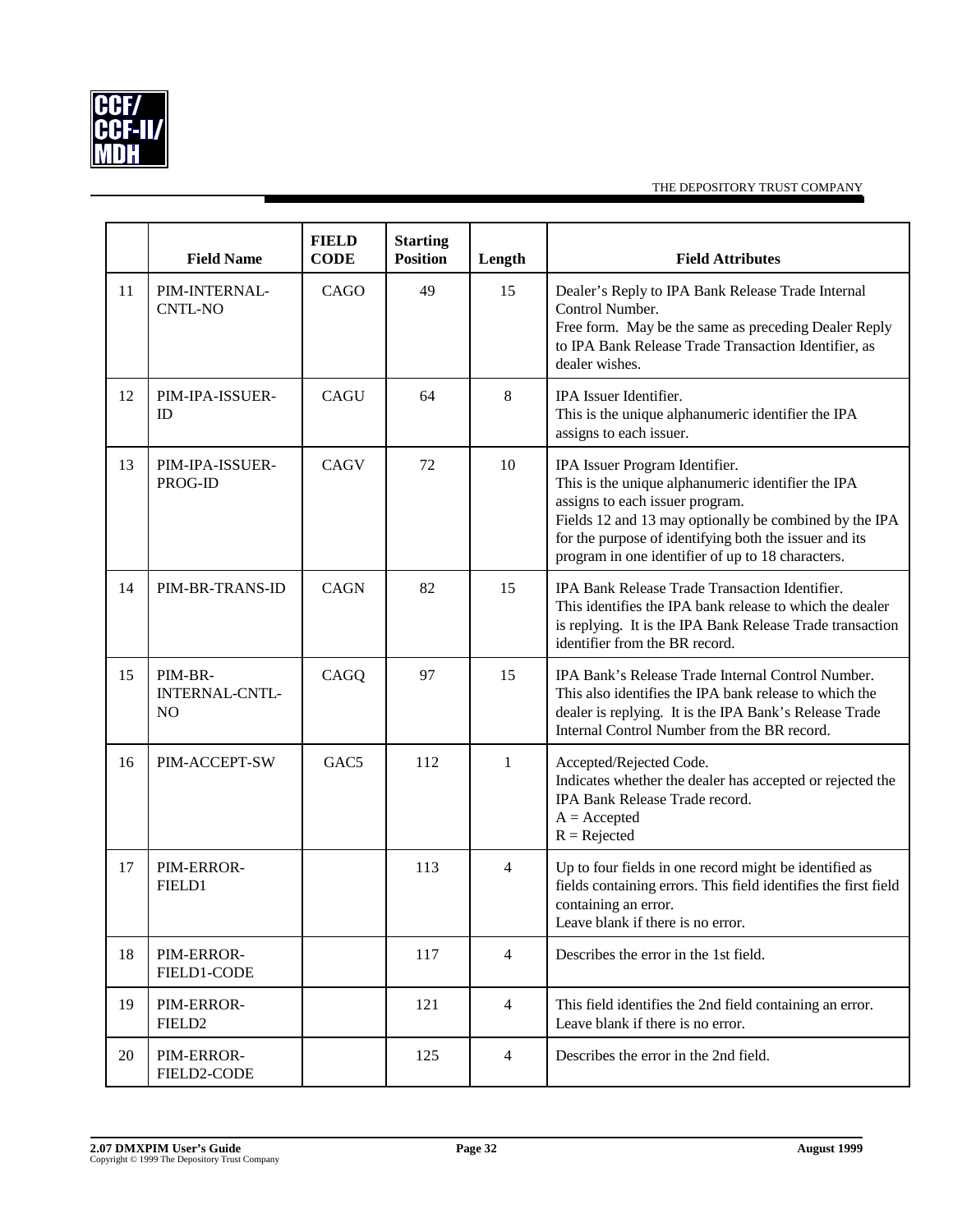

|    | <b>Field Name</b>                       | <b>FIELD</b><br><b>CODE</b> | <b>Starting</b><br><b>Position</b> | Length         | <b>Field Attributes</b>                                                                                                                                                                              |
|----|-----------------------------------------|-----------------------------|------------------------------------|----------------|------------------------------------------------------------------------------------------------------------------------------------------------------------------------------------------------------|
| 21 | PIM-ERROR-<br>FIELD3                    |                             | 129                                | $\overline{4}$ | This field identifies the 3rd field containing an error.<br>Leave blank if there is no error.                                                                                                        |
| 22 | PIM-ERROR-<br><b>FIELD3-CODE</b>        |                             | 133                                | $\overline{4}$ | Describes the error in the 3rd field.                                                                                                                                                                |
| 23 | PIM-ERROR-<br>FIELD4                    |                             | 137                                | 4              | This field identifies the 4th field containing an error.<br>Leave blank if there is no error.                                                                                                        |
| 24 | PIM-ERROR-<br><b>FIELD4-CODE</b>        |                             | 141                                | $\overline{4}$ | Describes the error in the 4th field.                                                                                                                                                                |
| 25 | PIM-AT-TRANS-ID                         | <b>CAGR</b>                 | 145                                | 15             | Dealer's Add Trade Primary Transaction Identifier.<br>This is a trade cross-reference for the IPA bank. It is the<br>dealer's Add Trade Primary Transaction Identifier from<br>the AT record.        |
| 26 | PIM-AT-<br><b>INTERNAL-CNTL-</b><br>NO. | CAGP                        | 160                                | 15             | Dealer's Add Trade Primary Internal Control Number.<br>This is also a trade cross-reference for the IPA bank. It<br>is the dealer's Add Trade Primary Internal Control<br>Number from the AT record. |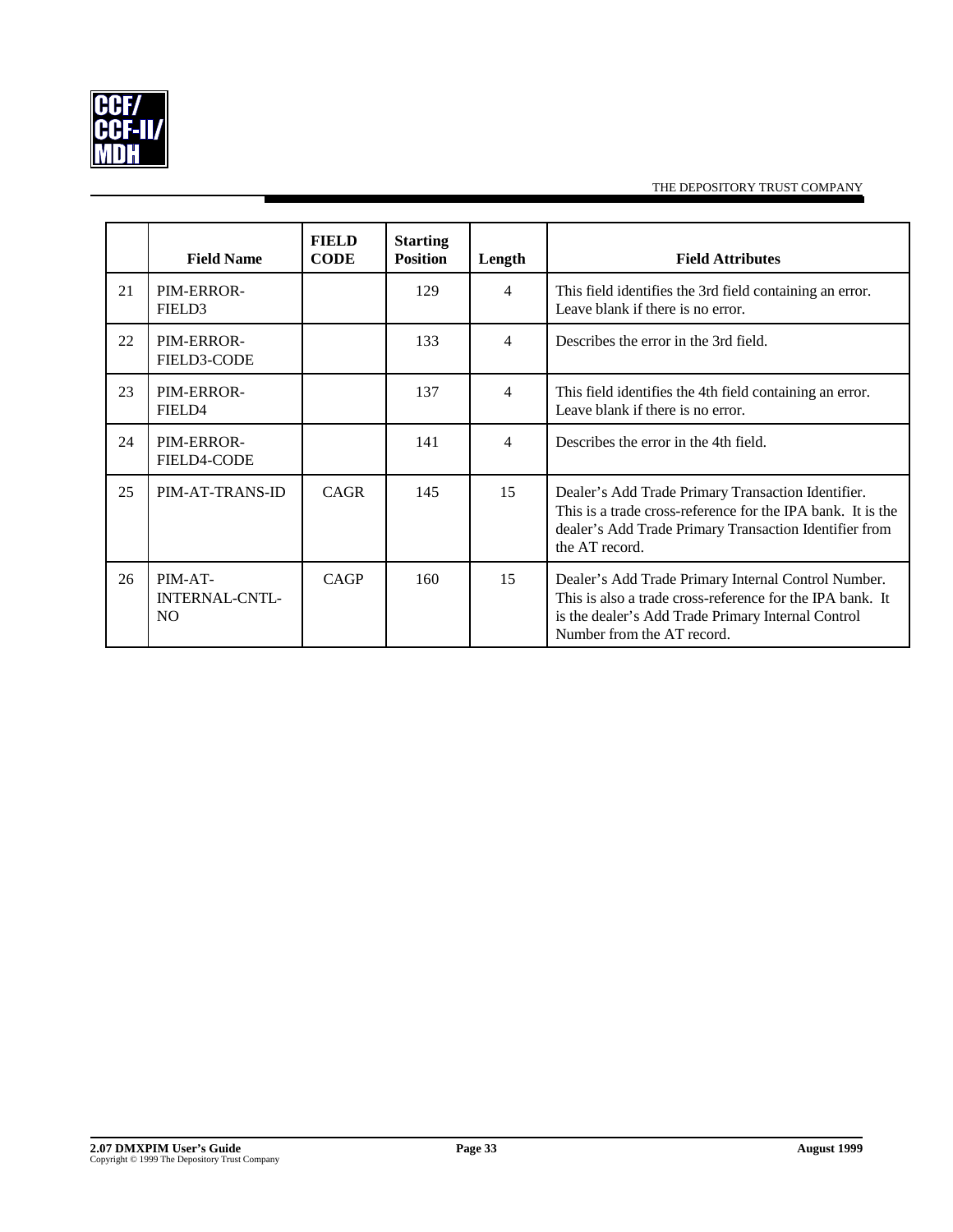

|                | <b>Field Name</b>               | <b>Starting</b><br><b>Position</b> | Length         | <b>Field Attributes</b>                                                                                                                                                                                                                                     |
|----------------|---------------------------------|------------------------------------|----------------|-------------------------------------------------------------------------------------------------------------------------------------------------------------------------------------------------------------------------------------------------------------|
| $\mathbf{1}$   | <b>PIM-FUNCNAME</b>             | 1                                  | 4              | Function Name.<br>This field is used by DTC's billing system to properly<br>charge dealers and IPA banks for use of this service. It is a<br>literal, 'PIM1'.                                                                                               |
| 2              | PIM-TEST-OR-PROD-<br><b>IND</b> | 5                                  | 1              | Indicates whether the data being transmitted is test data or<br>production data.<br>$T = Test$<br>$P = \text{Production}$                                                                                                                                   |
| 3              | PIM-RECORD-VERSION              | 6                                  | $\overline{2}$ | This field allows the dealer or IPA to specify different<br>versions of the same record.<br>$'01' =$ this Version 1                                                                                                                                         |
| $\overline{4}$ | PIM-RECORD-TYPE                 | 8                                  | $\overline{2}$ | Record Type.<br>$DH = Dealer$ Heartbeat Request (to determine at any time<br>whether IPA bank's system is available)                                                                                                                                        |
| 5              | PIM-DEALER-PART-NO              | 10                                 | 8              | Dealer's DTC Participant Number.<br>For uniformity, all records will contain this field and the<br>next one, after the Record Type field.                                                                                                                   |
| 6              | PIM-IPA-PART-NO                 | 18                                 | $\,8\,$        | IPA's DTC Participant Number.<br>For uniformity, all records will contain this field and the<br>preceding one, after the Record Type field.                                                                                                                 |
| 7              | PIM-PASSWORD                    | 26                                 | 8              | Password.                                                                                                                                                                                                                                                   |
| 8              | PIM-TRANS-ID-REC                | 34                                 | $\overline{2}$ | Dealer Heartbeat Request Transaction Identifier.<br>This is the 1st of 3 segments comprising the dealer's 15-<br>position unique Dealer Heartbeat Request transaction<br>identifier: the type of transaction.<br>DH = Dealer Heartbeat Request transaction. |
| 9              | PIM-TRANS-ID-DATE               | 36                                 | 8              | Dealer Heartbeat Request Transaction Identifier.<br>This is the 2nd segment: today's date.<br>$pic = ccyymmdd$                                                                                                                                              |
| 10             | PIM-TRANS-ID-SEQ-NO             | 44                                 | 5              | Dealer Heartbeat Request Transaction Identifier.<br>This is the 3rd and last segment: the sequence number,<br>right justified with leading zeros.<br>This number is not to be repeated on any given day.                                                    |

# **7.9 Dealer Heartbeat Request (from Dealer to IPA Bank)**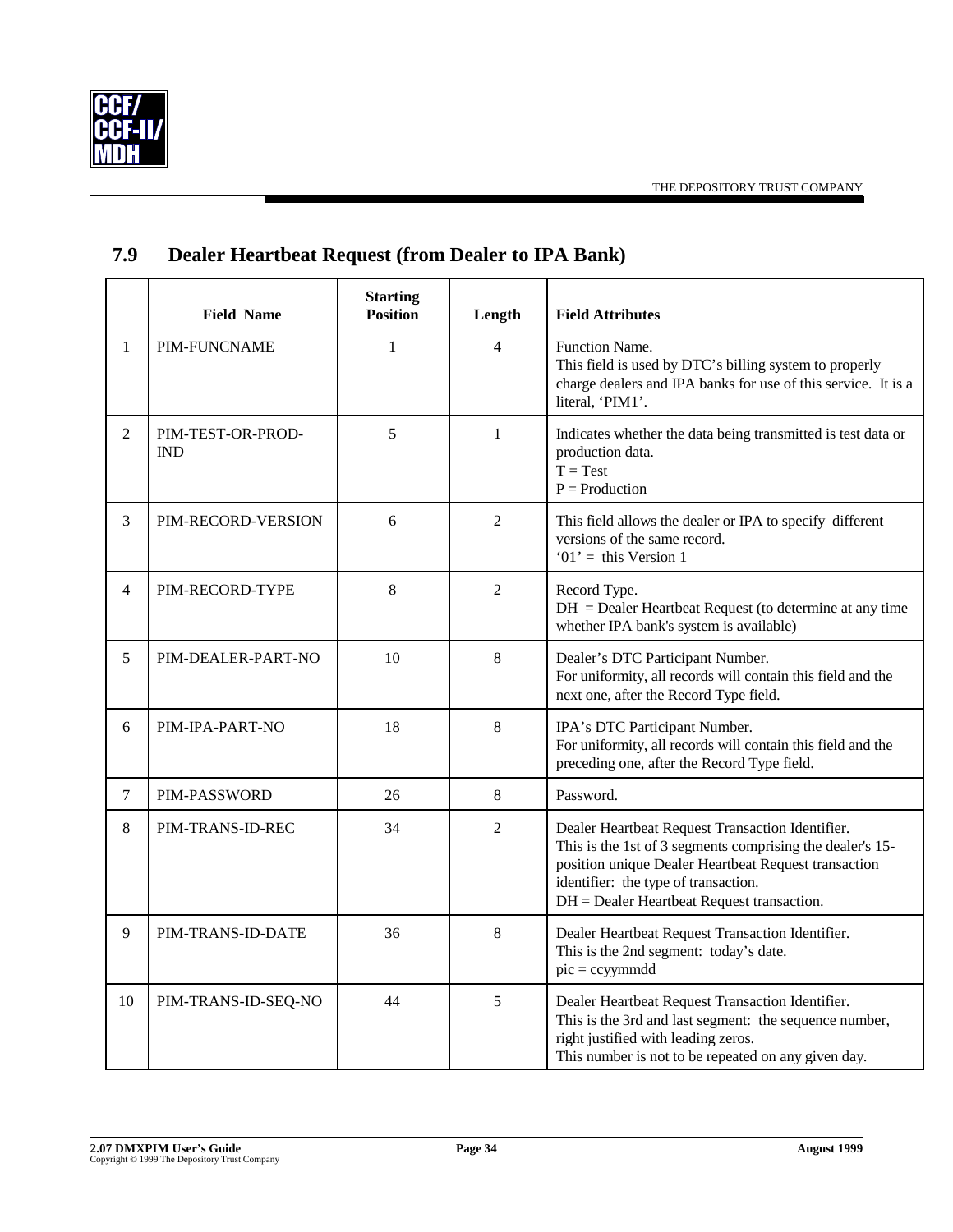

| <b>Field Name</b>         | <b>Starting</b><br><b>Position</b> | Length | <b>Field Attributes</b>                                                                                                                                              |
|---------------------------|------------------------------------|--------|----------------------------------------------------------------------------------------------------------------------------------------------------------------------|
| PIM-INTERNAL-CNTL-<br>NO. | 49                                 | 15     | Dealer's Heartbeat Request Internal Control Number.<br>Free form. May be the same as preceding Dealer<br>Heartbeat Request Transaction Identifier, as dealer wishes. |

### *7.9i IPA Bank Reply to Dealer Heartbeat Request*

|  | Record Type DH (from IPA Bank to Dealer) |  |
|--|------------------------------------------|--|
|  |                                          |  |

|   | <b>Field Name</b>    | <b>Starting</b><br><b>Position</b> | Length         | <b>Field Attributes</b>                                                                                                                                              |
|---|----------------------|------------------------------------|----------------|----------------------------------------------------------------------------------------------------------------------------------------------------------------------|
| 1 | PIM-FUNCNAME         | 1                                  | $\overline{4}$ | <b>Function Name.</b><br>This field is used by DTC's billing system to properly<br>charge dealers and IPA banks for use of this service. It is a<br>literal, 'PIM1'. |
| 2 | PIM-TEST-OR-PROD-IND | 5                                  | $\mathbf{1}$   | Indicates whether the data being transmitted is test data or<br>production data.<br>$T = Test$<br>$P = \text{Production}$                                            |
| 3 | PIM-RECORD-VERSION   | 6                                  | 2              | This field allows the dealer or IPA to specify different<br>versions of the same record.<br>$'01'$ = this Version 1                                                  |
| 4 | PIM-RECORD-TYPE      | 8                                  | 2              | Record Type.<br>$HB = IPA$ Bank Reply to Dealer Heartbeat Request<br>Transaction record (from IPA Bank, indicating that its<br>system is available)                  |
| 5 | PIM-DEALER-PART-NO   | 10                                 | 8              | Dealer's DTC Participant Number.<br>For uniformity, all records will contain this field and the<br>next one, after the Record Type field.                            |
| 6 | PIM-IPA-PART-NO      | 18                                 | 8              | IPA's DTC Participant Number.<br>For uniformity, all records will contain this field and the<br>preceding one, after the Record Type field.                          |
| 7 | PIM-PASSWORD         | 26                                 | 8              | Password.                                                                                                                                                            |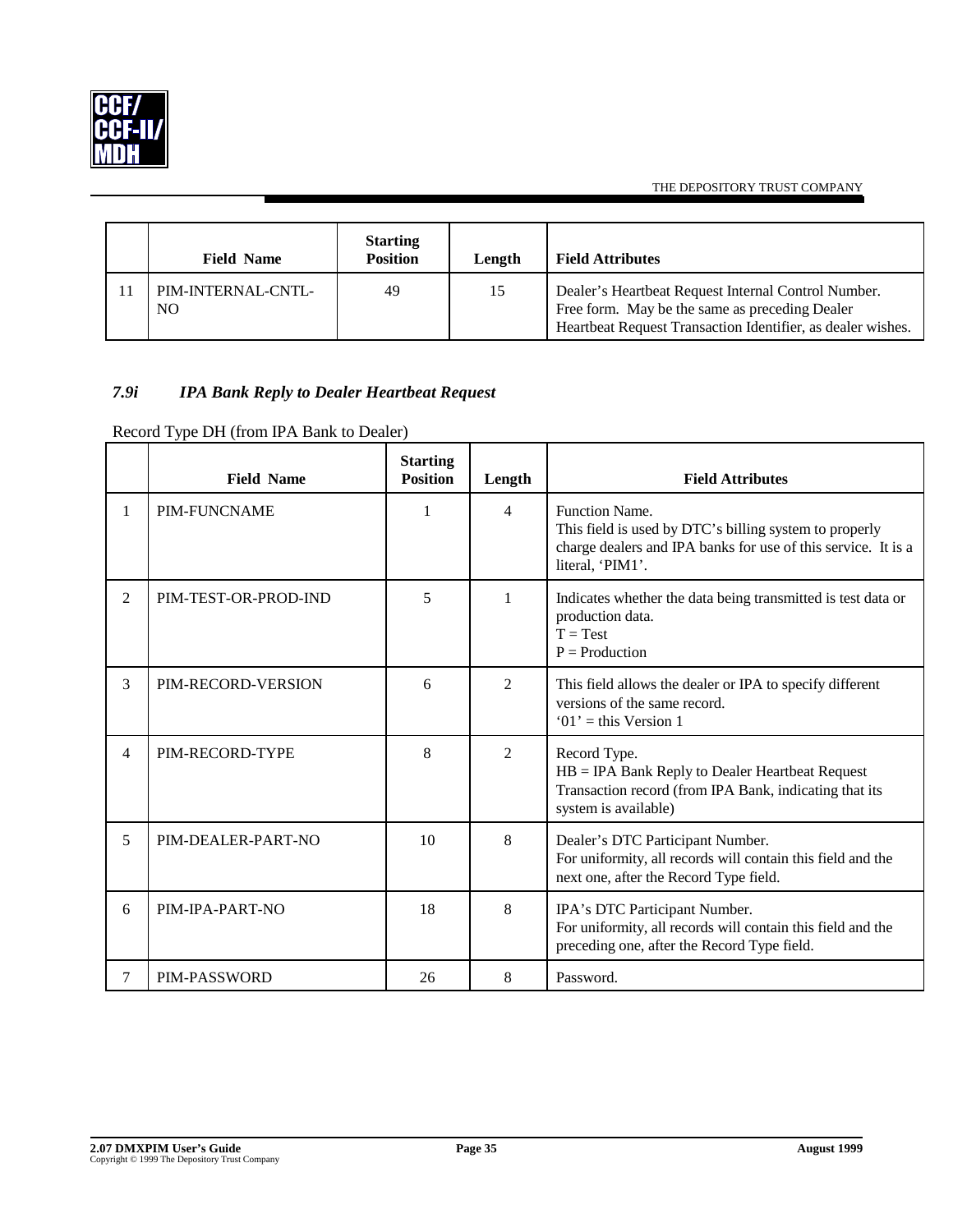

|    |                         | <b>Starting</b> |                |                                                                                                                                                                                                                                                                                                                           |
|----|-------------------------|-----------------|----------------|---------------------------------------------------------------------------------------------------------------------------------------------------------------------------------------------------------------------------------------------------------------------------------------------------------------------------|
|    | <b>Field Name</b>       | <b>Position</b> | Length         | <b>Field Attributes</b>                                                                                                                                                                                                                                                                                                   |
| 8  | PIM-TRANS-ID-REC        | 34              | $\overline{2}$ | IPA Bank Reply to Dealer Heartbeat Request Transaction<br>Identifier.<br>This is the 1st of 3 segments comprising the IPA bank's<br>15-position unique IPA Bank Reply to Dealer Heartbeat<br>Request Transaction identifier: the type of transaction.<br>$HB = IPA$ Bank Reply to Dealer Heartbeat Request<br>Transaction |
| 9  | PIM-TRANS-ID-DATE       | 36              | 8              | IPA Bank Reply to Dealer Heartbeat Request Transaction<br>Identifier.<br>This is the 2nd segment: today's date.<br>$pic = ccyymmdd$                                                                                                                                                                                       |
| 10 | PIM-TRANS-ID-SEQ-NO     | 44              | 5              | IPA Bank Reply to Dealer Heartbeat Request Transaction<br>Identifier.<br>This is the 3rd and last segment: the sequence number,<br>right justified with leading zeros.<br>This number is not to be repeated on any given day.                                                                                             |
| 11 | PIM-INTERNAL-CNTL-NO    | 49              | 15             | IPA Bank's Reply to Dealer Heartbeat Request Internal<br>Control Number.<br>Free form. May be the same as preceding IPA Bank Reply<br>to Dealer Heartbeat Request Transaction Identifier, as IPA<br>bank wishes.                                                                                                          |
| 12 | PIM-DH-TRANS-ID         | 64              | 15             | Dealer Heartbeat Request Transaction Identifier.<br>This identifies the dealer transaction to which the IPA bank<br>is replying. It is the Dealer Heartbeat Request Transaction<br>Identifier from the DH record.                                                                                                         |
| 13 | PIM-DH-INTERNAL-CNTL-NO | 79              | 15             | Dealer's Heartbeat Request Internal Control Number.<br>This also identifies the dealer transaction to which the IPA<br>bank is replying. It is the dealer's Heartbeat Request<br>Internal Control Number from the DH record.                                                                                              |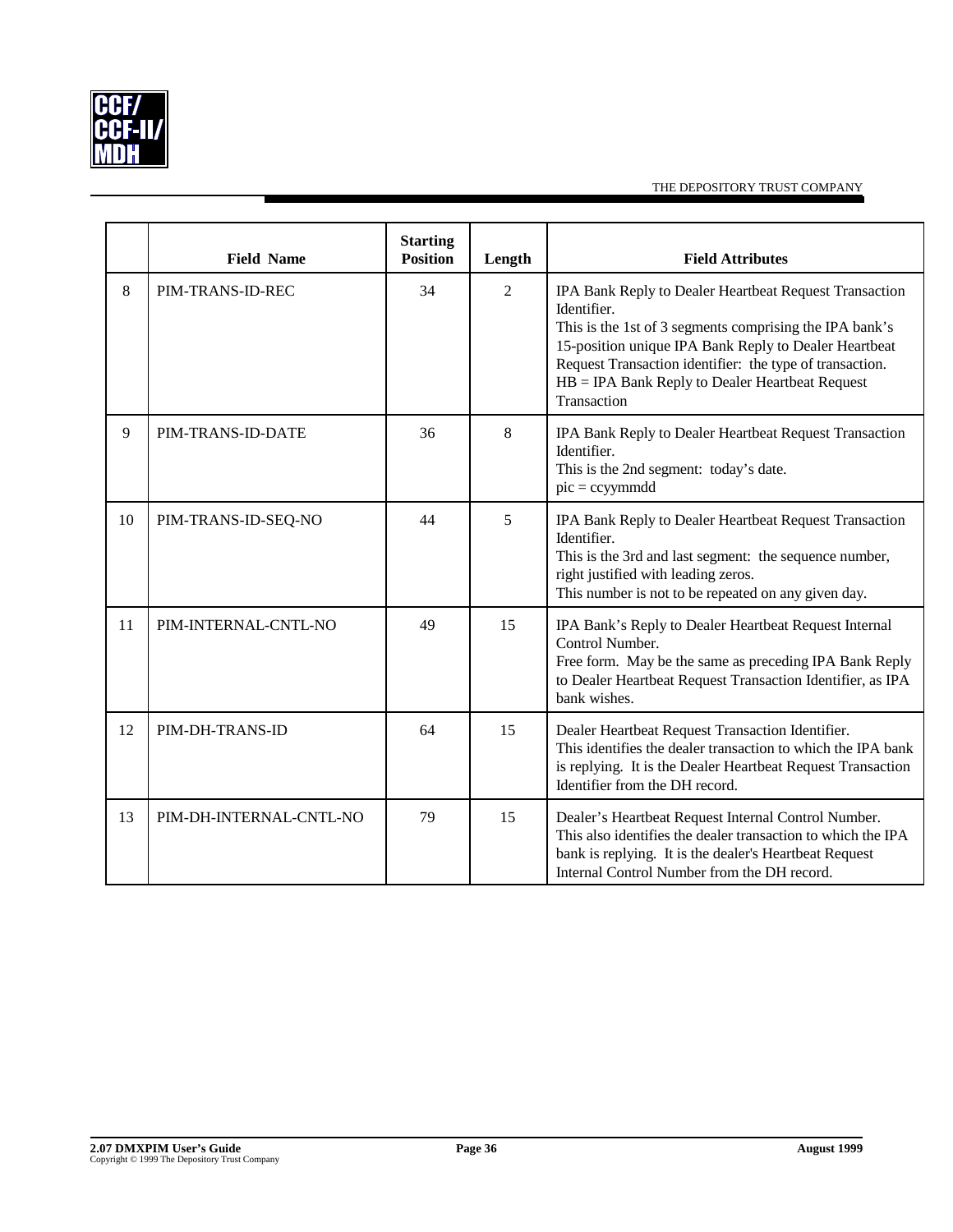

|              | <b>Field Name</b>    | <b>Starting</b><br><b>Position</b> | Length         | <b>Field Attributes</b>                                                                                                                                                                                                                                  |
|--------------|----------------------|------------------------------------|----------------|----------------------------------------------------------------------------------------------------------------------------------------------------------------------------------------------------------------------------------------------------------|
| $\mathbf{1}$ | PIM-FUNCNAME         | $\mathbf{1}$                       | $\overline{4}$ | Function Name.<br>This field is used by DTC's billing system to properly<br>charge dealers and IPA banks for use of this service. It is a<br>literal, 'PIM1'.                                                                                            |
| 2            | PIM-TEST-OR-PROD-IND | 5                                  | $\mathbf{1}$   | Indicates whether the data being transmitted is test data or<br>production data.<br>$T = Test$<br>$P = \text{Production}$                                                                                                                                |
| 3            | PIM-RECORD-VERSION   | 6                                  | 2              | This field allows the dealer or IPA to specify different<br>versions of the same record.<br>$1'$ = this Version 1                                                                                                                                        |
| 4            | PIM-RECORD-TYPE      | 8                                  | $\overline{c}$ | Record Type.<br>$BH = IPA$ Bank Heartbeat Request (to determine at any<br>time whether dealer's system is available)                                                                                                                                     |
| 5            | PIM-DEALER-PART-NO   | 10                                 | 8              | Dealer's DTC Participant Number.<br>For uniformity, all records will contain this field and the<br>next one, after the Record Type field.                                                                                                                |
| 6            | PIM-IPA-PART-NO      | 18                                 | 8              | IPA's DTC Participant Number.<br>For uniformity, all records will contain this field and the<br>preceding one, after the Record Type field.                                                                                                              |
| 7            | PIM-PASSWORD         | 26                                 | 8              | Password.                                                                                                                                                                                                                                                |
| 8            | PIM-TRANS-ID-REC     | 34                                 | $\overline{c}$ | IPA Bank Heartbeat Request Transaction Identifier.<br>This is the 1st of 3 segments comprising the IPA bank's<br>15-position unique Heartbeat Request transaction<br>identifier: the type of transaction.<br>BH = IPA Bank Heartbeat Request transaction |
| 9            | PIM-TRANS-ID-DATE    | 36                                 | 8              | IPA Bank Heartbeat Request Transaction Identifier.<br>This is the 2nd segment: today's date.<br>$pic = ccyymmdd$                                                                                                                                         |
| 10           | PIM-TRANS-ID-SEQ-NO  | 44                                 | 5              | IPA Bank Heartbeat Request Transaction Identifier.<br>This the 3rd and last segment: the sequence number, right<br>justified with leading zeros.<br>This number is not to be repeated on any given day.                                                  |

# *7.9ii IPA Bank Heartbeat Request (from IPA Bank to Dealer)*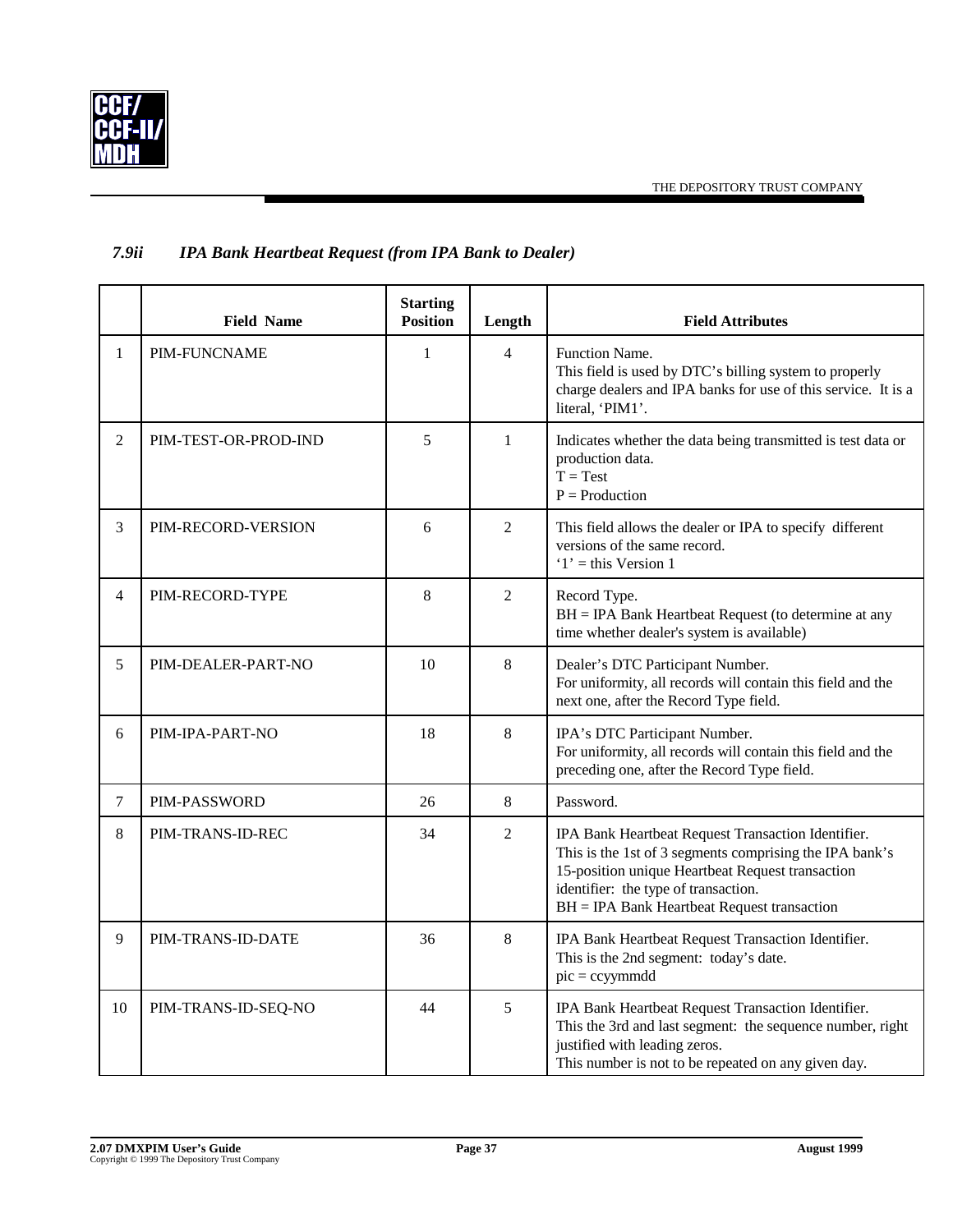

| <b>Field Name</b>    | <b>Starting</b><br><b>Position</b> | Length | <b>Field Attributes</b>                                                                                                                                                       |
|----------------------|------------------------------------|--------|-------------------------------------------------------------------------------------------------------------------------------------------------------------------------------|
| PIM-INTERNAL-CNTL-NO | 49                                 | 15     | IPA Bank's Heartbeat Request Internal Control Number.<br>Free form. May be the same as preceding IPA Bank<br>Heartbeat Request Transaction Identifier, as IPA bank<br>wishes. |

### *7.9iii Dealer Reply to IPA Bank Heartbeat Request Record Type BH (from Dealer to IPA Bank)*

|                | <b>Field Name</b>    | <b>Starting</b><br><b>Position</b> | Length         | <b>Field Attributes</b>                                                                                                                                       |
|----------------|----------------------|------------------------------------|----------------|---------------------------------------------------------------------------------------------------------------------------------------------------------------|
| 1              | <b>PIM-FUNCNAME</b>  |                                    | $\overline{4}$ | Function Name.<br>This field is used by DTC's billing system to properly<br>charge dealers and IPA banks for use of this service. It is a<br>literal, 'PIM1'. |
| $\mathfrak{2}$ | PIM-TEST-OR-PROD-IND | 5                                  | $\mathbf{1}$   | Indicates whether the data being transmitted is test data or<br>production data.<br>$T = Test$<br>$P = \text{Production}$                                     |
| 3              | PIM-RECORD-VERSION   | 6                                  | $\overline{2}$ | This field allows the dealer or IPA to specify different<br>versions of the same record.<br>$'01'$ = this Version 1                                           |
| $\overline{4}$ | PIM-RECORD-TYPE      | 8                                  | $\overline{2}$ | Record Type.<br>$HD = Dealer Reply$ to IPA Bank Heartbeat Request<br>Transaction record (from Dealer, indicating that its system<br>is available)             |
| 5              | PIM-DEALER-PART-NO   | 10                                 | 8              | Dealer's DTC Participant Number.<br>For uniformity, all records will contain this field and the<br>next one, after the Record Type field.                     |
| 6              | PIM-IPA-PART-NO      | 18                                 | 8              | IPA's DTC Participant Number.<br>For uniformity, all records will contain this field and the<br>preceding one, after the Record Type field.                   |
| 7              | <b>PIM-PASSWORD</b>  | 26                                 | 8              | Password.                                                                                                                                                     |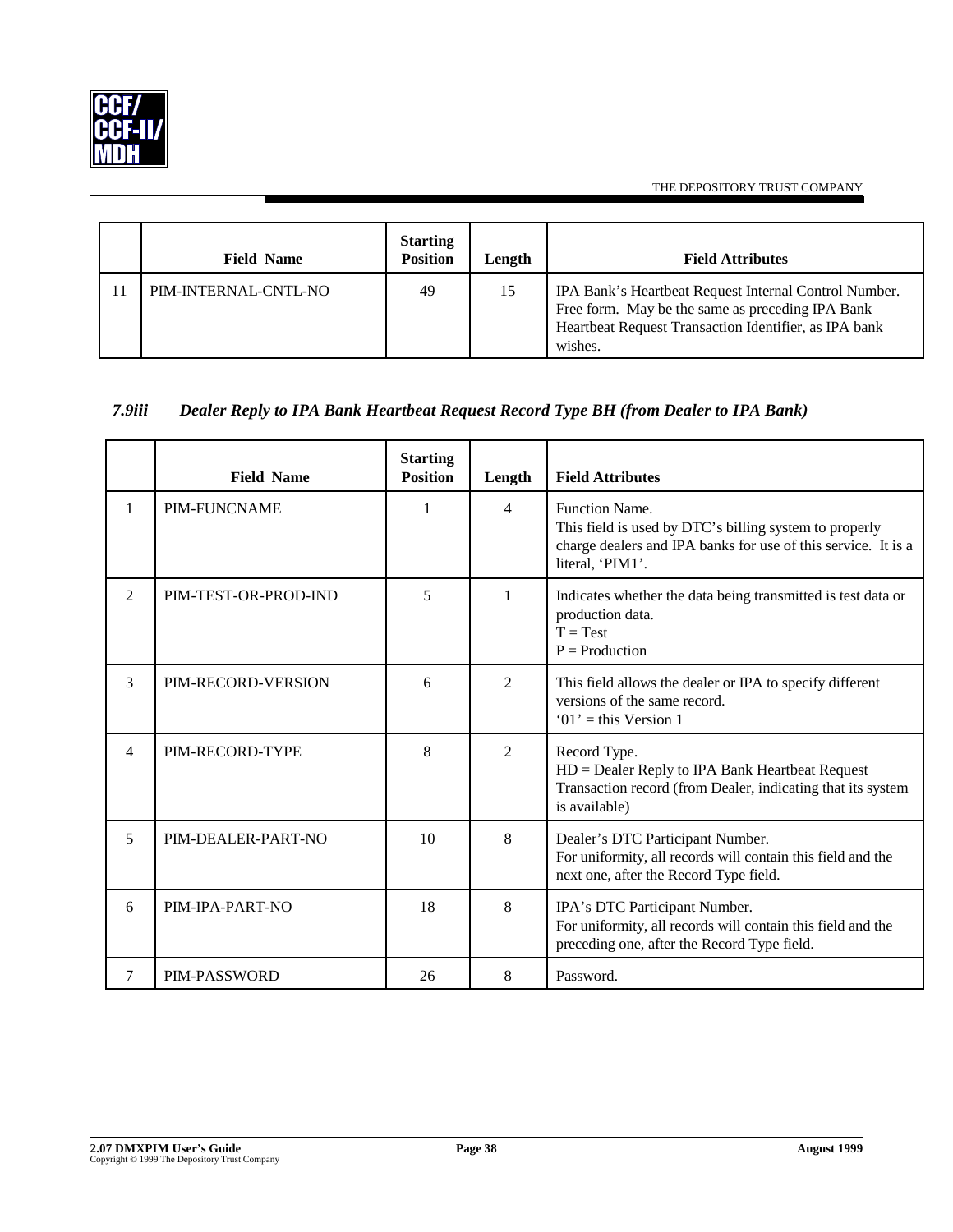

|    | <b>Field Name</b>       | <b>Starting</b><br><b>Position</b> | Length | <b>Field Attributes</b>                                                                                                                                                                                                                                                                                                  |
|----|-------------------------|------------------------------------|--------|--------------------------------------------------------------------------------------------------------------------------------------------------------------------------------------------------------------------------------------------------------------------------------------------------------------------------|
| 8  | PIM-TRANS-ID-REC        | 34                                 | 2      | Dealer Reply to IPA Bank Heartbeat Request Transaction<br>Identifier.<br>This is the 1st of 3 segments comprising the dealer's 15-<br>position unique Dealer Reply to IPA Bank Heartbeat<br>Request Transaction identifier: the type of transaction.<br>$HD = Dealer Reply to IPA Bank Heartbeat Request$<br>Transaction |
| 9  | PIM-TRANS-ID-DATE       | 36                                 | 8      | Dealer Reply to IPA Bank Heartbeat Request Transaction<br>Identifier.<br>This is the 2nd segment: today's date.<br>$pic = ccyymmdd$                                                                                                                                                                                      |
| 10 | PIM-TRANS-ID-SEQ-NO     | 44                                 | 5      | Dealer Reply to IPA Bank Heartbeat Request Transaction<br>Identifier.<br>This the 3rd and last segment: the sequence number, right<br>justified with leading zeros.<br>This number is not to be repeated on any given day.                                                                                               |
| 11 | PIM-INTERNAL-CNTL-NO    | 49                                 | 15     | Dealer's reply to IPA Bank Heartbeat Request<br>Internal Control Number.<br>Free form. May be the same as preceding Dealer Reply to<br>IPA Bank Heartbeat Request Transaction Identifier, as<br>dealer wishes.                                                                                                           |
| 12 | PIM-BH-TRANS-ID         | 64                                 | 15     | IPA Bank Heartbeat Request Transaction Identifier.<br>This identifies the IPA bank heartbeat request to which the<br>dealer is replying. It is the IPA Bank Heartbeat Request<br>Transaction Identifier from the BH record.                                                                                              |
| 13 | PIM-BH-INTERNAL-CNTL-NO | 79                                 | 15     | IPA Bank's Heartbeat Request Internal Control Number.<br>This also identifies the IPA bank heartbeat request to<br>which the dealer is replying. It is the IPA bank's Heartbeat<br>Request Internal Control Number from the BH record.                                                                                   |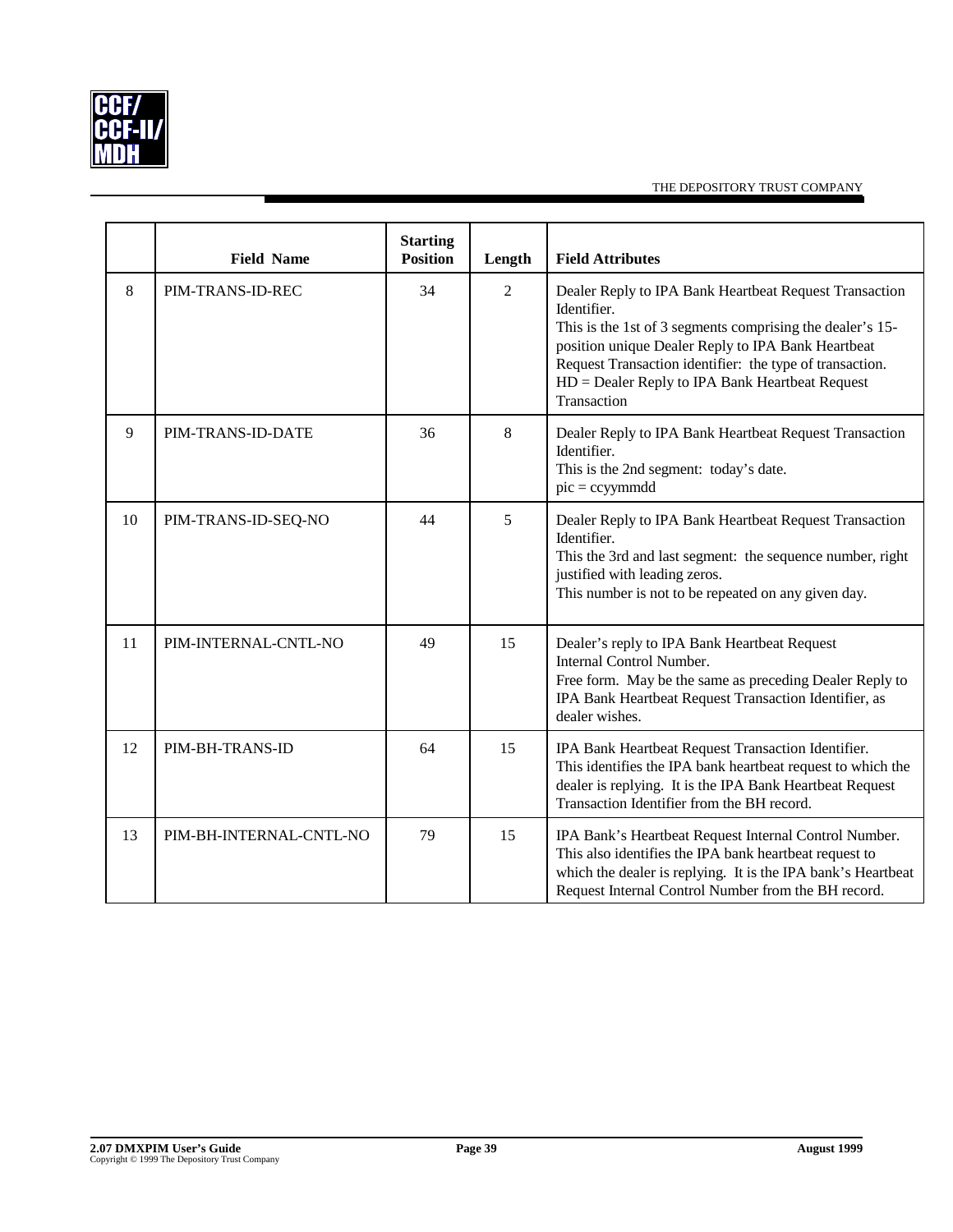

# **8. Appendices**

# **8.1 MMI PRE Issuance Field Error Codes**

| <b>Record</b><br><b>Types</b> | <b>Field Code</b> | <b>Field Description</b>   | <b>Possible Error Codes For Field</b>                         |
|-------------------------------|-------------------|----------------------------|---------------------------------------------------------------|
| all                           | jaaa              | func name                  | 9aaaa required<br>9aaa invalid                                |
| all                           | aaai              | test or prod indicator     | 9aaa<br>9abe                                                  |
| all                           | aaak              | record version             | 9aaa<br>9abe                                                  |
| all                           | hadd              | record type                | xaaa, xdab, xdac, xdad, xdae, xaaz, xdao,<br>xe01, x901, x902 |
| all                           | cagk              | dealer part number         | xaab, xaaj, xaak                                              |
| all                           | cagl              | ipa part no                | maaa, 9abe                                                    |
| all                           | aaau              | password                   |                                                               |
| all                           | cagm              | trans id rec               |                                                               |
| all                           | babu              | trans rec date             |                                                               |
| all                           | gac9              | is seq no                  | xaag, xaay, 9aa6, 9abo, multiple records<br>exist             |
| all                           | cago              | internal control no        | 9aaa, xabc, 9aa6 duplicate                                    |
| ct dr br                      | cagp              | at ref internal control no | 9aaa, xdac, xdad                                              |
| ct dr br                      | cagq              | other ref intl control no  | xaah                                                          |
| ct dr br                      | cagr              | at ref trans no            | xaai                                                          |
|                               | cagn              | other ref trans no         | xaai                                                          |
|                               | gac5              | accept switch              |                                                               |
| at ct br                      | cagu              | ipa issuer id              | xc01                                                          |
| at ct br                      | cagv              | ipa issuer prog id         | 9abe, xc01, xdaf, xdah, xdai, xdaj, xabd                      |
| at                            | eaf8              | iss intr type ind          | xaal                                                          |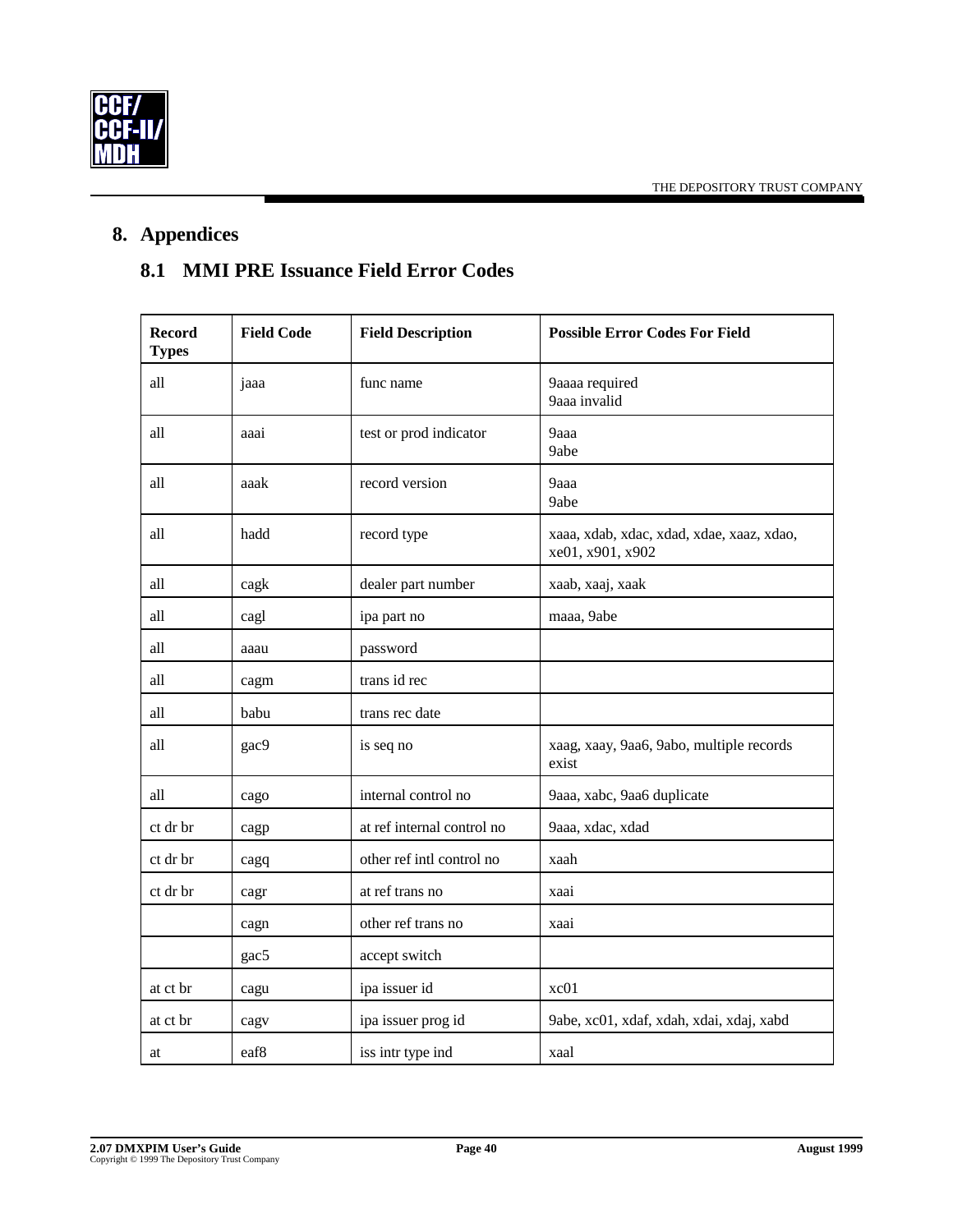

| <b>Record</b><br><b>Types</b> | <b>Field Code</b> | <b>Field Description</b> | <b>Possible Error Codes For Field</b> |
|-------------------------------|-------------------|--------------------------|---------------------------------------|
| at                            | gaaz              | phy iss id               | xaam                                  |
| at                            | hady              | phys cert desc occur     | 9aaa                                  |
| at                            | dabm              | phys cert desc amount    | 9aaa, xdan, xa01-xa10<br>xb01-xb10    |
| at                            | cags              | phys cert descr no       | 9aaa, xa01-xa10                       |
| at                            | hadz              | phys cert desc hld name  | 9aaa, xa01-xa10                       |
| at                            | haea              | reg cert desc hld info   | 9aaa, 9abe, xa01-xa10                 |
| at                            | dabn              | manage fee               | xaas, 9aaj                            |
| at                            | faal              | manage fee rate          | xaat                                  |
| at                            | dabo              | days to mature           | xaau, xdag                            |
| at                            | dabp              | pin discount amt         | xaav                                  |
| at                            | dabq              | mature amt               | xaaw                                  |
| at                            | eaf7              | valued trade sw          | xaax, xdam                            |
| at                            | gaaa              | cusip no                 | 9abe                                  |
| at                            | gaax              | iss. product type        | 9abe                                  |
| at                            | gaay              | instruction type         | 9abe                                  |
| at                            | caaj              | issuing agent type       | 9aaf                                  |
| at                            | caak              | paying agent number      | maaa                                  |
| at                            | eaam              | ex-dtc issuance          | 9abe - see MMI errors                 |
| at                            | baag              | last payment date        | 9aaj - see MMI errors                 |
| at                            | baaa              | settlement date          | 9aaj, 9abe, 9aa8                      |
| at                            | baah              | dated date               | 9aaj, xdak                            |
| at                            | baai              | maturity date            | 9aaj, 9aaz, xdag, xdal                |
| at                            | daaa              | face value/num. shares   | 9aaf xdaf, 9aa2 9aa3 xdam             |
| at                            | daat              | settlement amount        | 9aaf, 9aa4, 9aa9                      |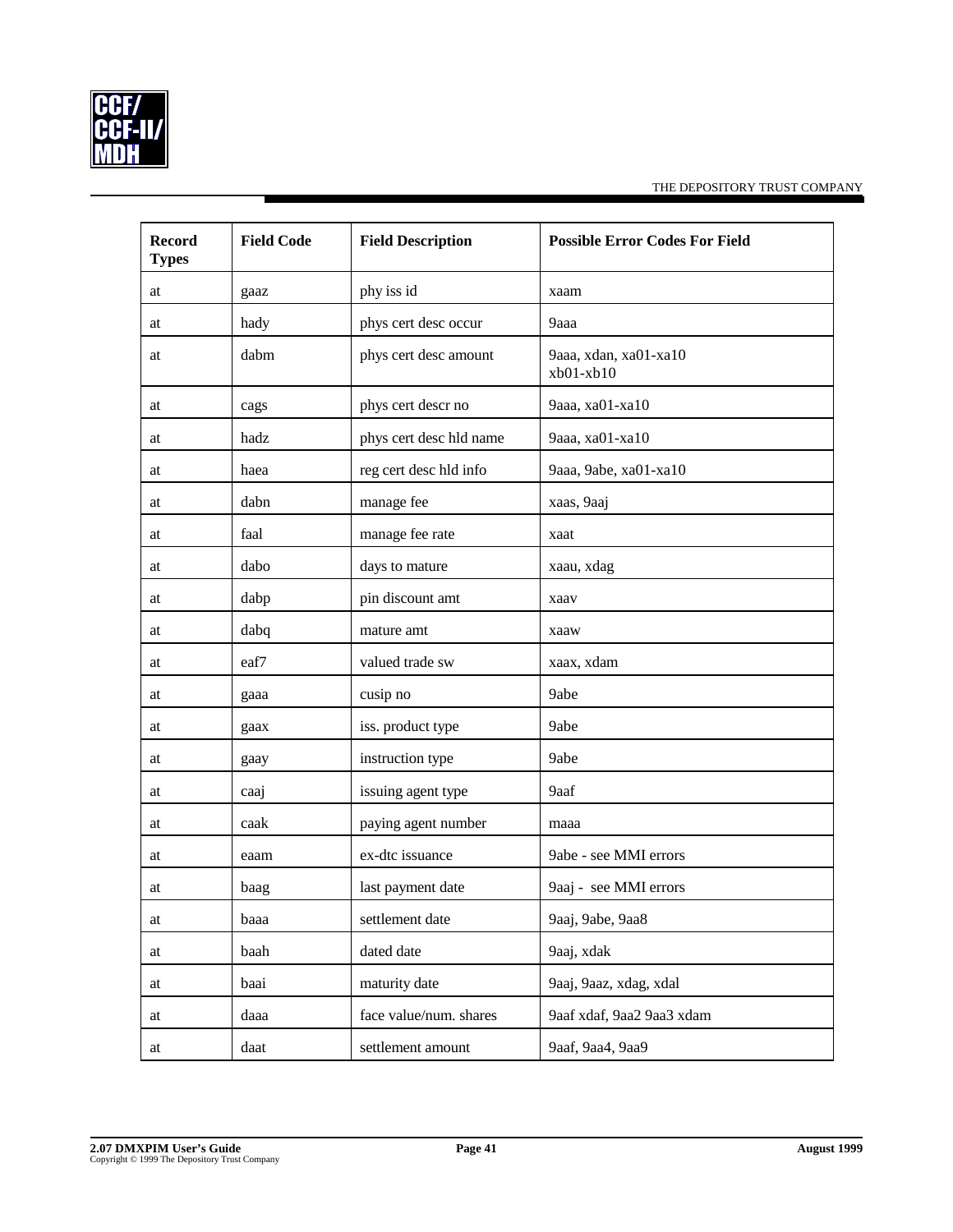

| <b>Record</b><br><b>Types</b> | <b>Field Code</b> | <b>Field Description</b>    | <b>Possible Error Codes For Field</b>                                                                                                                                                                                            |  |
|-------------------------------|-------------------|-----------------------------|----------------------------------------------------------------------------------------------------------------------------------------------------------------------------------------------------------------------------------|--|
| at                            | caal              | receiving part number       | 9aaf, 9aah, maao                                                                                                                                                                                                                 |  |
| at                            | daau              | min denom/num shares        | Note: All italicized errors copied from MMI<br>spec.<br>For MMI 895 Byte recordds fields:<br><b>Error Codes</b><br>9abe - invalid and 9aaa - requird will be<br>applied in lieu of similar error codes listed in<br>MMI document |  |
| at                            | daav              | incr denom/num shares       | 9aah                                                                                                                                                                                                                             |  |
| at                            | gaa1              | sales agt/direct type       | 9abe                                                                                                                                                                                                                             |  |
| at                            | daaw              | sales price percent         | 9aaf                                                                                                                                                                                                                             |  |
| at                            | daax              | commission percentage       | 9aaf                                                                                                                                                                                                                             |  |
| at                            | faad              | income rate type            | 9abe                                                                                                                                                                                                                             |  |
| at                            | gaa0              | income payment type         | 9abe                                                                                                                                                                                                                             |  |
| at                            | eaan              | indexed principle ind.      | 9abe                                                                                                                                                                                                                             |  |
| at                            | eaao              | per. amort. prin. ind.      | 9abe                                                                                                                                                                                                                             |  |
| at                            | eaap              | foreign curr. ind.          | 9abe                                                                                                                                                                                                                             |  |
| at                            | gaai              | foreign curr, code id       | 9abe                                                                                                                                                                                                                             |  |
| at                            | eaaq              | US\$ paymt. opt. ind        | 9abe                                                                                                                                                                                                                             |  |
| at                            | eaar              | repay (PUT) opt. ind.       | 9abe                                                                                                                                                                                                                             |  |
| at                            | eaas              | call ind                    | 9abe                                                                                                                                                                                                                             |  |
| at                            | eaat              | chgable inc. pay. freq. ind | 9abe                                                                                                                                                                                                                             |  |
| at                            | eaau              | repay opt/death ind         | 9abe                                                                                                                                                                                                                             |  |
| at                            | eaa2              | taxable ind                 | 9abe                                                                                                                                                                                                                             |  |
| at                            | eaav              | extendeable mat ind         | 9abe                                                                                                                                                                                                                             |  |
| at                            | eaaw              | income rate reset ind       | 9abe                                                                                                                                                                                                                             |  |
| at                            | eaax              | renewable note ind          | 9abe                                                                                                                                                                                                                             |  |
| at                            | eaay              | inc step up rate ind        | 9abe                                                                                                                                                                                                                             |  |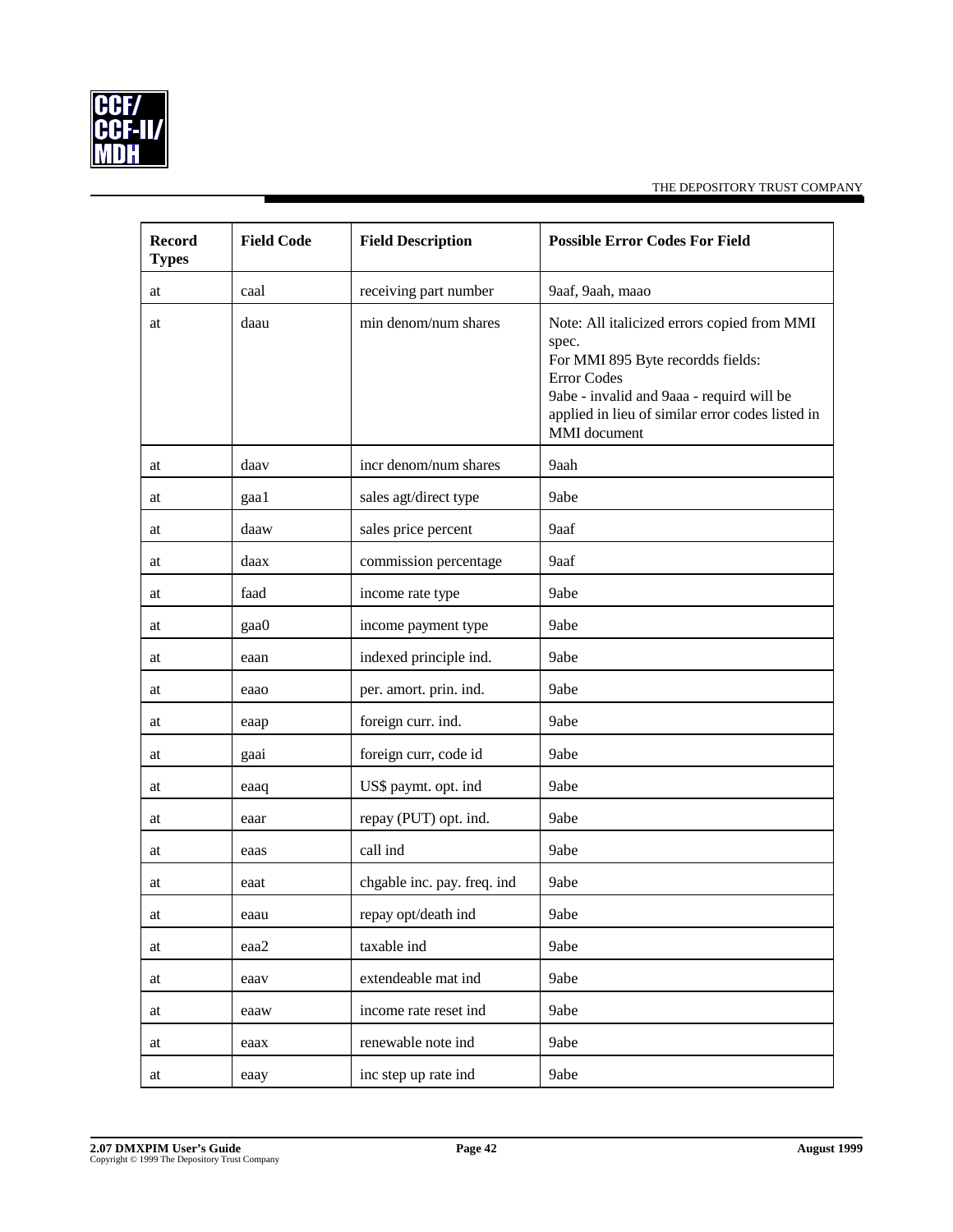

| <b>Record</b><br><b>Types</b> | <b>Field Code</b> | <b>Field Description</b>        | <b>Possible Error Codes For Field</b> |
|-------------------------------|-------------------|---------------------------------|---------------------------------------|
| at                            | faae              | inc step up rate                | 9abe, 9aaf, 9aah                      |
| at                            | baac              | income step up up eff. dt       | 9abe, 9aaj                            |
| at                            | faaf              | inc. disc/int/1st pay           | 9abe, 9aaf, 9aah                      |
| at                            | daay              | inc. pay amt/1k/1st pay         | 9abe, 9aaf, 9aah                      |
| at                            | daay              | inc. pay amt/1k/maturity        | 9abe, 9aaf, 9aah                      |
| at                            | gaa3              | inc calc formula type           | 9abe                                  |
| at                            | gaa4              | inc. pay. freq. inter type      | 9abe                                  |
| at                            | gaa5              | inc. pay. freq. interval no     | 9abe                                  |
| at                            | gaa5              | target 1st payment ind          | 9abe                                  |
| at                            | gaa6              | act. 1st payment ind.           | 9abe                                  |
| at                            | gaa6              | inc pay acc pd meas typ         | 9abe                                  |
| at                            | eaaz              | inc pay acc pd meas typ         | 9abe, 9aa5                            |
| at                            | baa7              | 1st inc. pd. recd date          | 9abe, 9aaj                            |
| at                            | baak              | inc pay rec/pay dt dif  d       | 9abe, 9aah                            |
| at                            | eaa0              | inc pay bus cal ind             | 9abe                                  |
| at                            | eaa1              | inc pay wknd/hol ind            | 9abe                                  |
| at                            | gaa7              | income rt reset int typ         | 9abe                                  |
| at                            | gaa8              | Inc rt res inter val number     | 9aaf                                  |
| at                            | eaak              | Libor indx inc pmt indicator    |                                       |
| at                            | haaa              | Income pay var rt indx<br>name  |                                       |
| at                            | gaa9              | Indx pay indx mat int. type     | 9aaa                                  |
| at                            | gaba              | Inde pay indx mat int<br>number | 9abe                                  |
| at                            | eaal              | inc pay spread sign type        | 9abe                                  |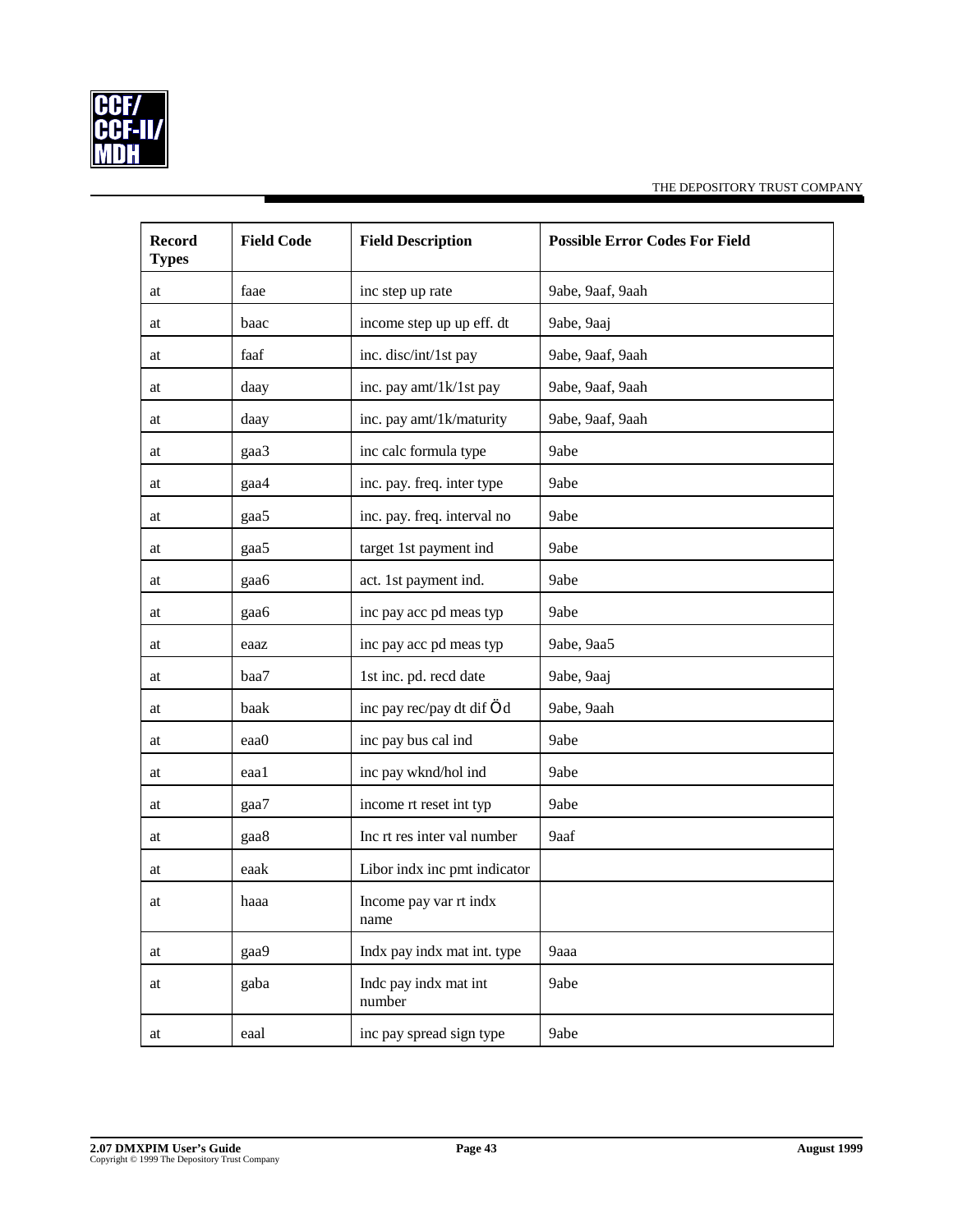

| <b>Record</b><br><b>Types</b> | <b>Field Code</b> | <b>Field Description</b>               | <b>Possible Error Codes For Field</b> |
|-------------------------------|-------------------|----------------------------------------|---------------------------------------|
| at                            | daaz              | income pay spread<br>percentage        | 9aaf                                  |
| at                            | baal              | Inc pay day of mnth (DOM)              | 9abe                                  |
| at                            | baam              | inc pay day DOM bus/calen<br>indicator | 9abe                                  |
| at                            | baan              | inc pa wk of month                     | 9abe                                  |
| at                            | baao              | inc payment day of week                | 9abe, 9aaa                            |
| at                            | gabb              | repayment put option<br>frequency      | 9abe                                  |
| at                            | baap              | start date of first tender<br>period   | 9abe, 9aaj                            |
| at                            | baaq              | end date of first tender<br>period     | 9abe, 9aaj                            |
| at                            | baar              | pay date of first tender<br>period     | 9abe, 9aaj                            |
| at                            | baa3              | end date of last tender<br>period      | 9abe, 9aaj                            |
| at                            | baa4              | first call date                        | 9abe, 9aaj                            |
| at                            | daa0              | call price percentage                  | 9abe                                  |
| at                            | gabc              | princ pay frequency int<br>number      | 9abe, 9aaj                            |
| at                            | gabd              | princ pay frequency int<br>numb        | 9abe, 9aaj                            |
| at                            | baas              | princ pay day of month                 | 9abe, 9aaj                            |
| at                            | baat              | princ pay DOM bus/calen<br>ind         | 9abe, 9aaj                            |
| at                            | baau              | principal pay wk of month              | 9abe, 9aaj                            |
| at                            | baav              | princ pay day of week                  | 9abe, 9aaj                            |
| at                            | baa0              | tergeted first princ pay date          | 9abe, 9aaj                            |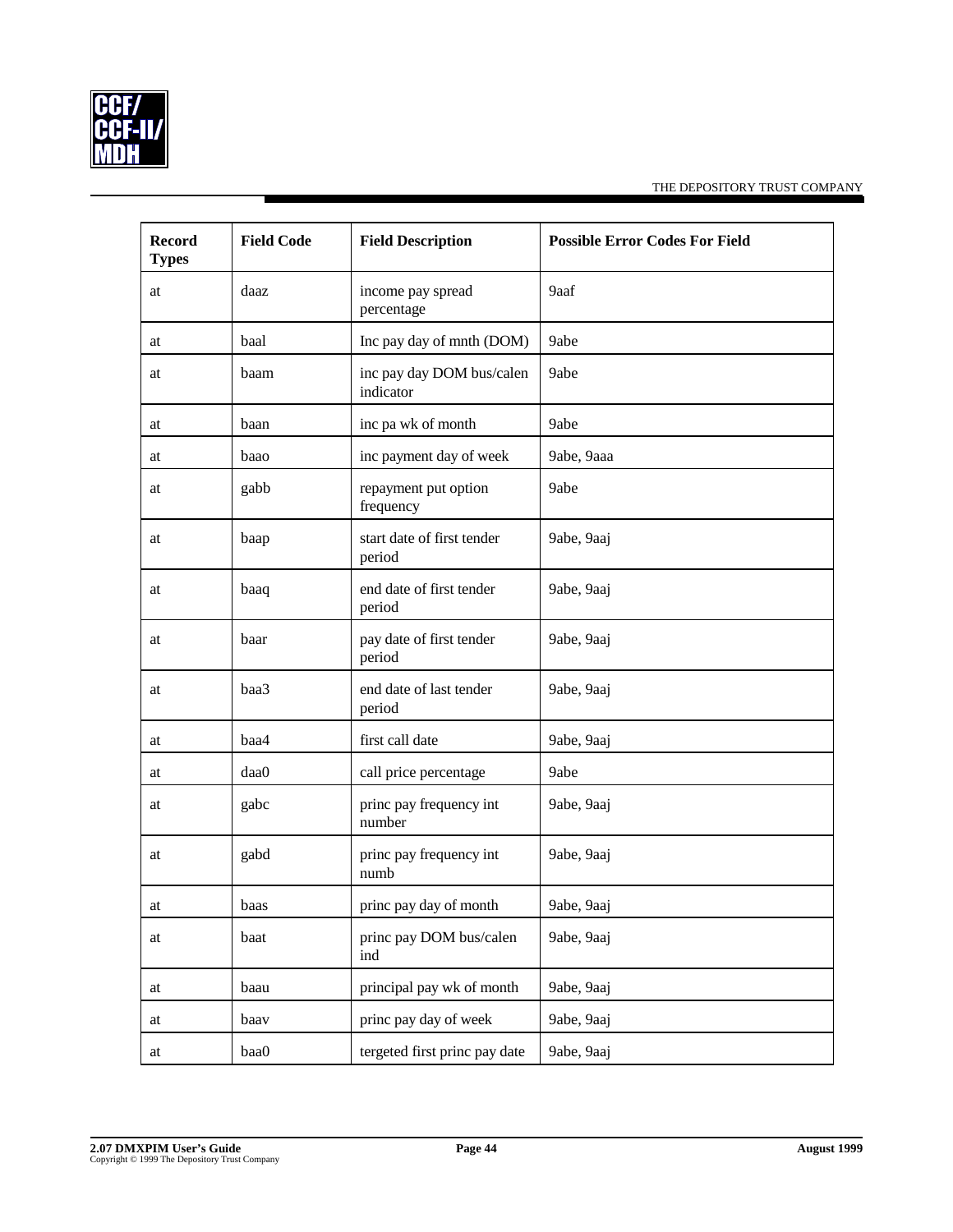

| <b>Record</b><br><b>Types</b> | <b>Field Code</b> | <b>Field Description</b>              | <b>Possible Error Codes For Field</b> |  |
|-------------------------------|-------------------|---------------------------------------|---------------------------------------|--|
| at                            | baa1              | actual first princ pay date           | 9abe, 9aaj                            |  |
| at                            | baa2              | first princ payment record<br>dat     | 9abe, 9aaj                            |  |
| at                            | baaw              | pcpl py r/pl de dif(#od pr pl<br>dt   | 9abe, 9aaj                            |  |
| at                            | eaah              | pcpl py bus/calen indicator           | 9abe                                  |  |
| at                            | eaai              | princ pay wkn/hol indicator           | 9abe                                  |  |
| at                            | eaaj              | libor indx princ pay<br>indicator     | 9abe                                  |  |
| at                            | haac              | princ pay indx mat inter<br>type      | 9abe                                  |  |
| at                            | gabe              | princ pay indx mat int type           | 9abe                                  |  |
| at                            | gabf              | princ pay indx mat int<br>number      | 9abe                                  |  |
| at                            | eaag              | princ pay sprd sign type              | 9abe                                  |  |
| at                            | daa1              | princ pay spread percentage           | 9abe, 9aaj                            |  |
| at                            | baax              | stlmnt ds princ pay after<br>mat      | 9abe, 9aaj                            |  |
| at                            | eaae              | final princ pay calen/bus d<br>ind    | 9abe                                  |  |
| at                            | baay              | stlmnt d inc pay calen/bus<br>day ind | 9abe                                  |  |
| at                            | eaaf              | final inc pay calen/bus inc           | 9abe                                  |  |
| at                            | baaz              | <b>BA</b> draft date                  | 9abe                                  |  |
| at                            | haae              | <b>BA</b> draft name                  | 9abe                                  |  |
| at                            | haaf              | BA letter of credit name              | 9abe                                  |  |